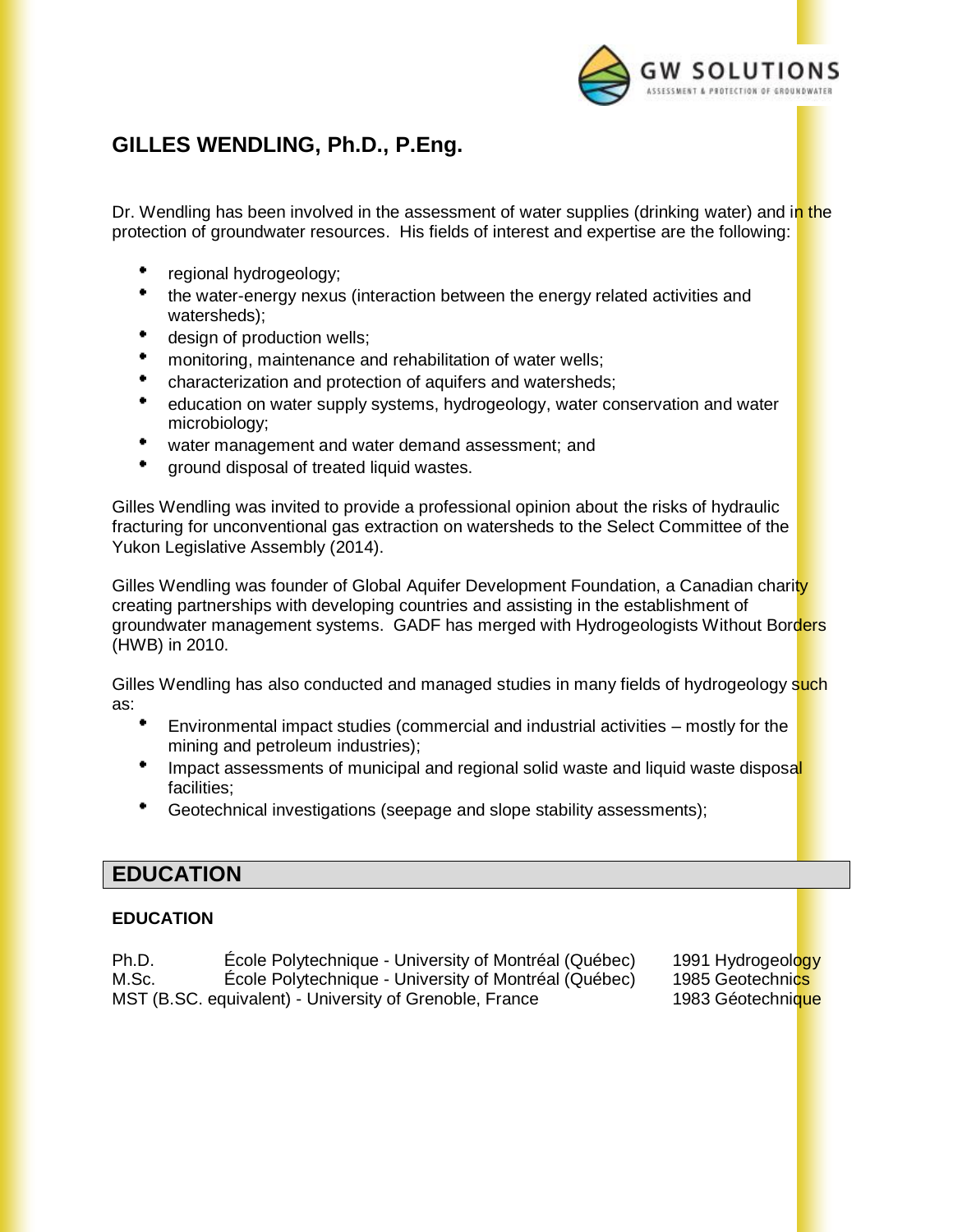

# **EMPLOYMENT HISTORY**

| 2005 - Present                 | <b>GW Solutions Inc., President</b>                                                            |  |
|--------------------------------|------------------------------------------------------------------------------------------------|--|
| 2000 to 2005                   | EBA Engineering Consultants Ltd., Senior Hydrogeologist, Project<br>Manager                    |  |
| 1999 to 2000<br>& 1993 to 1997 | Morrow Environmental Consultants Inc., Senior Hydrogeologist,                                  |  |
| 1997 to 1999                   | Levelton Engineering Ltd., Senior Hydrogeologist, Project Manager                              |  |
| 1991 to 1993                   | Klohn Leonoff, Hydrogeologist                                                                  |  |
| 1987 to 1991                   | École Polytechnique of Montréal, Québec, Part-time Lecturer -<br>Hydrogeologist                |  |
| 1986 to 1988                   | Geos Consulting Engineers Ltd., Geneva Switzerland, Field Engineer and<br><b>Field Manager</b> |  |

### **PROFESSIONAL MEMBERSHIPS**

Member **Association of Professional Engineers and Geoscientists (BC & Alberta)** Member International Association of Hydrogeologist Member British Columbia Water and Waste Association Member National Groundwater Association (US) Member **British Columbia Groundwater Association**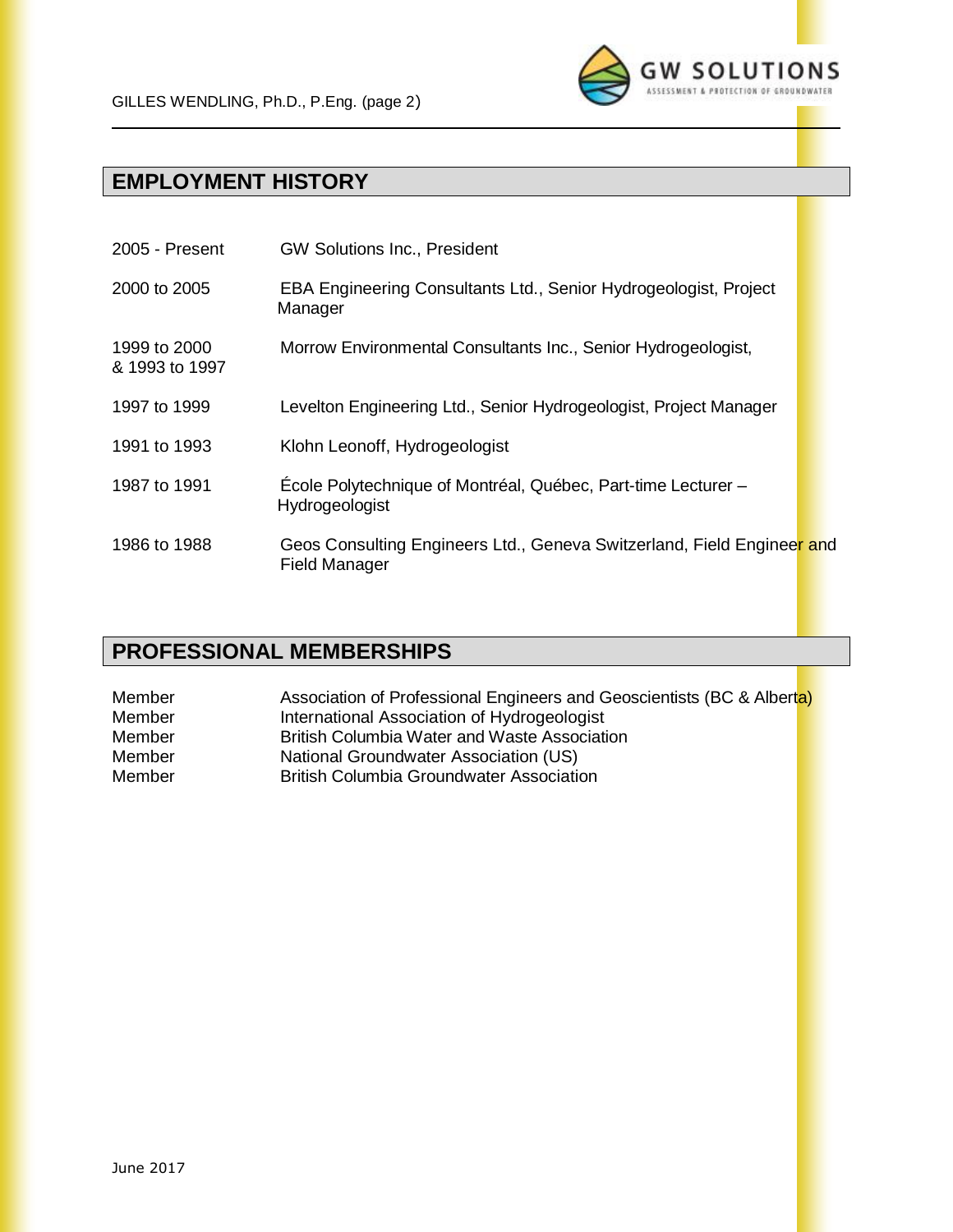

## **PROFESSIONAL EXPERIENCE**

### **AQUIFERS, WATERSHEDS & WATER SUPPLY**

#### **Most Complex – Largest Projects (budgets ranging between \$ 100,000 and \$ 1 Million).**

- Water management study, in coordination with the Maa-Nulth First Nations, to provide enough detail about the nature of their groundwater resources to be used in treaty negotiations in 2017-18. The objectives are to adequately understand, characterize, and quantify the groundwater present and flowing through each watershed of Maa-Nulth First Nations territories and to ensure that the groundwater and aquifers are properly and adequately defined, both in quality and quantity, to evaluate the groundwater reservations for the population, and for all living creatures and their ecosystems, for a fair negotiation of their rights under Treaty.
- Groundwater baseline study (both for physical and geochemical characterisation) of the Peace River Regional District, Northeast BC.
- Regional hydrogeological study of the Athabasca Chypewyan First Nation Territory, in preparation for hearing for the Athabasca Chipewyan First Nation (ACFN) - Industry Relations Corporation (IRC), regarding the Application for Approval of the Teck – Frontier Oil Sands Project, North Athabasca Valley, Northeast Alberta.
- Following the August 4th, 2014 breach of the tailing dam which released contaminated effluent to Hazeltine Creek and Quesnel Lake, and as part of the Province's requirement to consult, the BC Ministry of Environment, the Williams Lake Indian Band, and the Soda Creek First Nations agreed to an integrated review of the application to safely discharge effluent from the tailing storage facility. Brian Olding & Associates Ltd. (BOA) was contracted to lead this work and GW Solutions was retained to assist with groundwater related issues.
- Hydrogeological assessment of several aquifers including drilling of large diameter production wells, complex development of the wells, and long-term summer pumping test, Lantzville, BC.
- Hydrogeological assessment of a well field and study of groundwater and surface water interaction because of the proximity of a lake and two fish bearing streams. This study included long term monitoring through spring, summer and fall, and a 6-day pumping test, pumping at a rate of 2000 m<sup>3</sup>/day (370 USgpm), Regional District of Nanaimo, BC.
- Aquifer management for the second largest private water utility in BC for 7 years project manager, Parksville, BC.
- Characterization and numerical modelling (using GIS and Visual Modflow) of watersheds serving several municipalities, regional district and private water purveyors. Project conducted in partnership with the water purveyors and BC Ministry of Water, Land and Air Protection, Mt. Arrowsmith Watershed, East Coast of Vancouver Island, BC.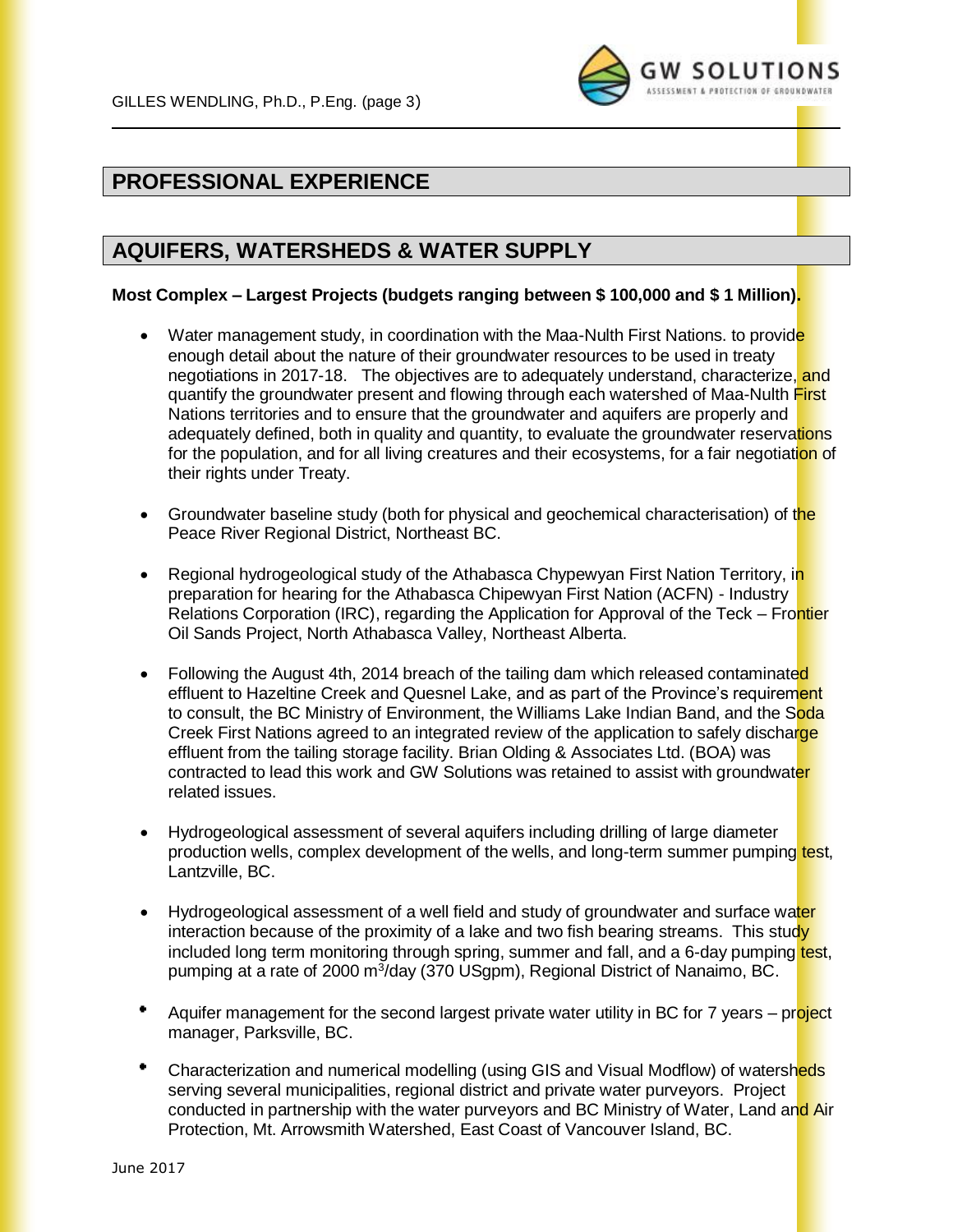

- Water supply assessment for a proposed land development on the East Coast of Vancouver Island. The project included a detailed study of the groundwater and surface water interaction due to the presence of a lake and two fish bearing streams adjacent to the targeted aquifer. Lantzville, BC
- Hydrogeological, hydrological, geotechnical and biophysical assessments of land proposed for large development (residential, commercial and golf course) – project manager, East Coast of Vancouver Island, BC.
- $\bullet$ Completed a review and critique of a large hydrogeological study on behalf of the Halalt First Nation for a proposed series of production wells (water supply for the District of North Cowichan) as part of a provincial and federal environmental assessment process, Chemainus River Aquifer, Halalt First Nation, BC
- $\bullet$ Investigation of water needs and water resources of 120 villages (150 to 3,000 inhabitants). Duties included a visit of each village, meeting with the representatives, global socio-economical study in order to estimate the most appropriate techniques to meet water needs. Guidimaka region, Mauritania.

#### **Other Projects (budgets up to \$ 100,000)**

#### *"Aquifer and Watershed" related projects*

- Creation of a 3D hydrostratigraphic model (using Leapfrog) and water quality baseline (using data base connected to Tableau-based visualisation tool) for part of the Okanagan Basin (Kelowna and Mission Creek watershed), Okanagan basin Water Board, Kelowna, BC
- Hydrological and hydrogeological assessment for the design of a drainage system on a large forestry land parcel near Menzies Bay, Campbell River, BC.
- $\bullet$ Assessment of the State of the Aquifers in the Regional District of Nanaimo, using a Tableau based data base, and production of newsletter to share information with the public, Regional District of Nanaimo, BC
- Assessment of potential impact of oil and gas industry activities (in particular unconventional drilling and fracking) on aquifers, Residential property, near Dawson Creek, BC
- Assessment of potential impact of oil and gas industry activities (in particular unconventional drilling and fracking) on aquifers, Ranch property, near Chetwynd, BC
- $\bullet$  . Provision of an expert opinion to Kamloops Area Preservation Association (KAPA) in relationship to the application for a Drinking Water Hazard Abatement and Prevention Order under s. 25 of the Drinking Water Protection Act, in association to the proposed KGHM Ajax mine, Kamloops, BC.
- Potential impact of residential subdivision on Aquifer, Maple Ridge, BC
- Hydrogeological review for the region of Calama, Chuquicamata copper mine and upper region of Loa River Watershed for the community of Chui Chui, Chile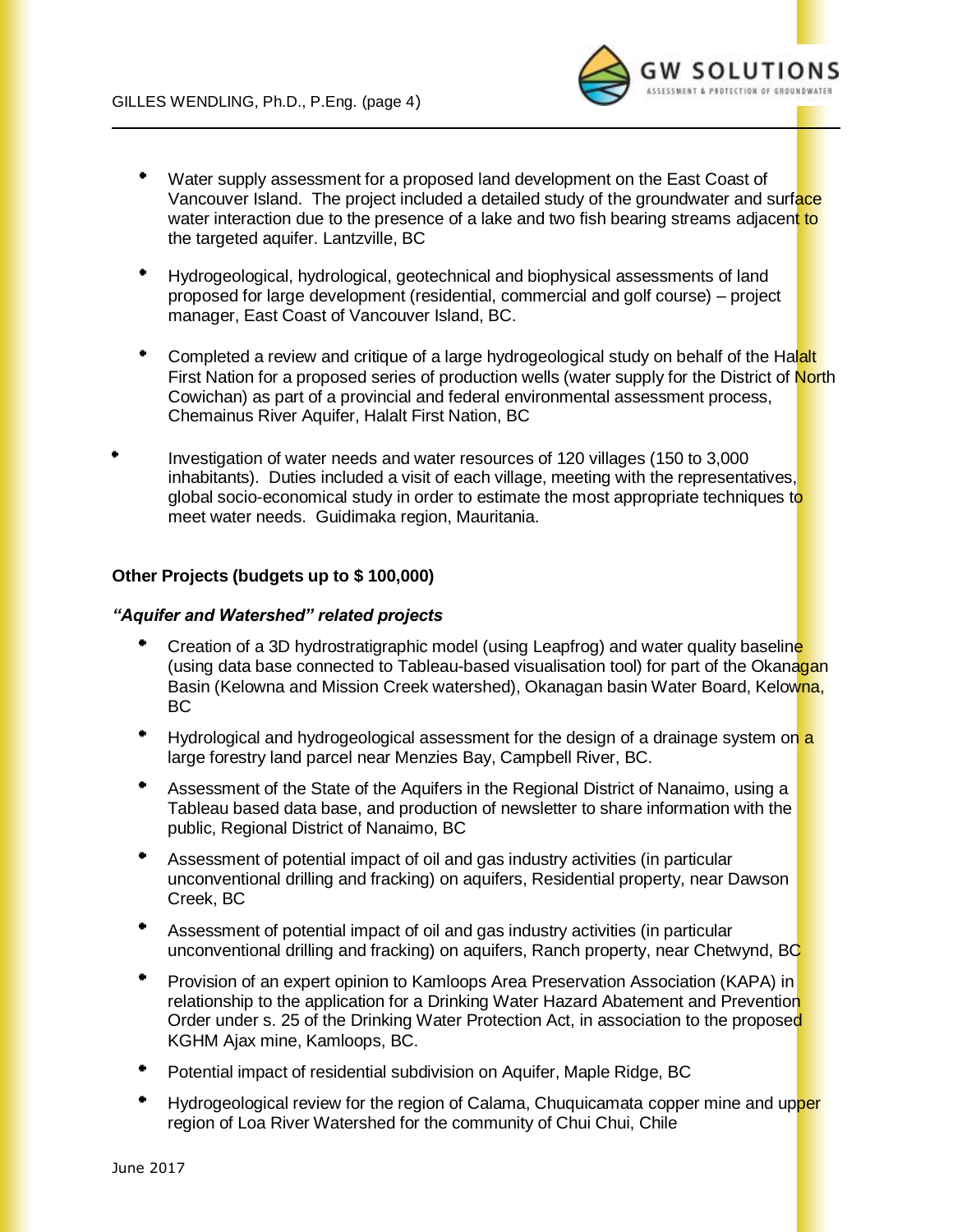

- Hydrogeological study (including 3D conceptual model) to identify opportunities for improving the hydrology of a slough, with a particular goal of identifying the locations of the historical springs and developing a plan for reconnection with the slough, Katzie First Nation, BC.
- Technical review, including analytical modelling, for the design of a control and closure plan for an artesian well, Vancouver, BC
- $\bullet$ Retained by Stk'emlupsemc Te Secwepemc Nation (SSN) to review of KGHM Ajax Project Environmental Assessment Application, including the review of a hydrogeological numerical model and pumping test interpretation, Kamloops, BC.
- Technical review of existing information and advice to Champagne & Aishihik First Nations (CAFN) Lands and Resources staff on matters relating to the relicensing of the Aishihik Dam, including the scoping of groundwater effects, influence of dam operations on local ponds and wetlands, ground subsidence in and around Aishihik Village, and permafrost degradation, and reviewing workplan of third-party consultants retained by Yukon Energy Corporation, and advice CAFN on any gaps and limitations of the proposed approach, Champagne & Aishihik First Nations, Yukon
- Hydrogeological investigation, including geophysical investigation, to identify a potential buried valley aquifer as a potential source of potable water for a public water system, North Cedar Improvement District, BC.
- ٠. Provided technical assistance in the filling of numerous permit applications for water wells under the new BC Water Sustainability Act (Powell River and Alberni Clayoquot Regional Districts, Nanaimo Airport, etc.)
- Review of hydrogeological conditions and design of land rehabilitation plan (i.e., improved drainage) for damaged land under forestry tenure, Campbell River, BC
- Retained to provide technical expertise and estimates of surface and groundwater fluxes through the Ditidath First Nation territory for Treaty negotiation.
- $\blacksquare$ Retained to provide technical expertise and estimates of surface and groundwater fluxes through the Pacheedath First Nation territory for Treaty negotiation.
- Cumulative impact assessment of anthropogenic activities on water quality and quantity in Blueberry River First Nations Territory, BC
- ٠ Production of water guidelines for the Nacho Nyak Dun (NND) First Nation, Yukon.
- ٠ Source assessment review of wells used for a water bottling plant, Pemberton, BC
- Review and critique with the Nacho Nyak Dun (NND) First Nation of the Northern Cross application to drill investigative wells for oil and gas extraction in the Eagle Plains Area, (Peel River Watershed) focusing on risks to groundwater and the watersheds within the territory of the NND in central Yukon.
- Hydrogeological assessment, 3D imaging using LeapFrog of aquifer conditions near location proposed for sanitary sewer, short-term and long-term risk identification and rating associated with pump station siting and operation, CVRD, Comox, BC.
- Technical review pertaining to potential groundwater issues at the proposed Site C Project, and possible rationale of interactions with Treaty 8 Tribal Association. These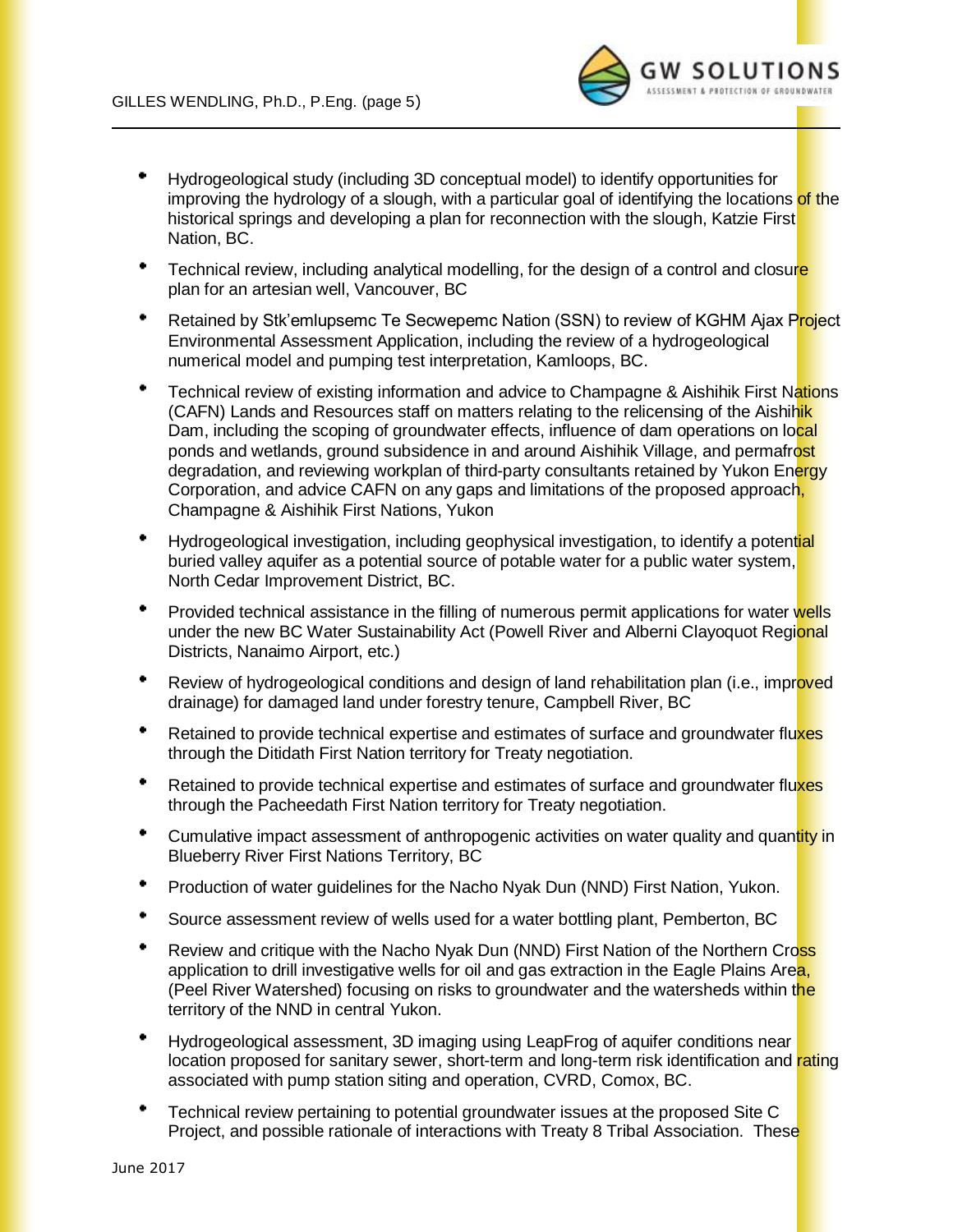

interactions could form potential issues for consideration by the Comptroller of Water Rights in the adjudication of BC Hydro's water licence application for the Site C Clean Energy Project (Project), BC.

- Technical input and review to/of groundwater related issues at Mount Polley Mine, following the August 4th, 2014 breach of the tailing dam. This work is being done with the Williams Lake Indian Band, and the Soda Creek First Nations, Williams, Lake, BC
- Hydrogeological assessment and 3D imaging using LeapFrog of aquifer conditions near location proposed for Sanitary sewer, Comox, BC.
- Development of a hydrogeological conceptual model for the Athabasca Chipewyan First Nation (ACFN) territory to build an understanding of the groundwater regime and its interaction with surface water within ACFN territory and to assist in reviewing the potential modification of the groundwater regime resulting from existing or proposed projects within ACFN territory, Alberta.
- $\bullet$ Technical Review of the Application for Approval Renewal of the Bonnyville Class II Landfill, focusing on potential impacts on groundwater and aquifers, on behalf of the Cold Lake First Nations, Cold Lake area, Alberta.
- ٠ Series of pumping tests for residential development, YellowPoint, BC
- Cowichan Tribes, water source assessment (including GUDI potential), Duncan, BC
- $\bullet$ Review of potential impacts of production well on aquifers drawdowns, flow of local stream and neighbouring wells, and design and implementation of a monitoring plan, Regional District of Nanaimo, BC
- Assisted in coordinating the Alberta Environmental Monitoring, Evaluation, and Reporting Agency (AEMERA) and Environment Canada (EC) in an independent scientific panel review of the proposed North and South Athabasca Oil Sands Groundwater Monitoring Plans. The objectives of the review were to assess whether the monitoring plans meet national, provincial, and regional objectives and to provide strategies and recommendations on how the objectives could be met if the monitoring plans were deemed deficient in any specific areas. The panel was also asked to advise on strategies to integrate the monitoring plans together and to review monitoring plan recommendations provided by an international panel in 2010, Alberta.
- Hydrogeological study of small water system on rocky peninsula, with bedrock wells creating salt water intrusion, Salt Spring Island, BC.
- \* Completion of large water supply well, added to a well field supplying a fish hatchery, and review of the production efficiency and capacity of the well field, Conuma River Hatchery, Vancouver Island, BC.
- <sup>•</sup> Groundwater and surface water management and governance study for the Cowichan Valley Regional District, BC
- Groundwater and surface water management plan for the Bonsall Creek Watershed, District of North Cowichan, BC
- ٠ Review of potential impacts to surface water, groundwater, and aquifers of proposed **shale** gas drilling by Northern Cross in Eagle Plains, Yukon

June 2017 Water sampling and water quality review of the Brenot Creek and Lynx Creek water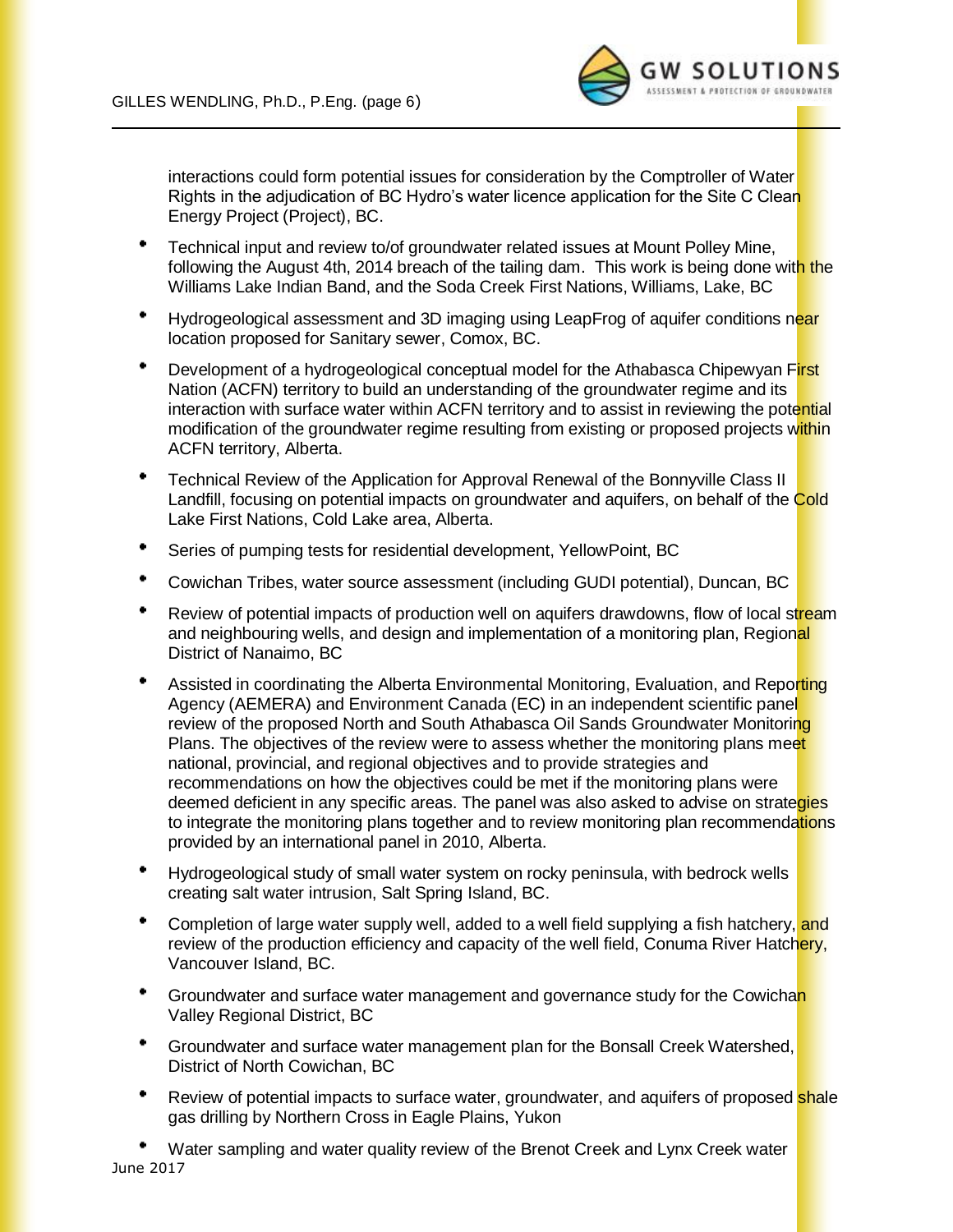

system, Hudson's Hope, BC

- Critique of hydrogeological study for proposed subdivision relying on bedrock wells, Bullock Lake Watershed, Salt Spring Island, BC
- $\bullet$ Development of a groundwater strategy for the Nanaimo Airport, BC
- \* Opinion on potential impact of proposed rise of Southern Lakes on aquifers and lakeshore properties, Yukon Southern Lakes Water Level Committee (SLWLC), Whitehorse and Tagish, Yukon, March 2014
- Opinion on potential impact of proposed gravel extraction on aquifers, Regional District of Nanaimo, BC.
- ٠ Study of potential impact of land subdivision on aquifers, Parksville, BC
- $\bullet$ Identification of hotsprings along Alaska Highway in northwest Fort Nelson First Nation territory, BC
- Identification of both the short-term and long-term risks of impact to aquifers and water supply due to the use of hydraulic fracturing in shale gas plays in the Upper Kiskatinaw Watershed, Dawson Creek, BC
- Identification of both the short-term and long-term risks of impact to aquifers and water supply due to the use of hydraulic fracturing in shale gas plays in the Peace River area. Risk identification associated with the use of deep disposal/injection wells, Fort Saint John and Hudson's Hope, BC
- Development of a water strategy for the Fort Nelson First Nation, Fort Nelson First Nation Territory, Northeast BC
- Review of applications for water extraction (part of the Oil and Gas Commission referral process) for the Fort Nelson First Nation, Fort Nelson First Nation Territory, Northeast BC
- Canada-wide assessment of the state of private wells in Canada. The study consists of compiling information on private drinking water wells in Canada and the risk posed to human health by water supply from these wells, assess management responses to these risks and identify opportunities for collaboration across jurisdictions to build on successful management examples, Council of the Federation, Ottawa, Ontario
- Providing technical assistance to a community group in the characterisation, protection and management of the Piercy and Milard Creek watersheds, Comox Valley Regional District, BC
- Assessment of the risks of impact to human health due to the deterioration of the quality of public water supply resulting from a proposed coal mine, Fanny Bay, BC
- Assessment of the yield of dewatering wells to be converted to water supply wells providing base flow to fish hatchery, UV treatment plant, Metro Vancouver, BC
- <sup>\*</sup> GUDI (Groundwater under the influence of surface water) assessment for water system considered for municipal water supply, External review, City of Nanaimo, BC
- Aquifer Storage and Recovery, Senior technical input and review, Parksville, BC
- Assessment of the presence of pharmaceutical and personal care products (PPCPs) in a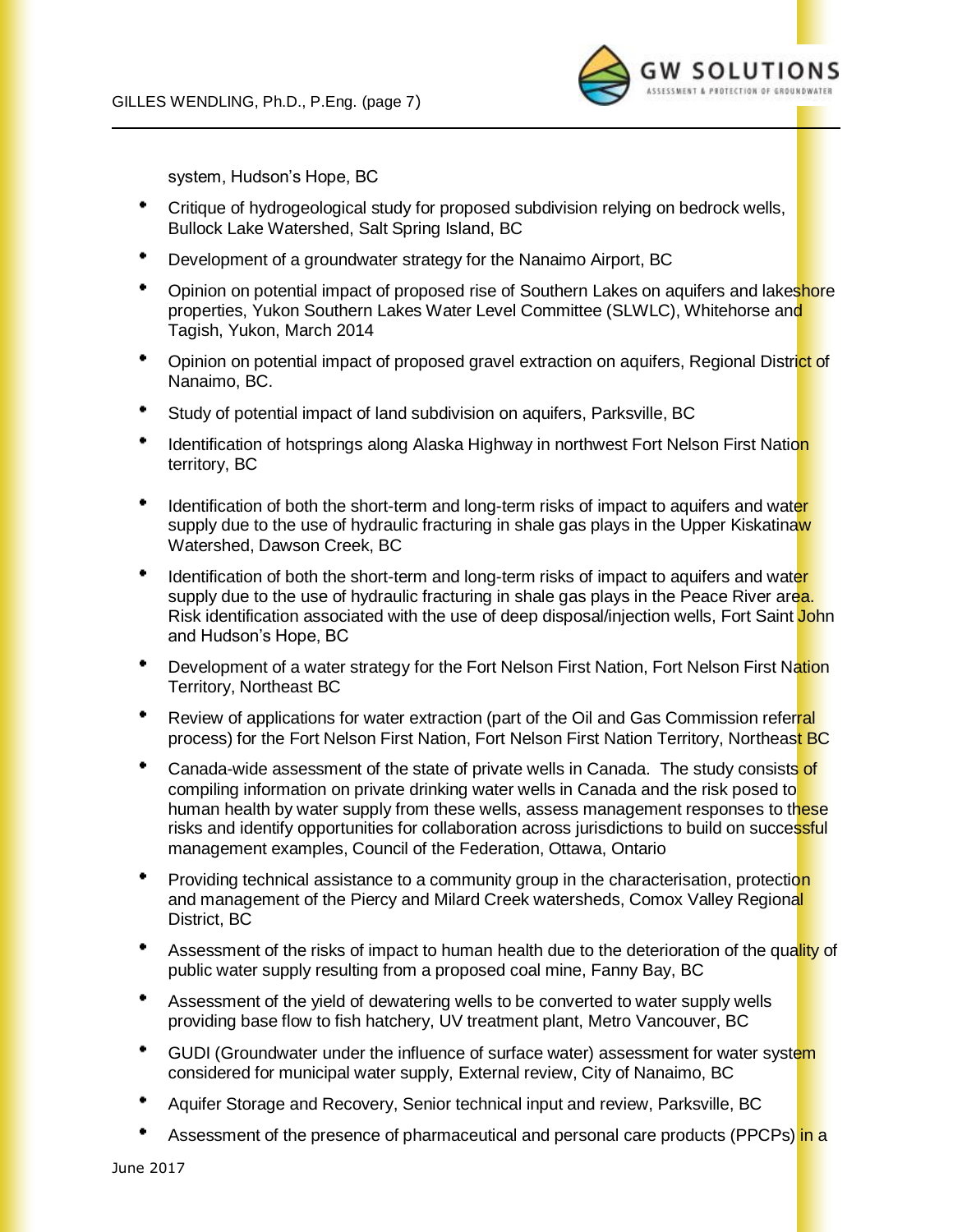

residential water supply, Shawnigan Lake, BC

- City of Whitehorse Source Water Protection Plan, Senior input and review, Whitehorse, Yukon
- Production of a primer document with the Partnership for Water Sustainability in BC and Living Rivers – Georgia Basin, with technical input to an Official Community Plan update, Parksville, BC
- Review of hydrogeological conditions and groundwater surface water interactions, municipal water supply system, Merritt, BC
- Hydrogeological study and water supply assessment, Long Beach Airport, Alberni Clayoquot Regional District, BC
- ٠. Hydrogeological study and water supply assessment, Lantzville, BC
- <sup>\*</sup> Hydrogeological study and groundwater supply potential, Public water system, Regional District of Nanaimo, BC
- Hydrogeological study and groundwater supply potential, proposed subdivision near Spider Lake, Qualicum Beach, BC
- Hydrogeological study and water supply assessment, Cassidy, Regional District of Nanaimo, BC
- Hydrogeological study and water supply assessment of forestry land proposed for residential and industrial development, Duncan, BC
- Review of hydrogeological assessment and of proposed setbacks for production wells of a public water system, Nanoose, Regional District of Nanaimo, BC
- Review of Steam Assisted Gravity Drainage (SAGD) application, on behalf of First Nations, McKay, Alberta
- Hydrogeological assessment of an agricultural property to assess the potential for an addition water source, Courtenay, BC
- ٠ Review of risk of contamination of aquifer due to surface contamination, Regional District of Nanaimo, BC
- Hydrogeological assessment of forestry land proposed for residential/commercial development, Parksville, BC
- $\bullet$  . Development of a business case to improve the safety and reliability of groundwater supplies for the agri-food sector in Canada for the Agri-Environment Services Branch (AESB) of Agriculture and Agri-Food Canada (AAFC)
- Hydrogeological assessment/review of an area proposed for an extension of a gravel pit, Duncan, BC
- Technical input to "Drilling Down Groundwater Risks Imposed by In-Situ Oils Sands Development", produced by Water Matters Society of Alberta
- Hydrogeological assessment/review of area proposed for residential development, Cowichan Valley Regional District, BC

June 2017 Hydrogeological assessment and well rating for a subdivision application, Maxey Road,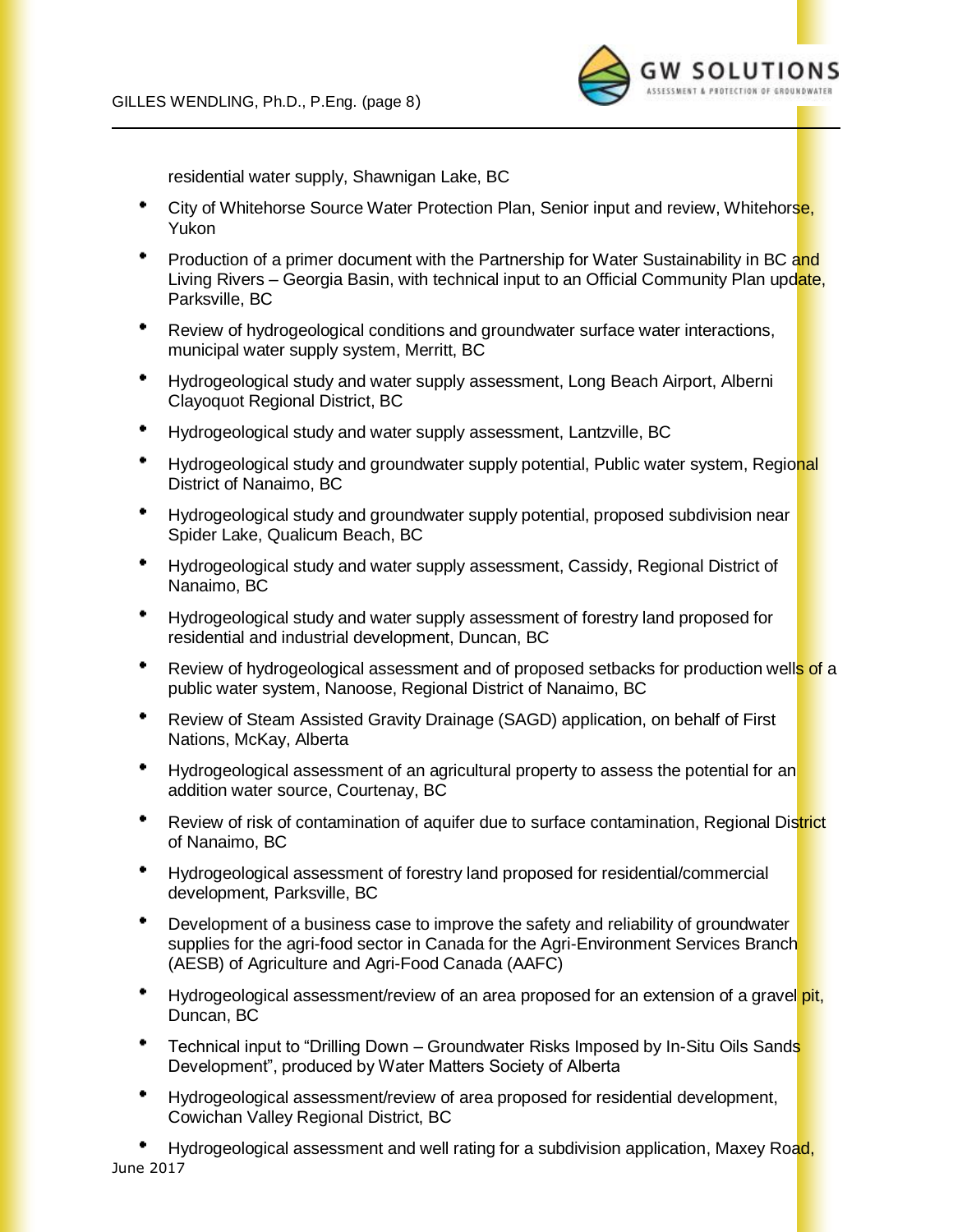

Regional District of Nanaimo, BC

- Assessment of hydrogeological conditions and water budget in watersheds where an underground coal mine is proposed, Comox Valley Regional District, BC
- $\bullet$ Hydrogeological assessment of a private water system using a bedrock aquifer as a source, and that has suffered lack of water supply due to summer stress of the aquifer. Assessment conducted in preparation to the potential transfer of the management of the water system to the Cowichan Valley Regional District, Ladysmith, BC
- Hydrogeological characterisation near Minnie Lake, Alberta, and assessment of the potential impacts proposed drilling for oil extraction could have on the aquifers, St Paul, Alberta
- Hydrogeological assessment for a public water system and golf course and review (both water quality and quantity) of the operation of production and irrigation wells – Stress on the aquifer was observed. – Cowichan Valley Regional District, BC
- ٠ Assessment of aquifer potential for water supply, Cassidy, BC
- Assessment of aquifer potential for water supply, and estimation of a water budget in a sub-watershed, Shawnigan Lake, BC
- Professional opinion on potential impact of deep drilling near Liard Hot Springs, Department of Fisheries and Oceans Canada
- $\bullet$ Assessment of aquifer potential for water supply, proposed development, Lantzville, BC
- $\bullet$ Assessment of aquifer potential for water supply, Parksville, BC
- $\bullet$ Review of the operation of water supply wells, RDN, Parksville, BC
- $\bullet$ Assessments of groundwater regimes for the design of a rain water management plan, land subdivision, Comox, BC
- Assessment of potential impacts on watershed and drinking water source of proposed rural subdivision, Forbidden Plateau, Comox Valley Regional District
- $\bullet$ Review of Steam Assisted Gravity Drainage (SAGD) application, West Ells, on behalf of First Nations, Alberta
- $\mathbf{e}^{(1)}$ Review of Alberta Groundwater Management Framework, Northern Athabasca Oil Sands Region, on behalf of First Nations, Alberta
- $\bullet$  . External review of Water Resource Vulnerability Mapping for area covering the regional District of Nanaimo and the Cowichan Valley Regional District, BC
- Design of a brochure to promote public education on watershed management, Englishman River Watershed, BC
- $\bullet$  . Groundwater and surface water interaction assessment in the Englishman River watershed, including the involvement and participation of the public and the monitoring of private wells, Regional District of Nanaimo, BC
- Study of the bottled-water industry in Ontario (Canada) and its use of groundwater, describing water use, potential impact on water resources, and relevant regulation.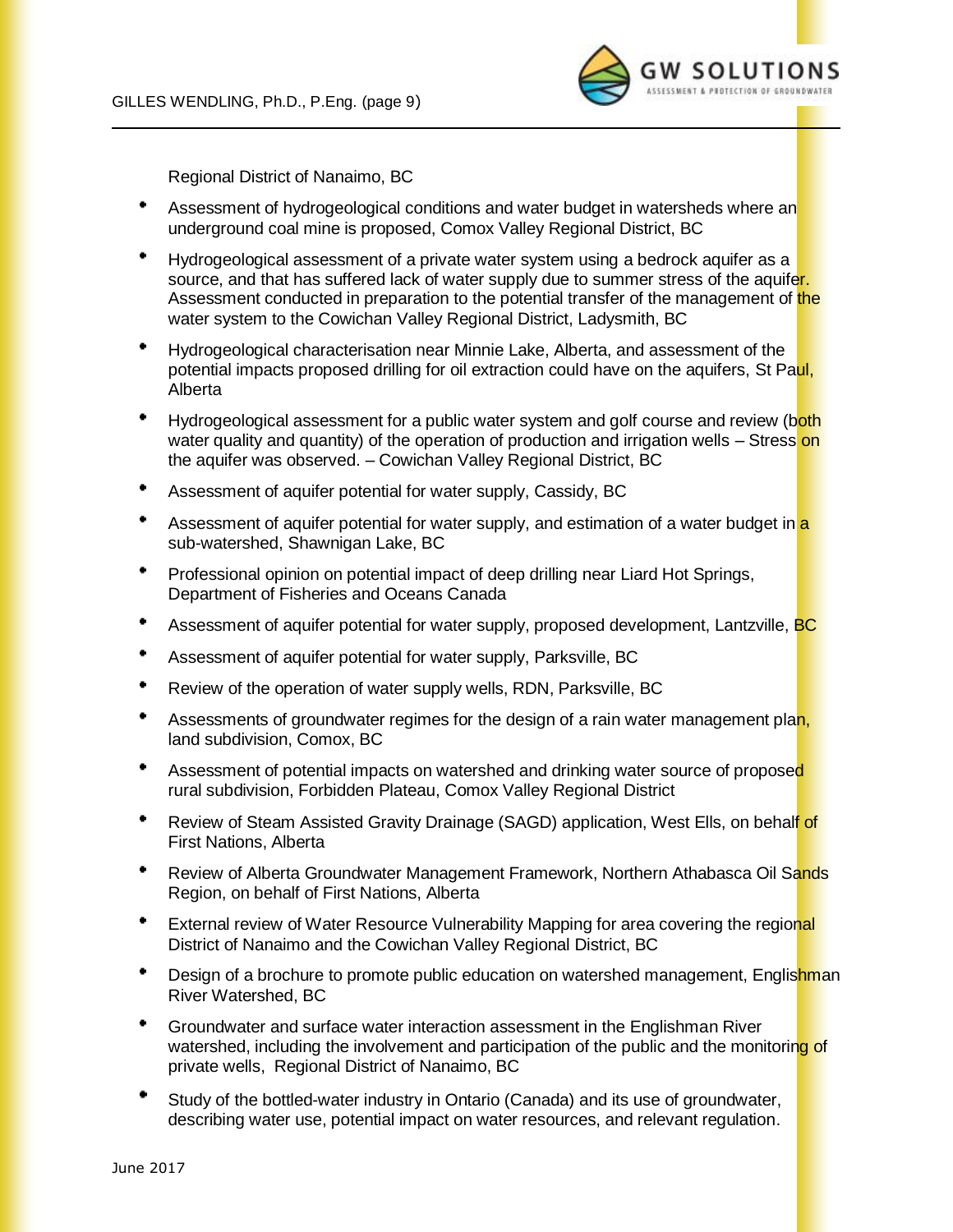

- Impact of proposed coal bed methane (CBM) development on salmon (via groundwater and surface water interaction) in the headwaters of the Skeena, Nass, and Stikine Rivers, BC
- Drinking Water Watershed Protection Action Plan, Regional District of Nanaimo, BC
- Aquifer vulnerability assessment, associated with proposed large residential development, Cowichan Valley Regional District, BC
- Assessment of aquifer potential for water supply, Cumberland, BC
- Assessment of aquifer potential for water supply, Comox, BC
- Assessment of aquifer potential for water supply, Yellow Point, BC
- Assessment of aquifer potential for water supply, Cobble Hill, BC
- Expression of professional opinion on limitation of regional growth due to limitation of the water supply, Regional District of Nanaimo, BC
- Hydrogeological Assessment of land potentially developed for residential use, Comox, BC
- Aquifer delineation and characterization, Groundbirch to Dawson Creek, as part of BC Ministry of Water, Land and Air Protection aquifer mapping project, Northern BC
- $\bullet$  . Aquifer Mapping for BC Ministry of Water, Land and Air Protection, Qualicum Beach to Horne Lake and four of the Southern Gulf Islands, BC
- Aquifer modelling and preliminary aquifer protection plan, City of Merritt, BC
- Design of an aquifer protection plan, Ucluelet, BC
- Regional hydrogeological study and water supply assessment, Lantzville, BC
- Delineation of aquifers and definition of hydrogeological conditions in area of potential coal bed methane extraction, Courtenay-Comox area, BC
- Aquifer assessment, contamination risk assessment and input on by-laws for area proposed for industrial development, Parksville, BC
- Public presentations to educate the public, elected officials, and regulators on groundwater, aquifers, watersheds and groundwater sustainability (Parksville, North Cowichan, Victoria, Fort Saint John, Houdson's Hope, Tumbler Ridge, Princeton, Keremeos, Fernie, etc.)

#### *"Water supply" related projects*

June 2017 Design and completion of two water production wells for a residential subdivision,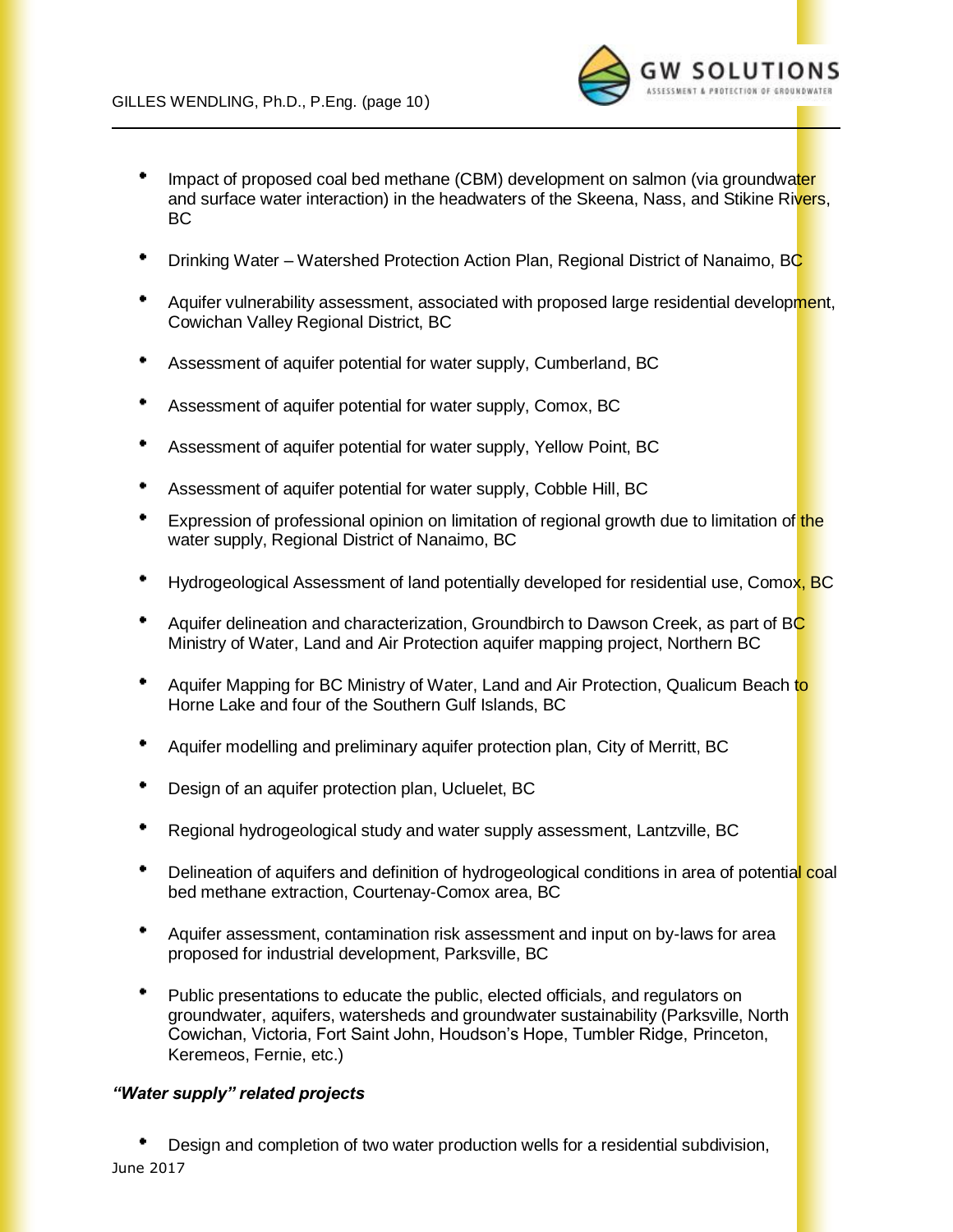

Lantzville, BC

- <sup>+</sup> Groundwater at the Risk of Pathogens (GARP) assessment for a residential subdivision, Duncan, BC
- Design and completion of a water production well for 45 ha residential property, Le Muy, France
- Design and completion of a water production well under artesian condition near the Bonaparte River, Bonaparte First Nation, BC
- Design and completion of a water production well, Round Lake Health Center, First Nations Health, BC
- Review of water quality and THMs related water quality issues for three community production wells, Sandspit, Skeena Queen Charlotte Regional District
- <sup>\*</sup> Groundwater resource assessment for 3-lot subdivision, Yellowpoint, Cowichan Valley Regional District, BC
- Review of water source used for water bottling plant, Pemberton, BC
- $\mathbf{B}^{\mathrm{H}}$  and Hydrogeological review of regional conditions on Roatan Island, Honduras, for a community water supply project – GW Solutions volunteered for Hydrogeologist Without Border, Honduras.
- Design and completion of a series of production wells for golf course irrigation, Parksville, BC
- Design and completion of large production well for Conuma River fish hatchery (DFO), Tahsis, BC
- Yield assessment of large production wells, Robertson Creek fish hatchery (DFO), Port Alberni, BC
- Hydrogeological assessment for small proposed subdivision, Regional District of Nanaimo, BC
- $\bullet$ Groundwater resource assessment for 7-lot subdivision, Cedar, Regional District of Nanaimo, BC
- Groundwater resource assessment for use as a municipal water supply, Village of Tahsis, BC
- ٠ Groundwater resource assessment for proposed trailer park, Tofino, BC
- ٠ Design of large production well for resort, Fairmount, BC
- ٠ Review of water supply system relying on groundwater for a winery, Lake Cowichan, **BC**
- $\bullet$ Characterisation of water supply source for Scout Canada Camp, southeast Alberta
- $\bullet$ Professional opinion on potential groundwater supply for public water system, Whiskey Creek, Regional District of Nanaimo, BC
- $\bullet$ Well siting and limited hydrogeological assessment, Nanoose, BC
- Background hydrogeological review and opinion on potential residential water supply,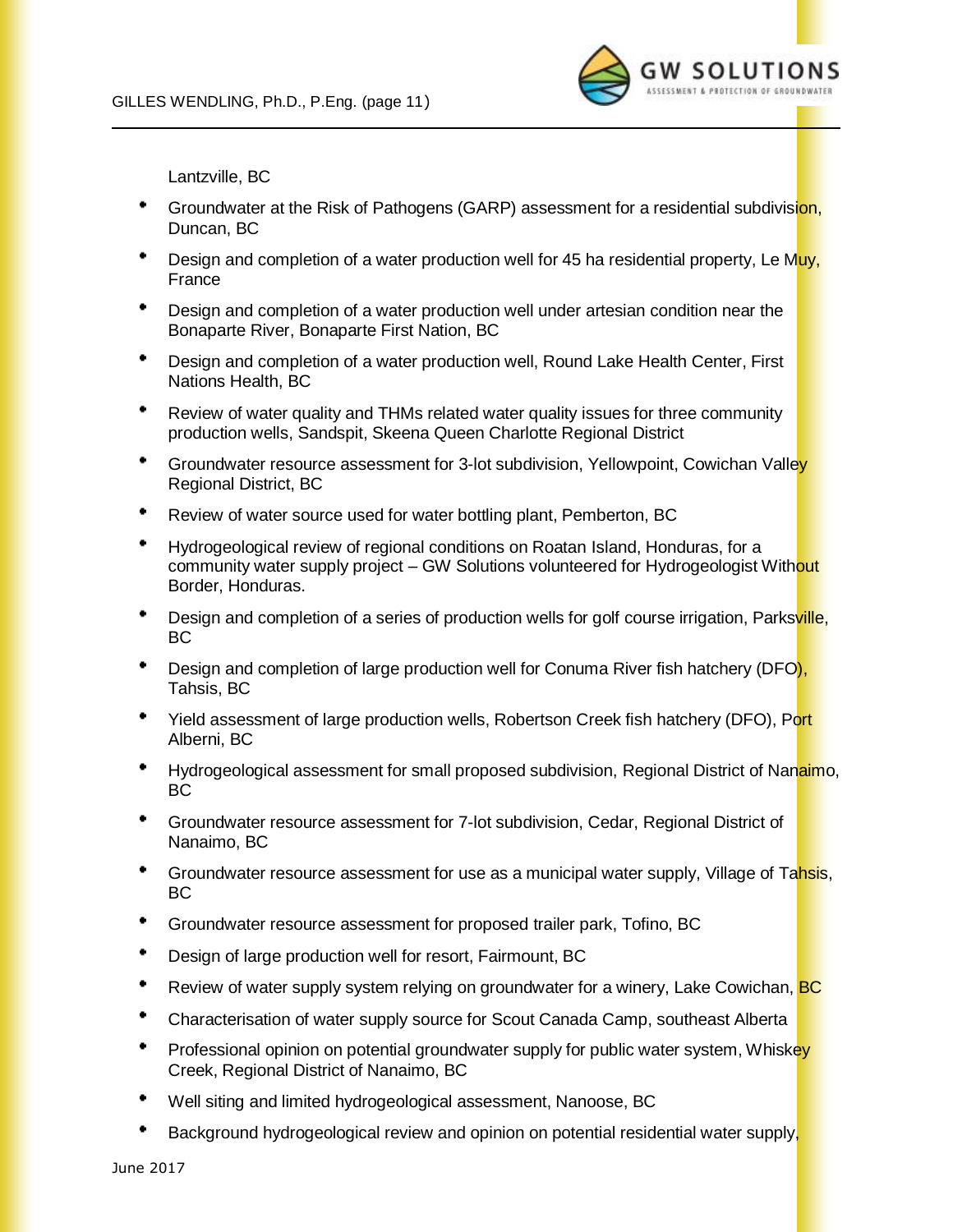

Ladysmith, BC

- Large water supply investigation for residential development, Lantzville, BC
- Large water supply investigation for senior housing development, Lantzville, BC
- $\bullet$  . Hydrogeological investigation - including surface water groundwater assessment for large residential subdivision, Lantzville, BC
- Design of large production municipal well Senior review, Parksville, BC
- Design of large production municipal well Senior review, Quesnel, BC
- Design of large production municipal well Senior review, Merritt, BC
- ٠. Assessment of surface water and groundwater interaction and groundwater travel time -Sun Peaks Resort, BC
- Professional opinion on potential groundwater supply for irrigation of agricultural land, Lantzville, BC
- Professional opinion on potential groundwater supply from a dug well for rural subdivision, Jameson Road, Nanaimo, BC
- Professional opinion on potential groundwater supply from a drilled well for rural subdivision, Jameson Road, Nanaimo, BC
- Design and preliminary testing of water wells, Nanoose, BC
- Assessment of water supply for land development, using an artesian well completed in a bedrock aquifer. The assessment included aquifer protection recommendations. Garden Bay (Sunshine Coast), BC
- Assessment of water supply for land development, using a surface water pond, Garden Bay (Sunshine Coast), BC
- $\bullet$ Assessment of a water supply to provide base flow for fish habitat, as part of requested mitigative measure for a storm water management plan for a land subdivision, Township of Langley, BC
- Retained as the main consultant for aquifer characterization and protection and for system operation of a large water purveyor relying only on groundwater, Clearbrook, BC
- $\bullet$ Assessment of potential impact to the water supply of a ski resort of a proposed open loop geothermal system, Sun Peaks, BC
- Water source assessment, residential development, Ucluelet, BC
- Water supply assessment for 70-lot subdivision, Nanaimo, BC
- Assessment of part of drinking water supply system (Regional District of Comox-Strathcona) and design, construction and testing of new production well, Oyster River, BC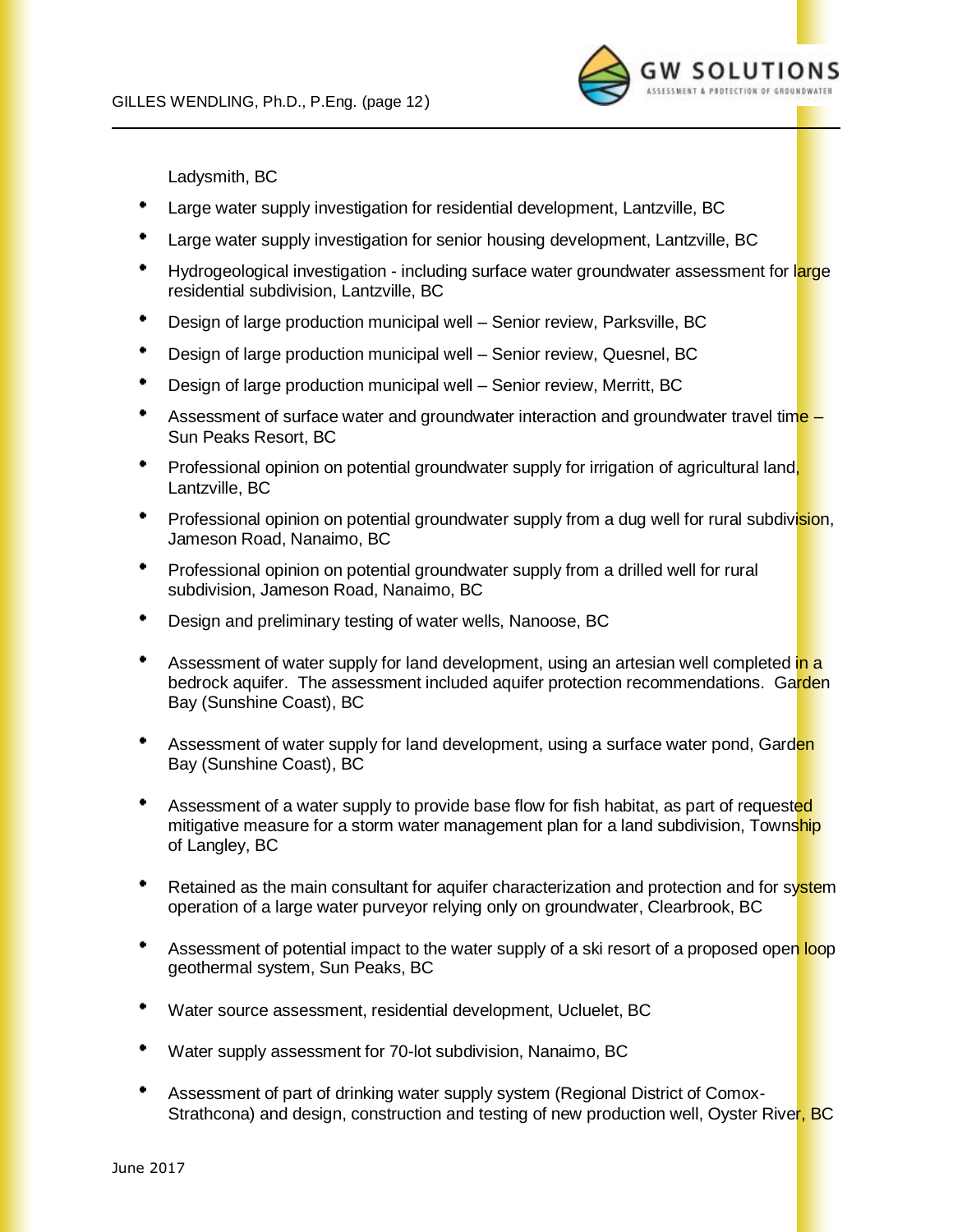

- ٠ Salt water Intrusion study and design of monitoring plan for production well, Parksville, BC
- Assessment of failure (collapse of large cavity created by fine migration) of large production well for Canadian Forces Base, Comox, BC
- Decommissioning of municipal well, Lantzville, BC
- Development of a wellhead protection area, risk identification and well survey, Gold River, BC
- Hydrogeological assessment of bedrock well, Regional District of Lake Country, Ellison Ridge, BC
- <sup>\*</sup> Testing of a water supply well for a school and design of re-injection structure, Mayo, Yukon.
- Water supply, licensing review and preliminary study of potential new groundwater resources, Mount Washington Alpine Resort, Courtenay, BC.
- ٠ Characterization of water sources (water well and infiltration gallery) used by a bottled water processing plant. The study was completed to satisfy the requirements of provincial health officers and to apply for an exporting license to California, Fanny Bay, BC.
- \* Water demand and population growth assessment in preparation for treaty negotiation, Hul'Qumi'Num Treaty Group, central and southern Vancouver Island, BC
- Preliminary hydrogeological study for Olympic facility (Whistler Sliding Centre), CEAA screening, Whistler, BC
- $\bullet$  . Data review and recommendations for rehabilitation and maintenance plan for municipal well field, Ucluelet, BC
- Hydrogeological investigation for the potential development of a groundwater supply source for a proposed water bottling facility, Gold River, BC.
- ٠ Water Supply study for provincial park facility, Little Qualicum River, Qualicum Beach, BC
- **Development of a wellhead protection area, risk identification and well survey, Gold River,** BC
- Water supply monitoring and assessment of potential salt water intrusion, two municipal water supply wells, Regional District of Nanaimo, Nanaimo, BC
- Hydrogeological assessment to identify origin of hotspring and possibility of using hot water as a geothermal source (for Kaska Deena Council) without impacting sensitive ecosystems, Liard Hotspring, BC

June 2017 Regional hydrogeological study and assessment of artesian municipal production well with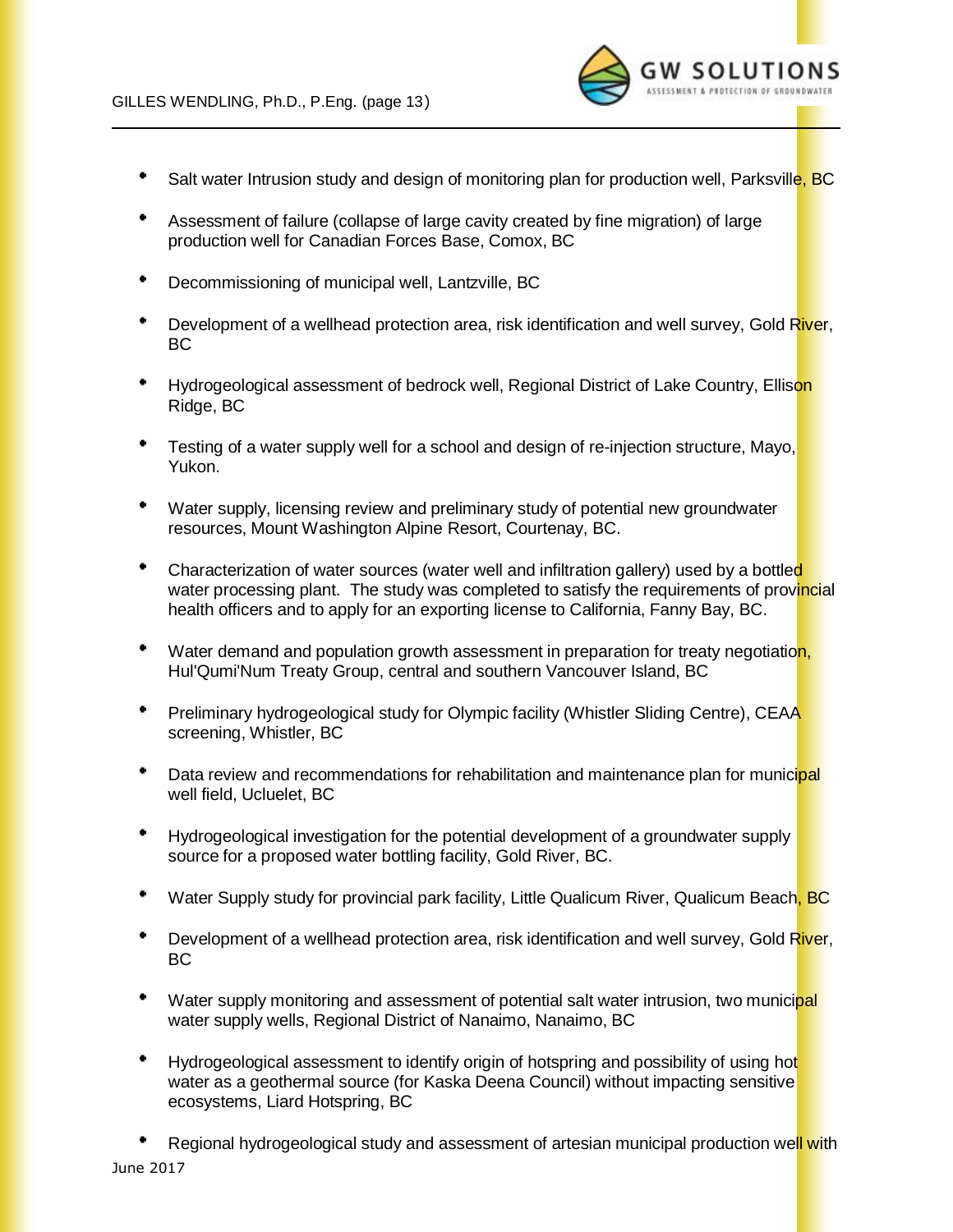

large discharge rate at elevated temperature to be used as a source of energy - senior technical input and review, Haynes Junction, Yukon

- Well efficiency and microbiological assessment followed by design and implementation of well rehabilitation plan, Agriculture Canada Facility (well used for geothermal energy), Agassiz, BC
- Regional hydrogeological study (including numerical modelling) and development of water supply system for 150 lots subdivision, Parksville, BC
- Hydrogeological assessment (water supply and liquid waste assessment) for large residential development (80 lots) in preparation for preliminary layout (PLA) application, regional District of Alberni-Clayoquot, BC
- Hydrogeological study (water supply & liquid waste disposal) of large property proposed for residential development. Low impact development solutions proposed to counter adverse hydrogeological conditions encountered, Lantzville, BC
- Hydrogeological study for residential development (including 2D modelling) and promotion of low impact development solutions, Parksville, BC
- Literature review to assess impact of forest harvesting on water table fluctuation, Western BC

### **STORM WATER MANAGEMENT**

- Input to an integrated storm water management plan, team-work with a civil engineering consulting firm, Comox, BC.
- Input to an integrated storm water management plan, team-work with a civil engineering consulting firm, maple Ridge, BC.
- $\bullet$  .  $\bullet$ Hydrogeological Investigation for failing storm water residential system, Beaver Creek, Port Alberni, BC
- Stormwater infiltration study for Riverbend 2-lot subdivision, Parksville, BC
- Hydrogeological Investigation of damages to residential property potentially associated with storm water disposal, Comox, BC
- ٠ Hydrogeological Investigation for storm water disposal exfiltration gallery, Courtenay BC
- ٠ Stormwater infiltration study for subdivision, Parksville, BC
- ٠ Stormwater infiltration study for Parksville Fire Department property upgrade, Parksville, BC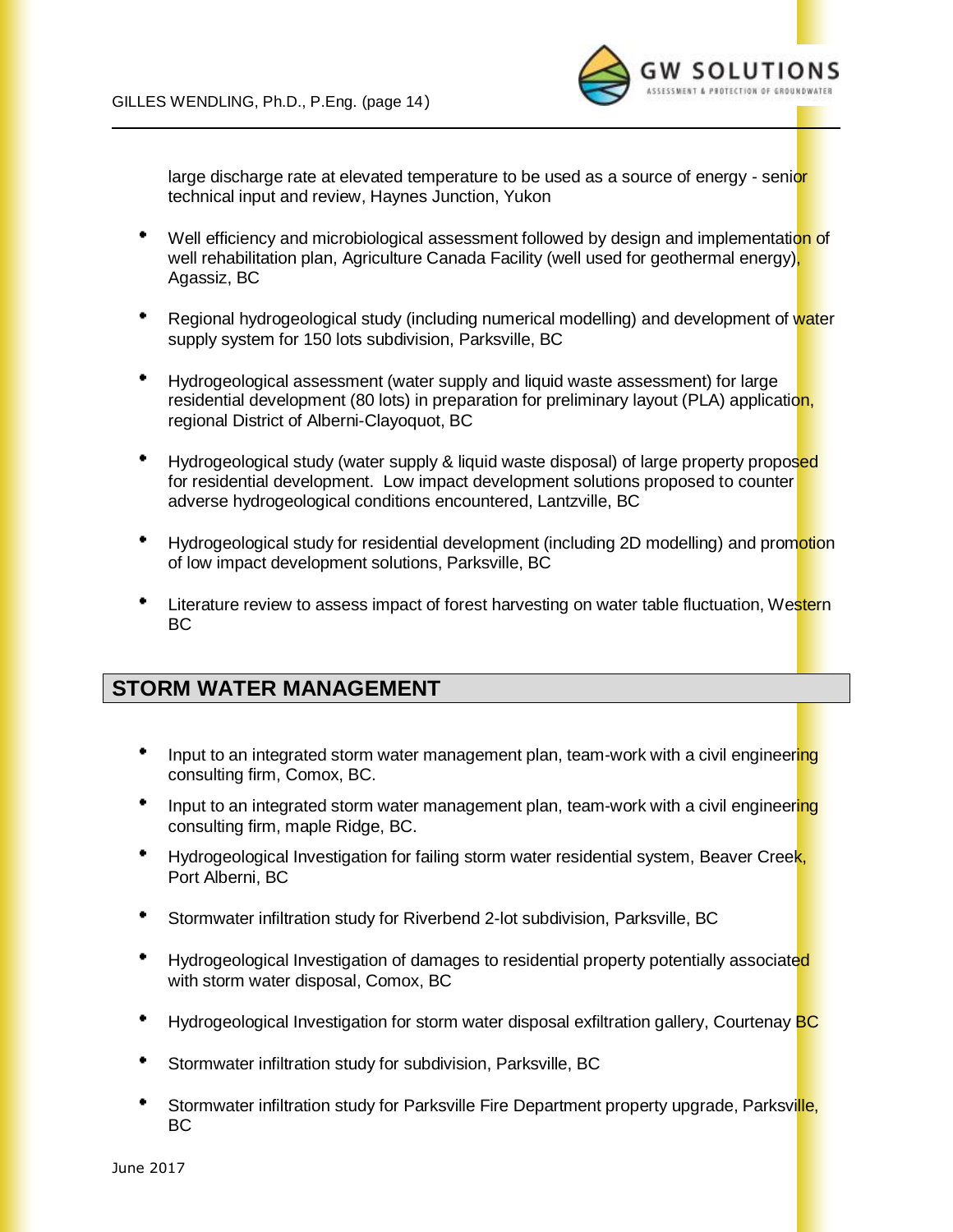

- ٠ Stormwater infiltration study for subdivision , Qualicum Beach, BC
- Hydrogeological investigation to assess source of residence flooding in recently built subdivision, in preparation for litigation, Whitehorse, Yukon
- $\bullet$ Hydrogeological study for stormwater disposal, Nanaimo, BC
- Hydrogeological assessment and design of storm water disposal facility (including analytical modelling), commercial facility, Courtenay, BC
- Stormwater testing of ICBC facility, Courtenay, BC
- ٠ Groundwater and stormwater monitoring - review, various ICBC works yard locations, Terrace area, BC
- Hydrogeological investigation and preparation of erosion and sediment control plan, residential development, Nanaimo, BC
- Impact assessment of failing septic fields on storm water quality, Lantzville, BC
- Hydrogeological study of large storm water drainage system (Queen's Ditch), Comox, BC
- Hydrogeological study and design of disposal to the ground of storm water for a residential development, Qualicum Beach, BC
- Hydrogeological study of the T'Kumlups Marsh and the Kamloops Indian Band Floodplain - review, Kamloops, BC
- Storm water disposal feasibility study for proposed development, Kal Lake, Kelowna, BC
- Storm water disposal feasibility study for large department store review, Kelowna, BC
- Hydrogeological study to assess groundwater regime near sewage lagoons and potential impact on slope stability due to operation of lagoons, Cranbrook, BC
- Impact assessment of logging on quality and quantity of stream flows (streams used as drinking water and power sources), Glendale Cove, Knight Inlet, BC
- Assessment of infiltration capacity of a storm water infiltration basin, Langford, BC
- Assessment of causes of flooding of private property, Cumberland, BC
- Review of drainage of highway subgrade on steep hillside, Vancouver, BC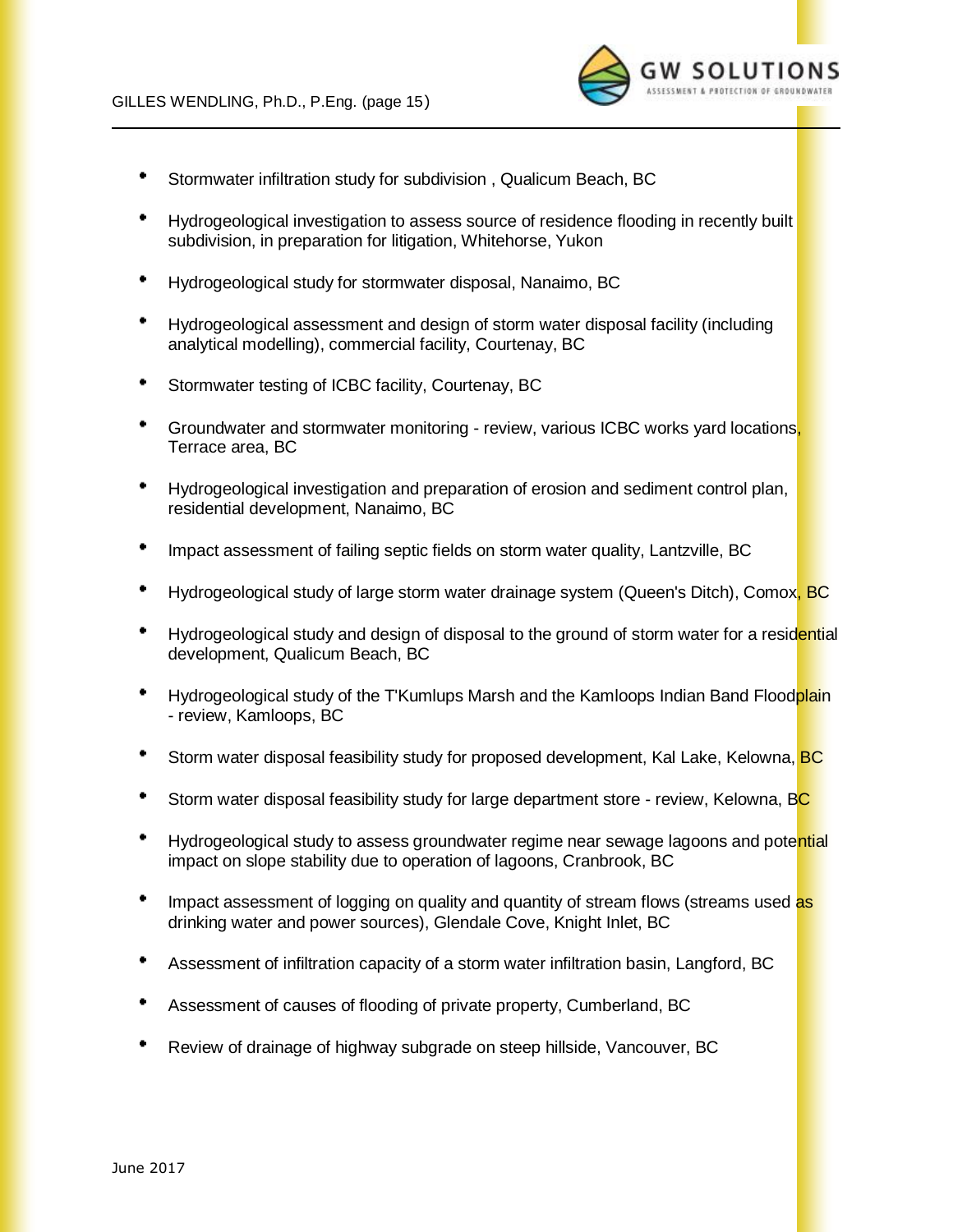

### **FIRST NATIONS**

#### **Most Complex – Largest Projects (budgets ranging between \$ 100,000 and \$ 1 Million).**

- Regional hydrogeological study of the Athabasca Chipewyan First Nation territory, Northeast Alberta.
- Completed a review and critique of a large hydrogeological study on behalf of the Halalt First Nation for a proposed series of production wells (water supply for the District of North Cowichan) as part of a provincial and federal environmental assessment process and a BC Supreme Court case, Chemainus River Aquifer, Halalt First Nation, BC
- Investigation of water needs and water resources of 120 villages (150 to 3,000 inhabitants). Duties included a visit of each village, meeting with the representatives, global socioeconomical study in order to estimate the most appropriate techniques to meet water needs. Guidimaka region, Mauritania.

#### **Other Projects (budgets up to \$ 100,000)**

- Design and completion of a water production well, Round Lake Health Center, First Nations Health, BC
- Retained by Stk'emlupsemc Te Secwepemc Nation (SSN) to review of KGHM Ajax Project Environmental Assessment Application, including the review of a hydrogeological numerical model and pumping test interpretation, Kamloops, BC.
- Design and completion of a water production well under artesian condition near the Bonaparte River, Bonaparte First Nation, BC
- Review of potential impacts to surface water, groundwater, and aquifers of proposed shale gas drilling by Northern Cross in Eagle Plains, Yukon
- Presented information (workshop and webinar) on groundwater, aquifers and watersheds, in relation to the BC Water Sustainability Act, groundwater regulations to First Nations (land managers and decision makers) in preparation of the enactment of the new regulations. The presentations focused on groundwater and surface water interaction, and the requirements to maintain Environmental Flow Needs (for fish and fish habitat) in streams that could be impacted by groundwater extraction, Presentation in Kamloops and through Webinar, BC
- Hydrogeological background review to assess what is known, what is unknown and what should be known in order to estimate the potential impact of hydraulic fracturing on shallow aquifers, Vuntut Gwitchin Government, Old Crow, Yukon
- Cowichan Tribes, water source assessment (including GUDI potential), Duncan, BC
- Hydrogeological background review to assess what is known, what is unknown and what should be known in order to estimate the potential impact of hydraulic fracturing on shallow aquifers, Fort Nelson First Nation, BC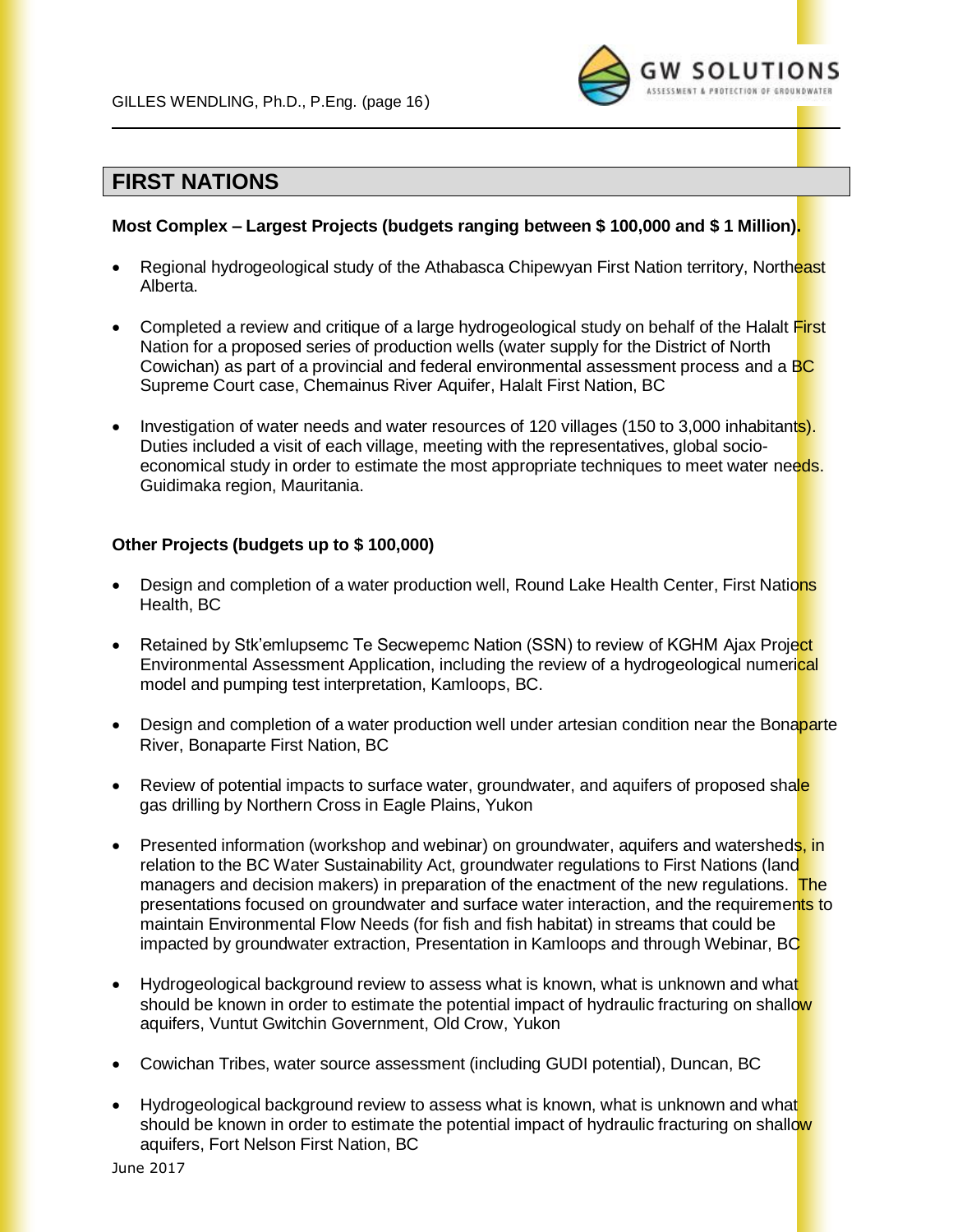

- Development of a water strategy for the Fort Nelson First Nation, Fort Nelson First Nation Territory, Northeast BC
- Review of applications for water extraction (part of the Oil and Gas Commission referral process) for the Fort Nelson First Nation, Fort Nelson First Nation Territory, Northeast BC
- Water System Description, Halalt First Nation, near Chemainus, Vancouver Island, BC
- Water demand and population growth assessment in preparation for treaty negotiation, Hul'Qumi'Num Treaty Group, central and southern Vancouver Island, BC
- Hydrogeological assessment to identify origin of hotspring and possibility of using hot water as a geothermal source (for Kaska Deena Council) without impacting sensitive ecosystems, Liard Hotspring, BC
- Hydrogeological assessment for habitat restoration plan (salmon spawning grounds), Maria Slough on Seabird Island, Seabird Island Band (Agassiz), BC
- Preparation and delivery of a one-day workshop to identify watershed protection issues and assess possibility of building partnership to design long-term plan, Kiskatinaw River Watershed, Dawson creek, BC
- Hydrogeological study at site proposed for sewage treatment facility senior technical input and review, Carmacks, Yukon
- Hydrogeological Assessment, Esketemc First Nations I.R. #2, Johnny Sticks, Alkali Lake, B.C.
- Installation of monitoring well network to monitor potential impact of solid waste facility review, Carmacks, Yukon
- KD First Nation water well inspections review, Whitehorse area, Yukon
- Water supply upgrade assessments for Liard First Nation review, Watson Lake, Yukon
- Hydrogeological study of the T'Kumlups Marsh and the Kamloops Indian Band Floodplain review, Kamloops, BC
- Hydrogeological Assessment for septic field design on First Nations Land, Nanoose, BC
- Hydrogeological investigation and assessment of impact of installation of septic field on water quality and slope stability, Malahat Indian Band, Mill Bay, BC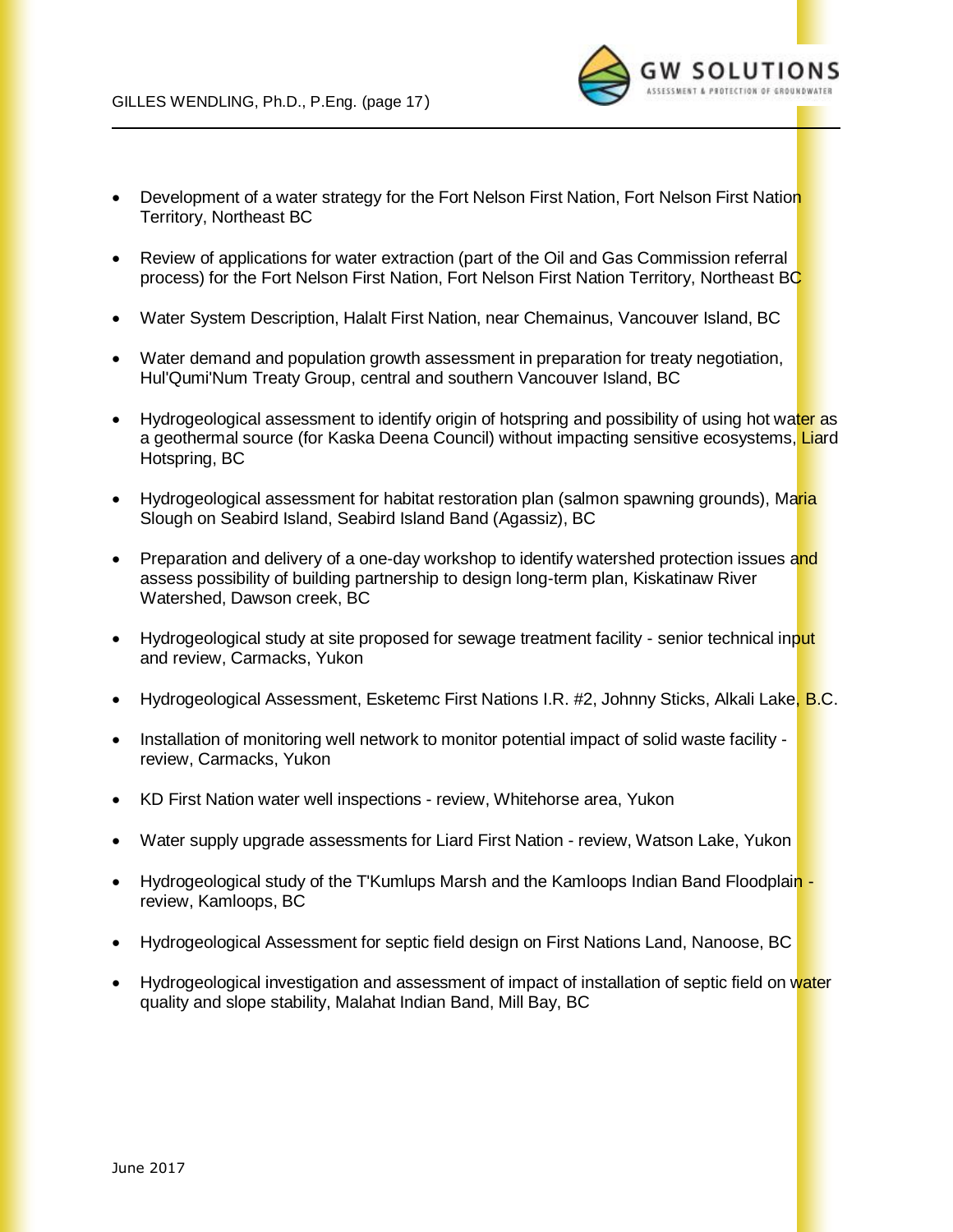

### **LIQUID AND SOLID WASTE**

- Hydrogeological Investigation and Environmental Impact, Assessment Liquid Waste Disposal Facility for Sakinaw Ridge, Garden Bay, BC
- Hydrogeological Assessment of groundwater regime in association with design of liquid waste treatment lagoon, Burwash Landing, Yukon.
- Study at site proposed for sewage treatment facility senior technical input and review, Carmacks, Yukon
- Hydrogeological study at site proposed for sewage treatment facility senior technical input and review, Atlin, BC
- Conceptual hydrogeological study, waste water predesign study, Carmacks, Yukon
- Hydrogeological study at land debris landfill, Tofino, BC
- Hydrogeological Study, open pit mine, design of leachate collection system, Port Hardy, BC
- Water supply and liquid waste disposal assessment for a resort review, Carcross, Yukon
- Installation of monitoring well network to monitor potential impact of solid waste facility review, Carmacks, Yukon
- Preliminary hydrogeological study for water supply and liquid waste disposal assessment for proposed resort, Ucluelet, BC
- Hydrogeological study at location of woodwaste landfill, Shawnigan Lake, BC
- Hydrogeological assessment and potential environmental impact assessment for proposed expansion of woodwaste landfill, Parksville, BC
- Impact assessment of failing septic fields on storm water quality, Lantzville, BC
- Complex hydrogeological study for water supply and liquid waste disposal for large commercial, residential and golf course development (2000 doors), Union Bay, BC
- Hydrogeological study to assess groundwater regime near sewage lagoons and potential impact on slope stability due to operation of lagoons, Cranbrook, BC.
- Hydrogeological investigation and assessment of impact of installation of septic field on water quality and slope stability, Malahat Indian Band, Mill Bay, BC.
- Hydrogeological investigation and assessment of impact of installation of sewage treatment plant on water quality, Hazleton, BC.
- Several hydrogeological studies for the design and implementation of septic fields in difficult hydrogeological conditions (Cedar, Duncan, Shawnigan Lake, Campbell River, Bamfield,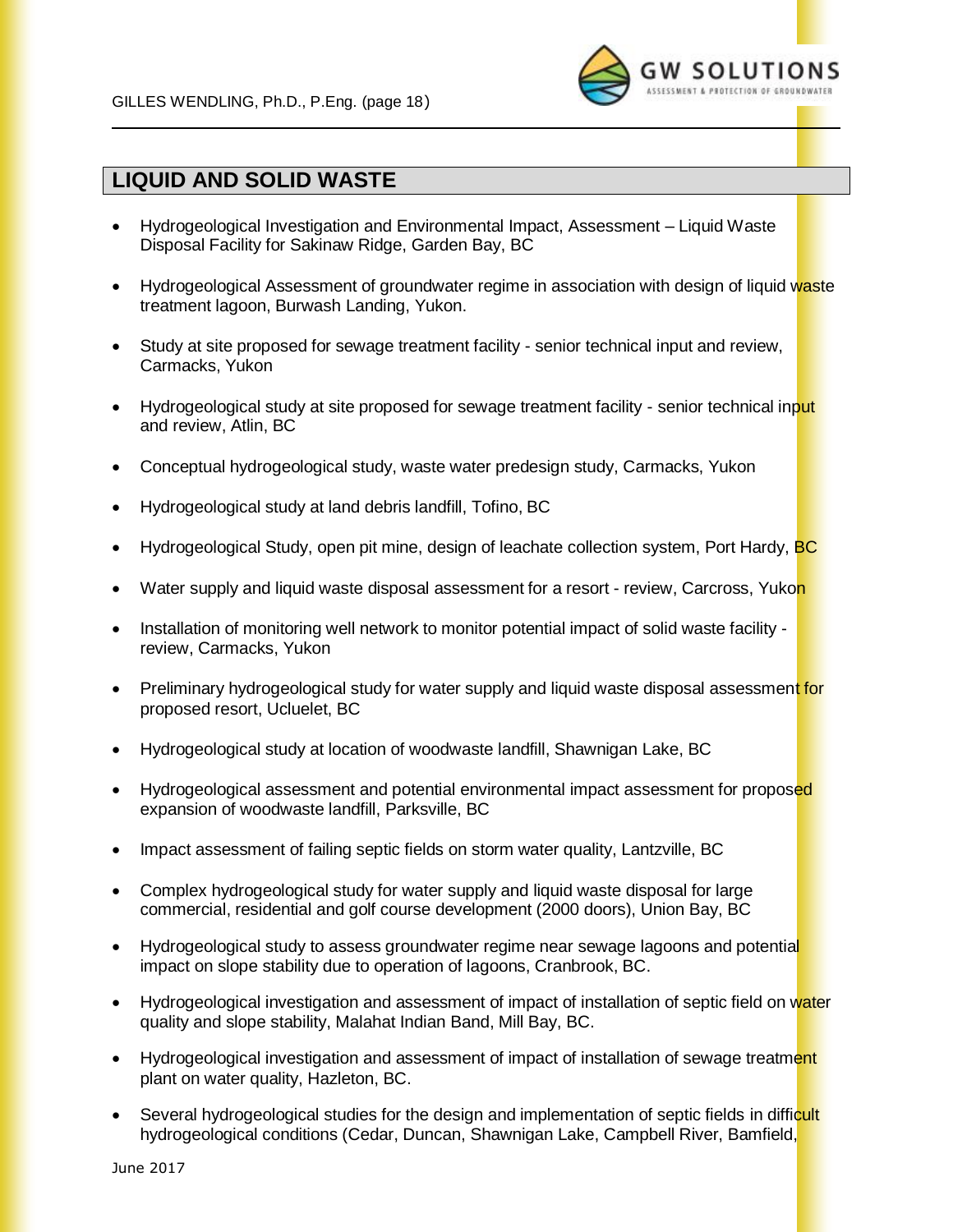

Sooke).

- Monitoring of ground disposal of sewage effluent, Shawnigan Lake, BC.
- Assessment of groundwater mound building in wastewater treatment dunes, Whitehorse, Yukon.
- Assessment of subsurface conditions associated with wastewater disposal and water supply assessment for the Aldergrove Border Crossing Facility, Aldergrove, BC.
- Characterization of a site formerly used as a waste sludge lagoon. Assessment of the contamination of the subsurface using geoprobes and real time logging (for collection of data and groundwater samples), Annacis Island, BC.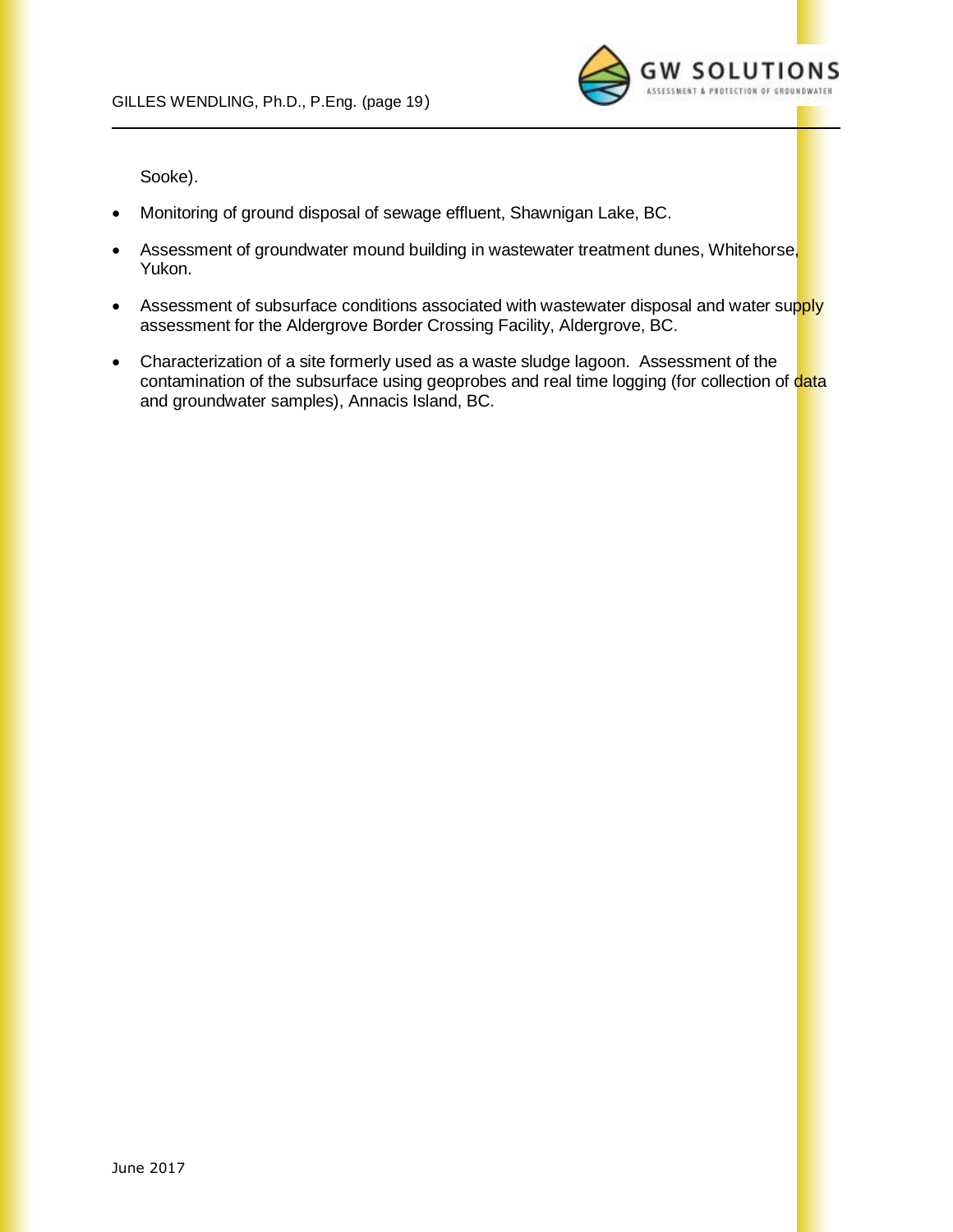

### **LANDFILL**

- Leachate control and impact of landfill on groundwater quality as part of the closure plan for the Campbell River Landfill, Comox Valley Regional District, BC
- Characterization of subsurface and hydrogeological conditions at a landfill site, for a proposed expansion of the landfill, Regional District of Nanaimo, BC.
- Review of landfill operation and impact on soil gases and groundwater 3 year senior review, Cache Creek, BC
- Characterization of subsurface and hydrogeological conditions at a landfill site, for the design of a proposed leachate collection pound, Pender Harbour, BC.
- Characterization of subsurface and hydrogeological conditions at a landfill site, and conceptual design of measures to reduce and treat the generated leachate, Mount Waddington Regional District, Port McNeill, BC.
- Assessment and monitoring of impact on groundwater of several solid waste landfills (including web based on-line reporting) - 5 year contract, Regional District of Comox-Strathcona, BC
- Retrofit Bioenhancement of the Existing Regional District of Nanaimo Landfill Cell, Nanaimo, BC
- Long term monitoring of impact to groundwater of landfill operation, Mount Waddington Regional District, Port McNeill, BC.
- Hydrogeological investigation and Mitigation plan of land clearing debris landfill, Tofino, BC.
- Hydrogeological investigation of municipal landfill, Atlin, BC.
- Groundwater and surface water impact monitoring at location of woodwaste landfill, Shawnigan Lake, BC
- Hydrogeological study, Wood Waste Landfill, Parksville, BC
- Quarterly Landfill Gas Monitoring, Chemainus Wood Waste Landfill, Chemainus, BC
- Groundwater monitoring and sampling, China Creek Wood Waste Landfill, Port Alberni, BC
- Water Quality Monitoring, North Okanogan Regional District Landfills, Vernon, BC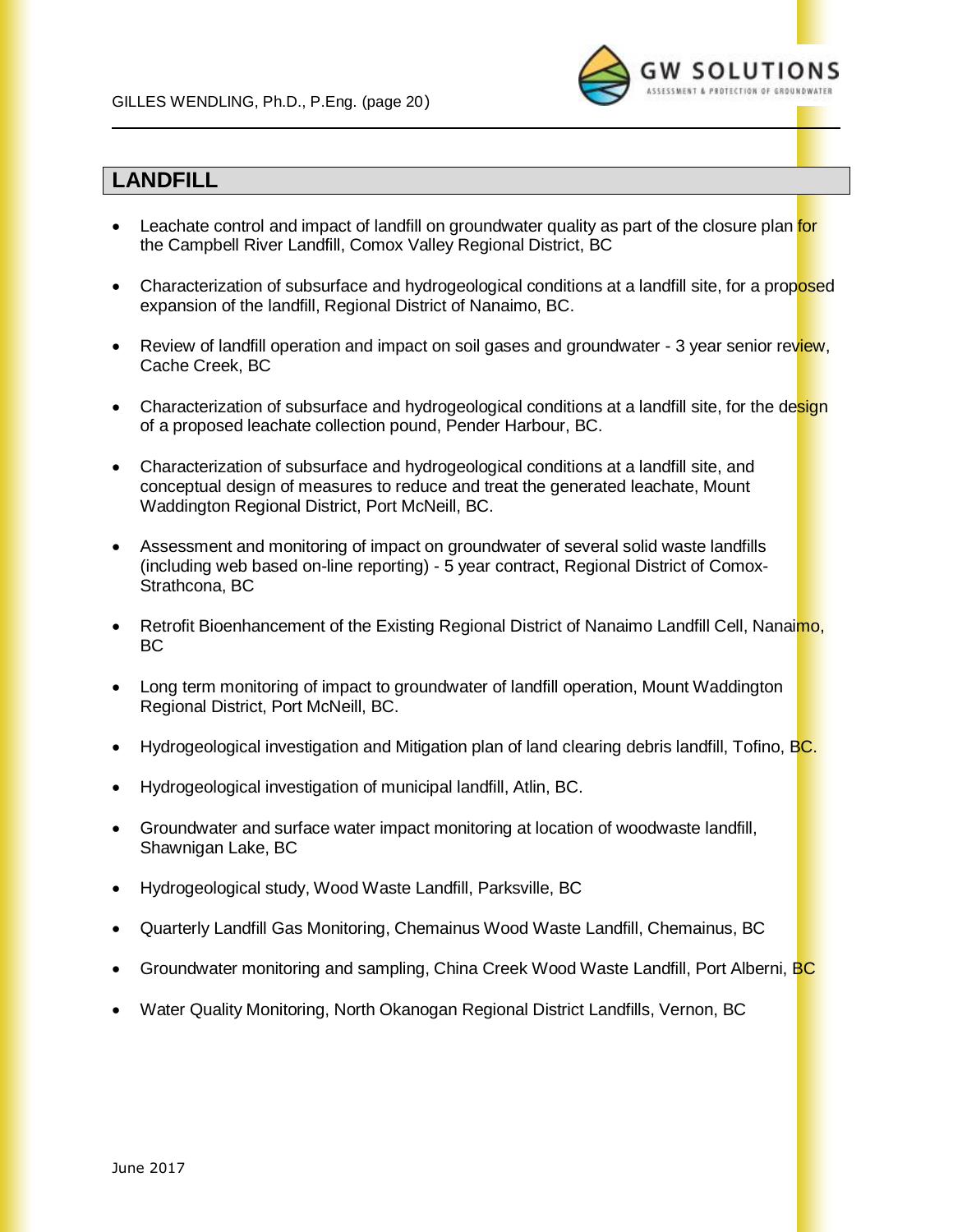

## **LIQUID WASTE DISPOSAL ASSESSMENT**

- Septic Investigation Buckley Bay Store, Buckley Bay, BC.
- Review Liquid Waste Treatment and Disposal Coombs Old Country Market, Qualicum Beach, BC
- Phase II Pre-design Sewage treatment Facility, Senior technical input and review, Burwash Landing, Yukon
- Septic Field Analysis, Campground Services review, Watson Lake, Yukon
- Septic field analyses for First Nation Community, Nanoose, BC
- Environment assessment in relationship with proposed development of a marina, Toquaht First Nation, Toquaht Bay, BC
- Log sort waste water disposal field assessment, Sproat Lake, Port Alberni, BC
- Breakout assessment of ground disposal of liquid waste review, Vernon, BC
- Hydrogeological investigation for the design of ground disposal of liquid waste facility, Kelowna, BC
- Hydrogeological study for septic fields upgrade at three BC provincial parks, central Vancouver Island, BC
- Hydrogeological assessment of proposed septic systems on water quality in the Englishman River, Parksville, BC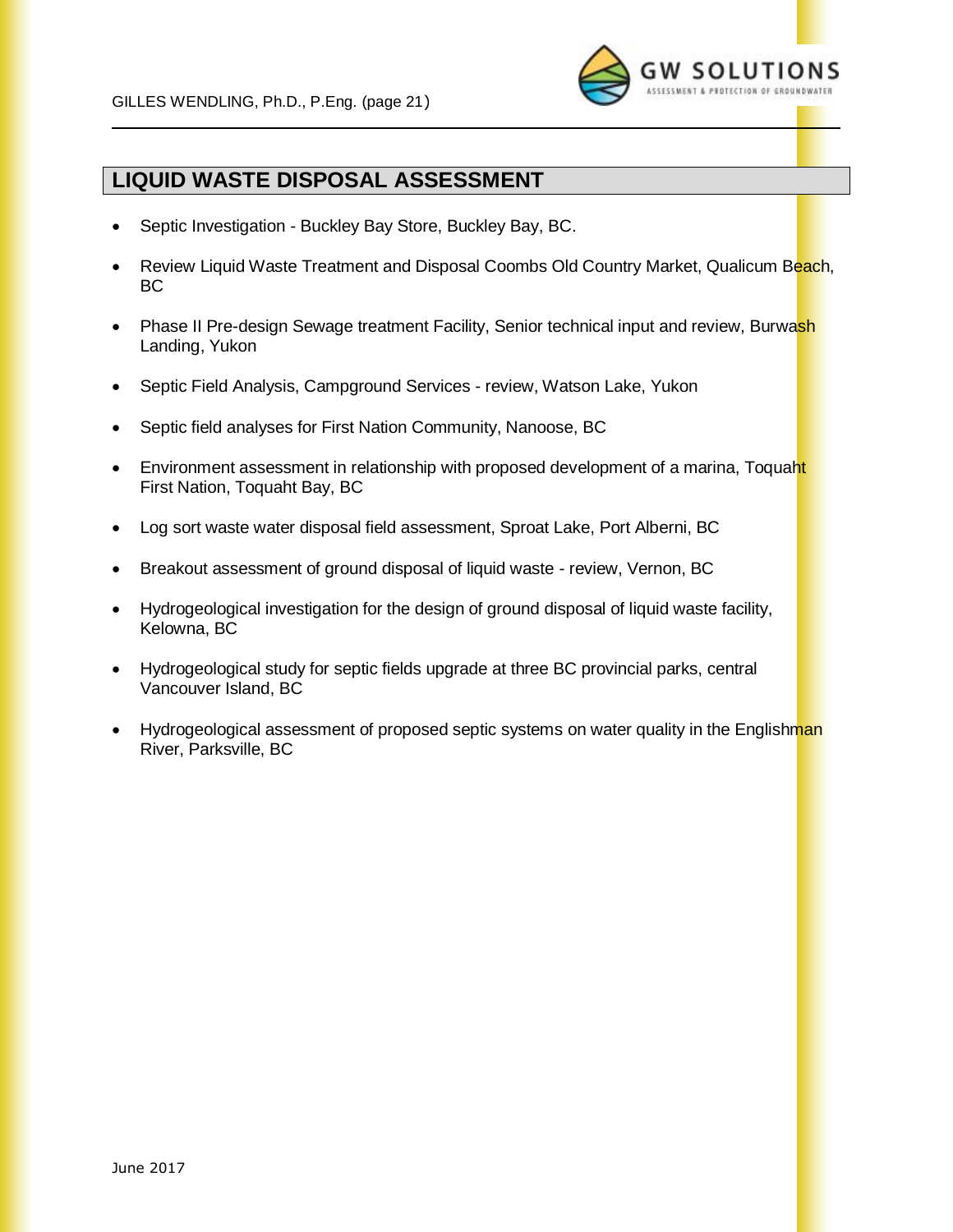

# **ENVIRONMENTAL INVESTIGATIONS**

- Assessment of subsurface conditions at a petroleum refinery. Tasks included identifying various areas impacted by historical operations, rating their potential impact on the environment and the degree of urgency of control and mitigative actions. Control and remediation was focused on a tidally affected loading spur located near an inlet. A series of recovery wells was installed to recover liquid phase hydrocarbon and create a hydraulic barrier controlling migration of contaminants. In addition, a subsurface investigation was carried out to fully delineate the extent of dissolved hydrocarbon plumes impacting a foreshore and assess the impact of the contamination on sediment and groundwater quality of this area. A control and remediation system was designed consisting of a 50 m long sheetpile wall and six recovery wells to prevent the transport of residual hydrocarbon to an intertidal zone. Fish habitat compensation was taken into consideration in the design, Burnaby, BC.
- Assessment and hydrocarbon contaminated soil and groundwater. Design and implementation of remediation using dual-phase extraction, Whitehorse International Airport, Whitehorse, Yukon.
- Assessment of subsurface conditions around and within a tank basin, using a light helicopter type drilling rig (due to access and safety restrictions), Burnaby, BC.
- Assessment of subsurface conditions in a tank basin, around a tank with corrosion perforated floor, Burnaby, BC.
- Assessment of subsurface conditions at a 260 ha property, (80 ha having been used as a refinery and terminal) for a comprehensive characterization of soil and groundwater quality for the establishment of an environmental management program and divestment plan, Port Moody, BC.
- Assessment and remediation of a tidally affected site. Remediation using bioslurping (total fluid and vapour extraction) and in situ bioremediation. Port Alberni, BC.
- Assessment of soil and groundwater contamination (hydrocarbon) at bulk plant sites, design of control and remediation measures (pump & treat, soil vapour extraction, dual vacuum extraction) and assessment of performance of treatment systems, Penticton, Kelowna, Grand Forks, Kamloops, BC.
- Emergency response to hydrocarbon spill in the context of a shallow aquifer (near lakes) in a developed tourist area. Remediation included the design and installation of recovery trenches, Osooyos, BC.
- Assessment and remediation of soil and groundwater contamination (metals, DNAPLS) along a right-of-way for the construction of a water main pipeline crossing a ceramic waste land ill, Coquitlam, BC.
- Assessment of subsurface conditions of a printing facility, Langley, BC. In conjunction with a consulting firm in Montreal, Québec.
- June 2017 • Remediation of hydrocarbon contaminated subsurface using soil vapour extraction and bioremediation enhancement through two (120 m and 75 m long horizontal wells) and treating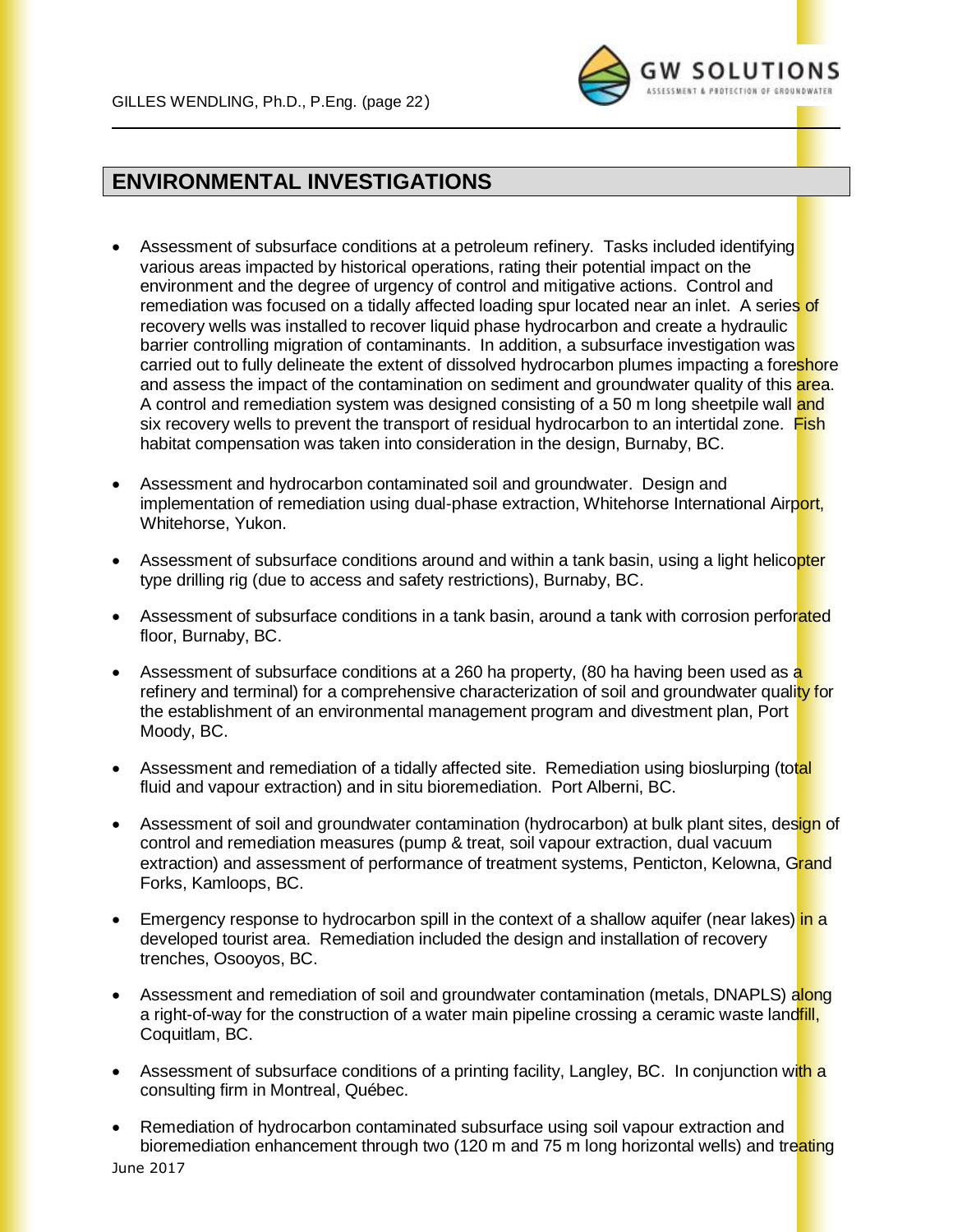

the extracted vapours with flow through a biocell before reinjection in a trench to reach zero discharge, Penticton, BC.

- Assessment of eight remote hydrocarbon contaminated sites (radio telephone stations) and preparation of remediation and environmental management plans, Northern Ontario.
- Assessment and remediation of organochlorine pesticides contaminated soils on an orchard property, Kelowna, BC.
- Assessment and remediation of hydrocarbon and metals contaminated soils on sawmill property, Chemainus, BC.
- Assessment of hydrocarbon contaminated subsurface in a tidally influence zone and control and remediation of the contamination using bioslurping. Performance assessment of the remediating system, after two years of operation. North Vancouver, BC.
- Assessment of hydrocarbon contaminated subsurface and control and remediation of the contamination (liquid and vapour phases) using bioslurping, Surrey, BC.
- Subsurface investigation/tailings sampling for arsenic contamination and installation of groundwater monitoring wells, Campbell Mine, Ontario.
- Assessment of arsenic contamination (special waste soils) and design of a remediation plan, New Westminster, BC.
- Environmental investigation and remediation of commercial site contaminated with hydrocarbons, near foreshore, Alert Bay, BC.
- Assessment and remediation of hydrocarbon contaminated groundwater at a former Tree Nursery site, Vancouver, BC.
- Assessment of hydrocarbon and MTBE contaminated groundwater at main pipeline pumping station near National Park, Jasper, Alberta
- Assessment of soil and groundwater contamination due to wood waste storage, Nanaimo, BC.
- Review of regulatory compliance of landfill operations, Tofino, BC.
- Hydrogeological investigation and impact assessment of wood waste landfill, Parksville, BC.
- Hydrogeological investigation and impact assessment of wood waste landfill, Shawnigan Lake, BC.
- Literature review of impact of tree harvesting on groundwater and water table fluctuations.
- Contaminated soil Delineation review Chetwynd Highway, northern BC
- Supplemental site investigation review, Clayhurst, BC
- Supplemental site investigation review, Chetwynd, BC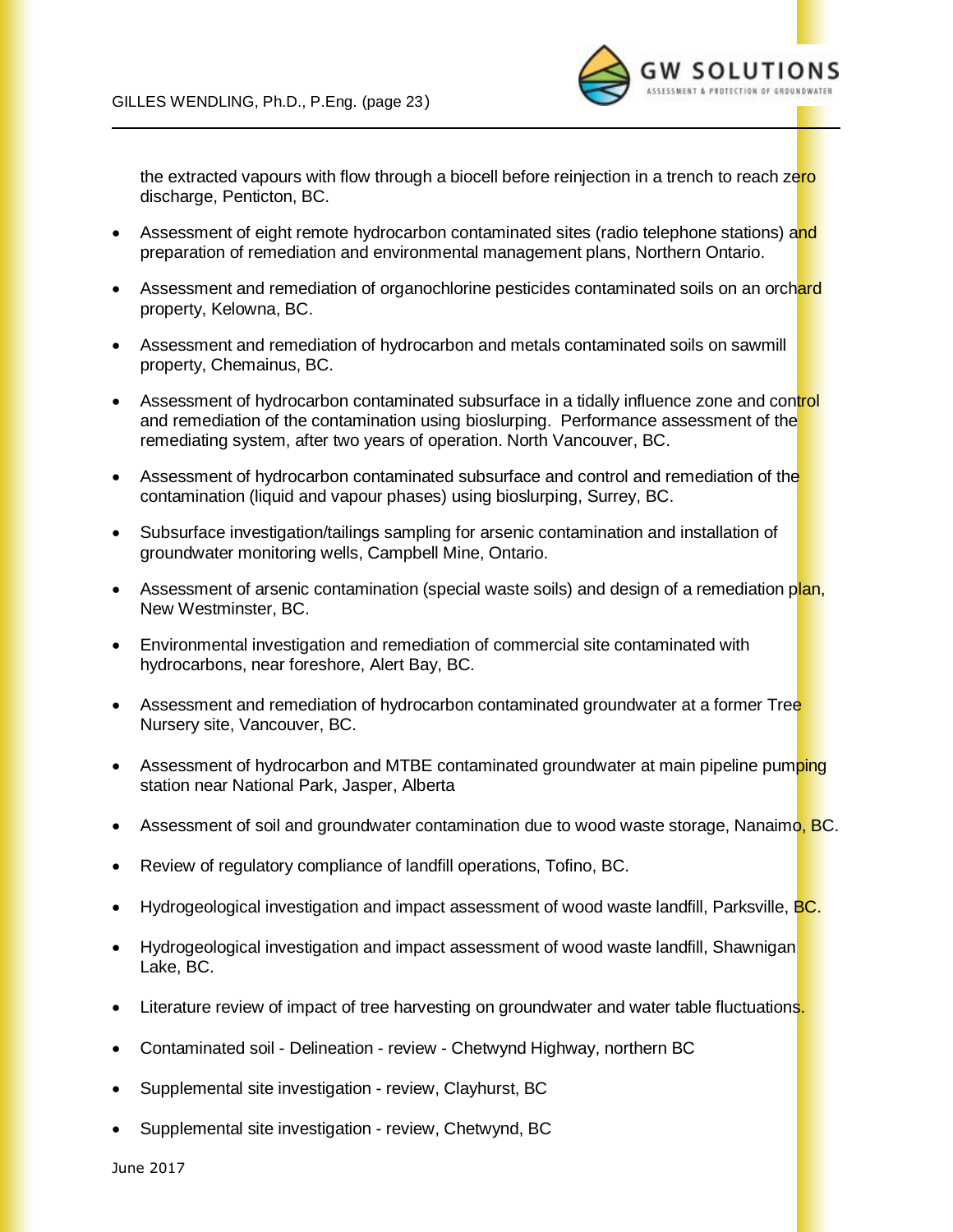

- Supplemental site investigation review, Kiskatinaw, BC
- Detailed Site Investigation, Watson Lake airport review, Watson Lake, Yukon
- Preliminary Site Investigation, Diesel Generating Station, Atlin BC.
- Jasper Pump station, Data Review, Preparation of Report with Recommendations for Groundwater Recovery and Treatment System, Jasper BC
- Stage 1 Preliminary Site Investigation senior technical input, Delta, B.C.
- Highways Maintenance Yard, Groundwater Investigation -review, Jaffray, BC
- Stage 1 Preliminary Site Investigation review, Chilliwack, BC
- Stage 2 Preliminary Site Investigation, At three redi-mix plants located in Central Vancouver Island, BC
- Groundwater monitoring review, various Insurance Corporation of BC (ICBC) yards, BC
- Detailed Site Investigation senior technical input and review, Canadian Pacific Site, Courtenay, B.C
- Stage 1 & 2 Investigations review, Nanaimo, B.C
- Jet Fuel Spill Assessment review, Zeballos, BC
- Environmental Impact Assessment, Cobble Hill, BC
- Stage 2 Preliminary Site Investigation review, Vernon, BC
- BCBC Buick Creek Yard site Remediation review, Buick Creek, BC
- Groundwater Monitoring industrial site review, Dawson Creek, BC
- UST Inspection Report review, Whitehorse, YT.
- Subsurface investigation and remediation, BCBC Highways Yard review. Campbell River,
- Soil Assessment Biocells, Dryland Sort review, Powell River, B.C.
- Preliminary Site Investigation review, Texada Island, BC
- Geotechnical Liability Assessment review, Texada Lands, Saltspring Island, BC
- Emergency Spill Response technical input and review, Highway to Tofino, BC
- Stage 2 Preliminary Site Investigation review, Westbank, BC

June 2017 Subsurface investigation and remediation planning, Whitehorse Airport - review, Whitehorse,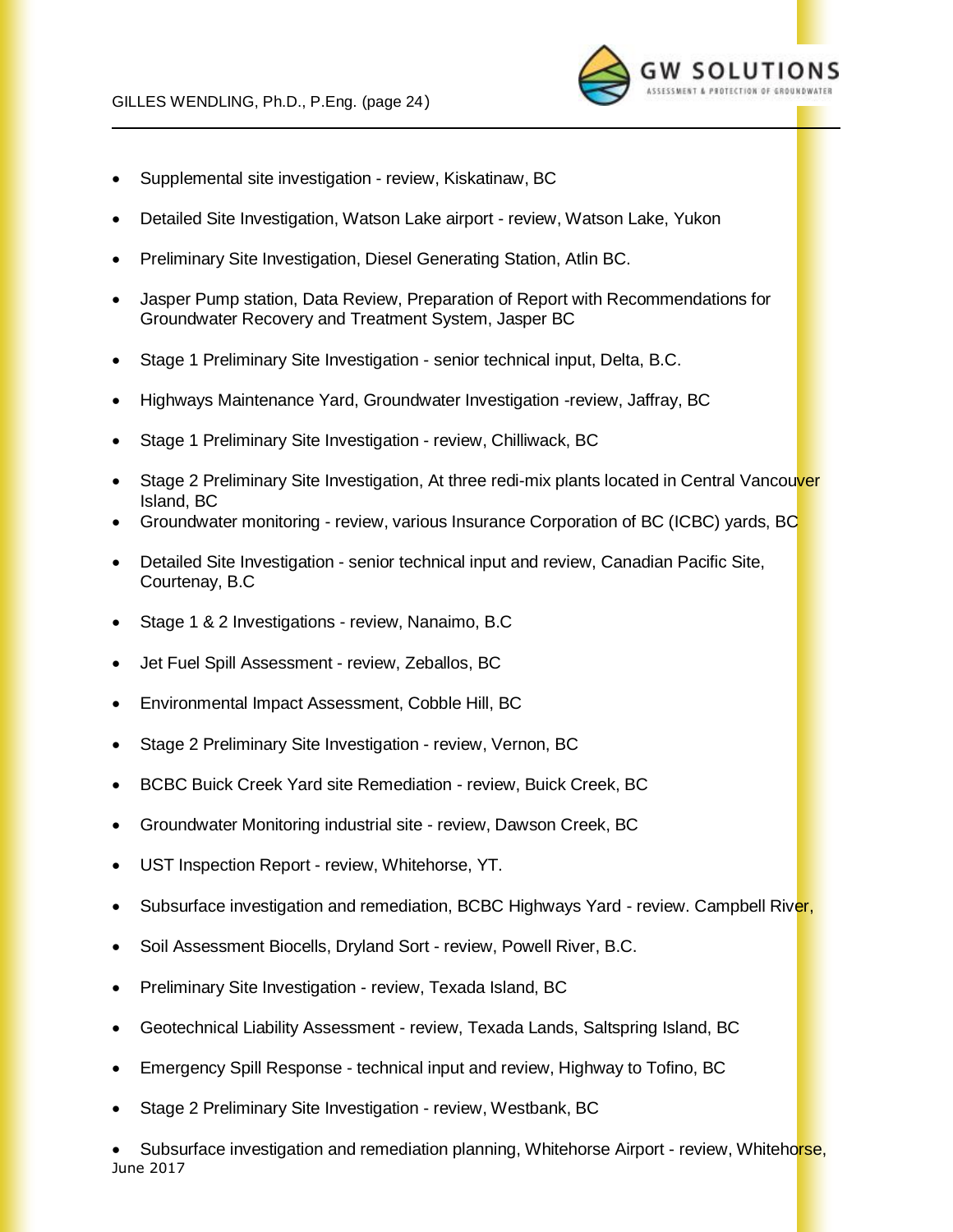

Yukon

- Phase 3 ESA, Plan of Restoration and Remediation Supervision senior technical input and review, Transportation Museum, Whitehorse, Yukon
- O&M Multi Phase Extraction System senior technical input and review, Whitehorse, Yukon
- Assessment of Albert Creek Uranium technical input, Albert Creek, Yukon
- Ph 3 ESA Yellowknife Centre review, Yellowknife, NWT
- Quadra Island Highways Yard Remediation review, Quadra Island, BC
- Gold River Highways Yard Remediation review, Gold River, BC
- Supplemental Investigation review, Parksville, BC
- Stage 2 PSI review, Comox, BC
- Stage 1 PSI review, Nanaimo, BC
- Stage 2 PSI, Former Hawes Camp review, Cowichan Lake, BC
- Supplemental Detailed Site Investigation (DSI) review, Sointula, BC
- Spill Response & Reporting, Generating Station review, Campbell River, BC
- Stage 1 PSI review, Parksville, BC
- Environmental Assess for sewer line construction, review, Parksville, BC
- Stage 1 PSI review, Chemainus, BC
- Stage 1 PSI review, Parksville, BC
- Environmental Assessment for Film Shoot review, Pacific Rim National Park, Tofino, BC
- 3 Stage 1 PSI project management and review, Parksville, BC
- Stage 1 PSI review, Nanaimo, BC
- Stage 1 PSI review, Elk Valley, BC
- Travel time estimate for contaminated site senior technical input and review, Comox, BC
- Soils sampling and testing, Nanaimo Port Authorities, review, Nanaimo, BC
- Environmental Site Assessment, DND site review, Nanaimo, BC
- June 2017 • Biophysical Investigation Two Sites - review, Courtenay, BC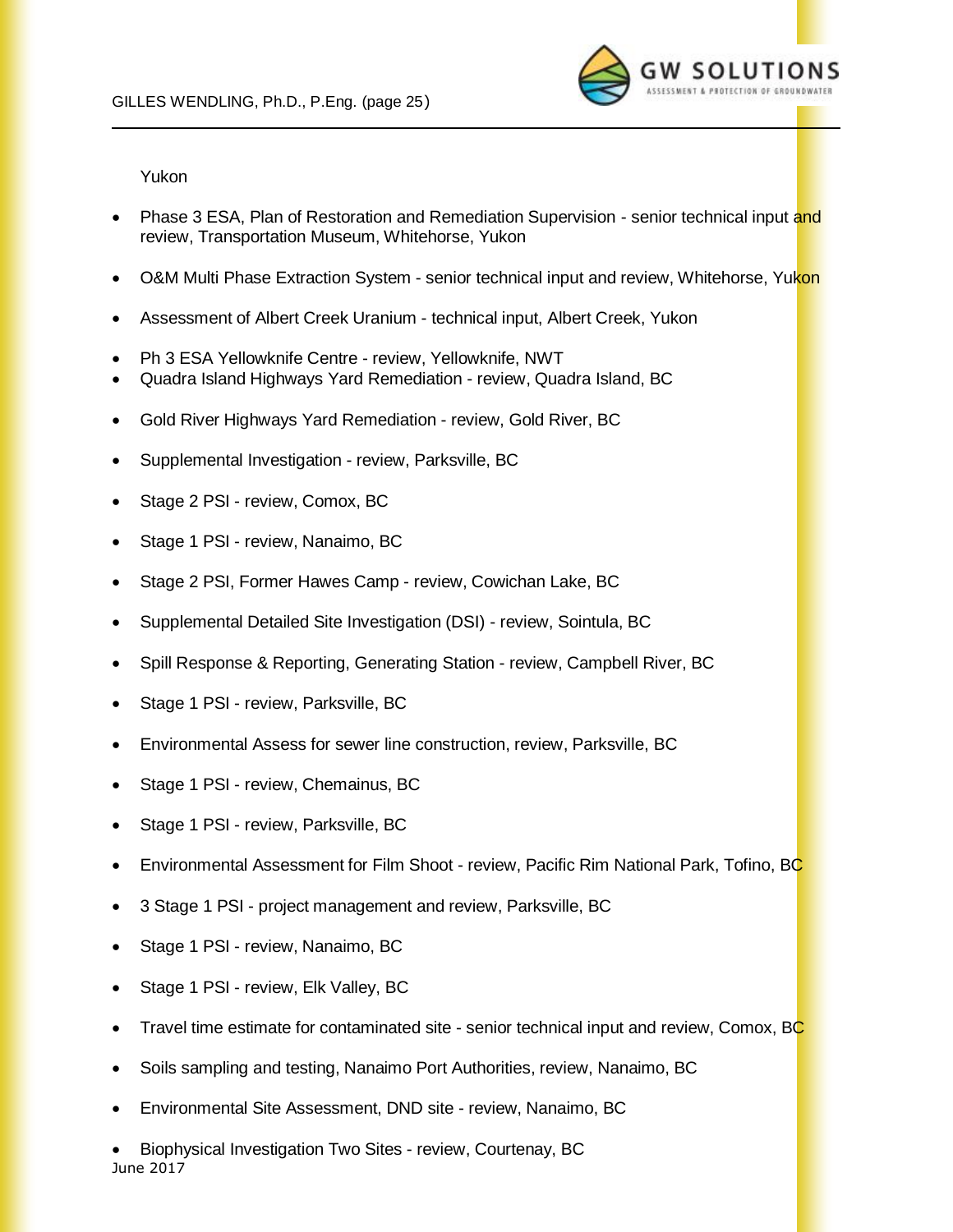

- Problem Solving/Risk Assessment of groundwater contamination (organics), senior technical input, Port Alberni, BC
- Remediation of oil spill review, Whitehorse, Yukon
- Groundwater travel time estimate for contaminated site, Vancouver, BC
- Phase 1 & 2 Environmental Site Assessment review, Richmond, BC
- Remediation Plan, Burwash Camp review, Burwash Landing, Yukon
- Environmental impact study, Miracle Beach Provincial Park, Courtenay, BC
- Preliminary Stage 1 investigation for large forested land with historical landfill and potential world war II plane crash, Ucluelet, BC
- Remediation of Hydrocarbon Contaminated Soil review, Watson Lake Airport, Yukon
- Site Remediation, Hwy 97 South review, Westbank, BC
- Environmental investigation of industrial site potentially contaminated with chromium, Langley, BC.
- Characterization and remediation of industrial property contaminated with salt and hydrocarbons, Alexis Creek, BC.
- Characterization and remediation of industrial property contaminated with salt and hydrocarbons, Barriere, BC.
- Environmental investigation and remediation of commercial site contaminated with hydrocarbons, Courtenay, BC.
- Design of dewatering measures to remediate hydrocarbon contaminated groundwater, Vancouver, BC.
- Hydrogeological assessment of industrial site contaminated with wood wastes, Nanaimo, **BC**.
- Assessment of the impact of acid mine drainage originating from the Mount Washington Copper Mine on the Tsolum River (rated as the most endangered river in BC in 1998). Identification of remedial measures. Tsolum River Task Force, Courtenay, BC.
- Preliminary Site Investigation Stage I and II, Civic Centre, Tofino, BC.
- Detailed Site Investigation for contaminated site near foreshore, Queen Charlotte Islands, BC.
- Review of completed environmental site investigations followed by recommendations on potential remediation options, Campbell River, BC.
- Assessment and remediation of chromium contaminated soil and groundwater at an industrial site, Campbell River, BC.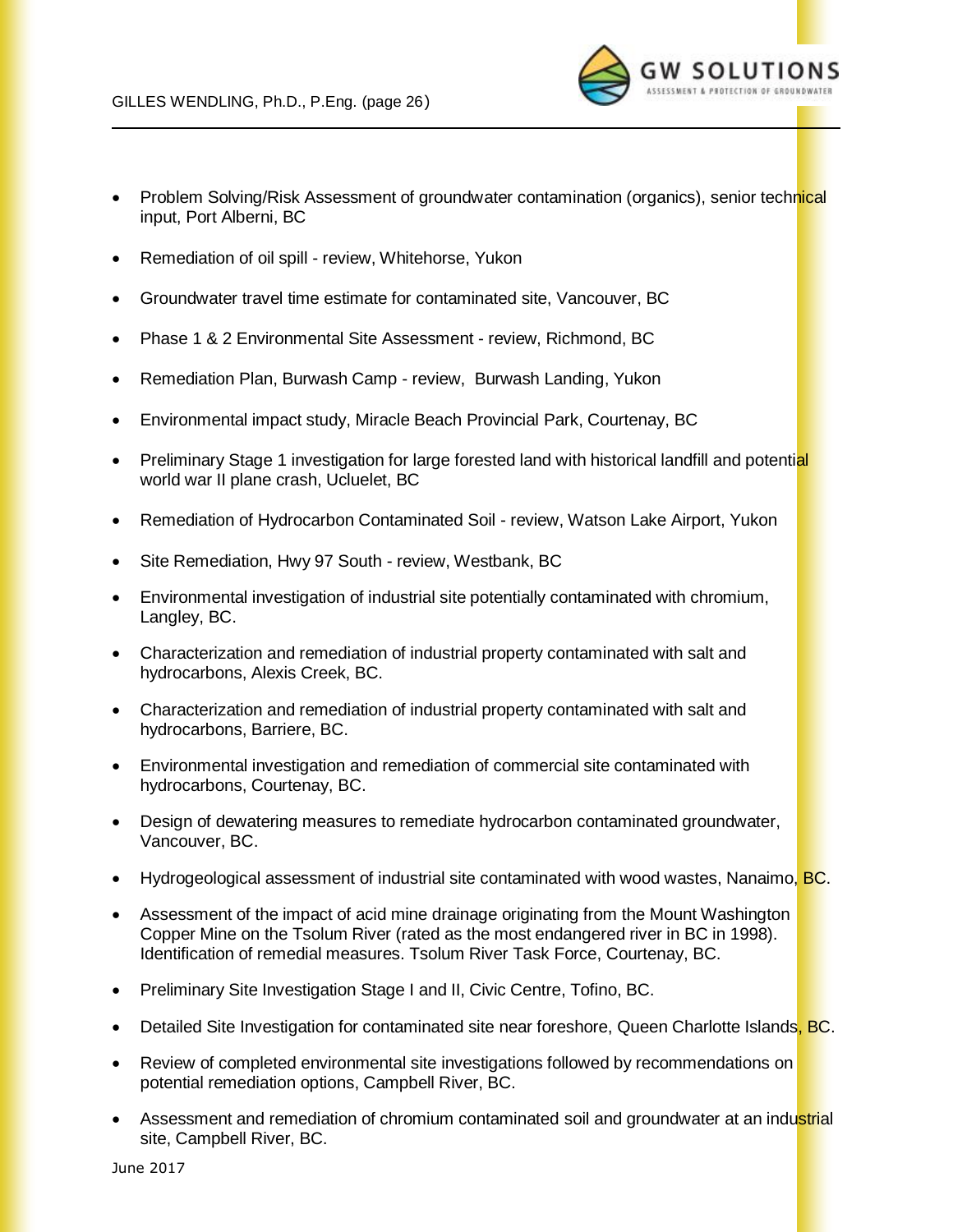

**SOLUTIONS** 

- Environmental assessment of a light industrial site with history of hydrocarbon contamination, Nanaimo, BC.
- Environmental assessment of a large commercial/industrial site being rezoned (with history of hydrocarbon contamination), Langley, BC.
- Environmental assessment and remediation of industrial site (subsurface contaminated by hydrocarbon and metals), Langford, BC.
- Environmental assessment and remediation of light industrial site (subsurface contaminated by hydrocarbon and metals), Mt. Washington, Courtenay, BC.
- Environmental assessment and remediation of commercial site (subsurface contaminated by metals), Victoria, BC.
- Environmental assessment and remediation of commercial site (subsurface contaminated by metals), Duncan, BC.
- Environmental assessment and remediation of commercial property impacted by subsurface contamination associated with the operation of a dry cleaning facility, Port Alberni, BC.
- Monitoring of remediation through bioremediation of hydrocarbon contaminated gas station, Duncan, BC.
- Numerous Preliminary Site Investigations, Port Alberni, Parksville, Nanaimo, Victoria, Duncan, BC.
- Review of numerous Preliminary Site Investigation, Stage I and Stage II, for sites in Western Canada.
- Characterization of contaminated industrial sites, Paris, France.
- Review of projects (assessment and remediation of contaminated sites). Tasks consisted of reviewing data on stratigraphy, hydrogeology, chemistry, construction design, summarizing site conditions, assessing contamination sources, estimating contaminant pathways, assessing performance of existing remediation measures, making recommendations on modification of remediation measures and monitoring, and proposing remediation and monitoring plans. Campbell River, Chilliwack, Gibson, Grand Forks, Kamloops, Kelowna, Kimberley, Lake Cowichan, Nanaimo, North Vancouver, Oliver, Osooyos, Penticton, Port McNeill, Prince George, Richmond, Salmo, Terrace, Vancouver, Victoria (BC), Dauphin, Winnipeg, (MB), Melville, Saskatoon, St Walburg (SK), Calgary, Edmonton (AB).
- Review of project funding applications submitted by Canadian Universities to the Canadian National Research Council.
- Review for BC Environment, Lands and Park of a report on subsurface investigation of a small, simple site, as selected external reviewer.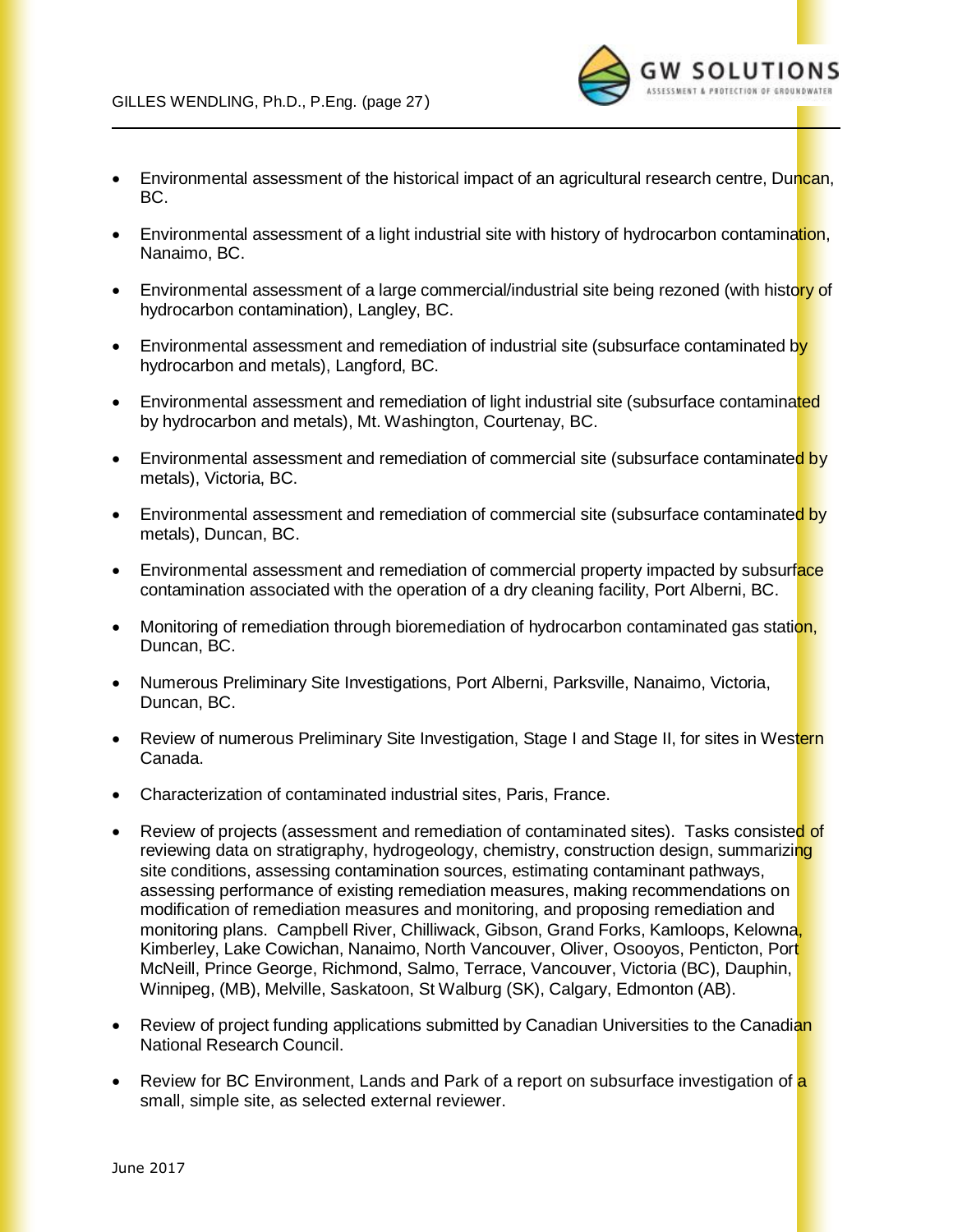

## **GEOTECHNICAL INVESTIGATIONS**

- Complex hydrogeological modelling along dam abutment using Feeflow Detailed Design of E2 Shaft Replacement / Remediation at Cleveland Dam – East Abutment, senior technical input and review, Vancouver, BC
- Assessment of artesian flow during excavation for residential complex and design of groundwater pressure release trenches, Campbell River, BC
- Water well evaluation and monitoring (baseline for assessment of potential impact due to Highway expansion) - review, Okanogan Improvements Project, Summerland, BC
- Review of the design of relief wells for the little Bow River Dam, Alberta
- Water reservoir groundwater investigation review, Jean Marie River, North West Territories
- Assessment of drainage in rehabilitation of highway pavement, senior technical input, Gaglardi Way, Burnaby, BC
- Assessment of artesian flow following the installation of an elevator shaft and conceptual design of control measures, North Vancouver, BC
- Evaluation of water loss, transport of particles and subsequent ineffectiveness of vibro flotation techniques, Vancouver, BC
- Assessment of soil settlements during dewatering, Richmond, BC
- Characterization of hydrogeologic conditions of a landslide and implementation of depressurization wells, Kamloops, BC
- Field manager, geotechnical investigations for a 6 million m<sup>3</sup> reservoir, Great Man Made River Proiect (irrigation project), Libya. Duties included management of a drilling team, in situ and laboratory testing (four engineers, 10 workers).
- Field geotechnical engineer, involved in soil investigations along a 900-km trench, at well fields, and at reservoir sites. Duties included supervising soil and rock drilling, in situ and laboratory testing. Great Man Made River Project, Libya.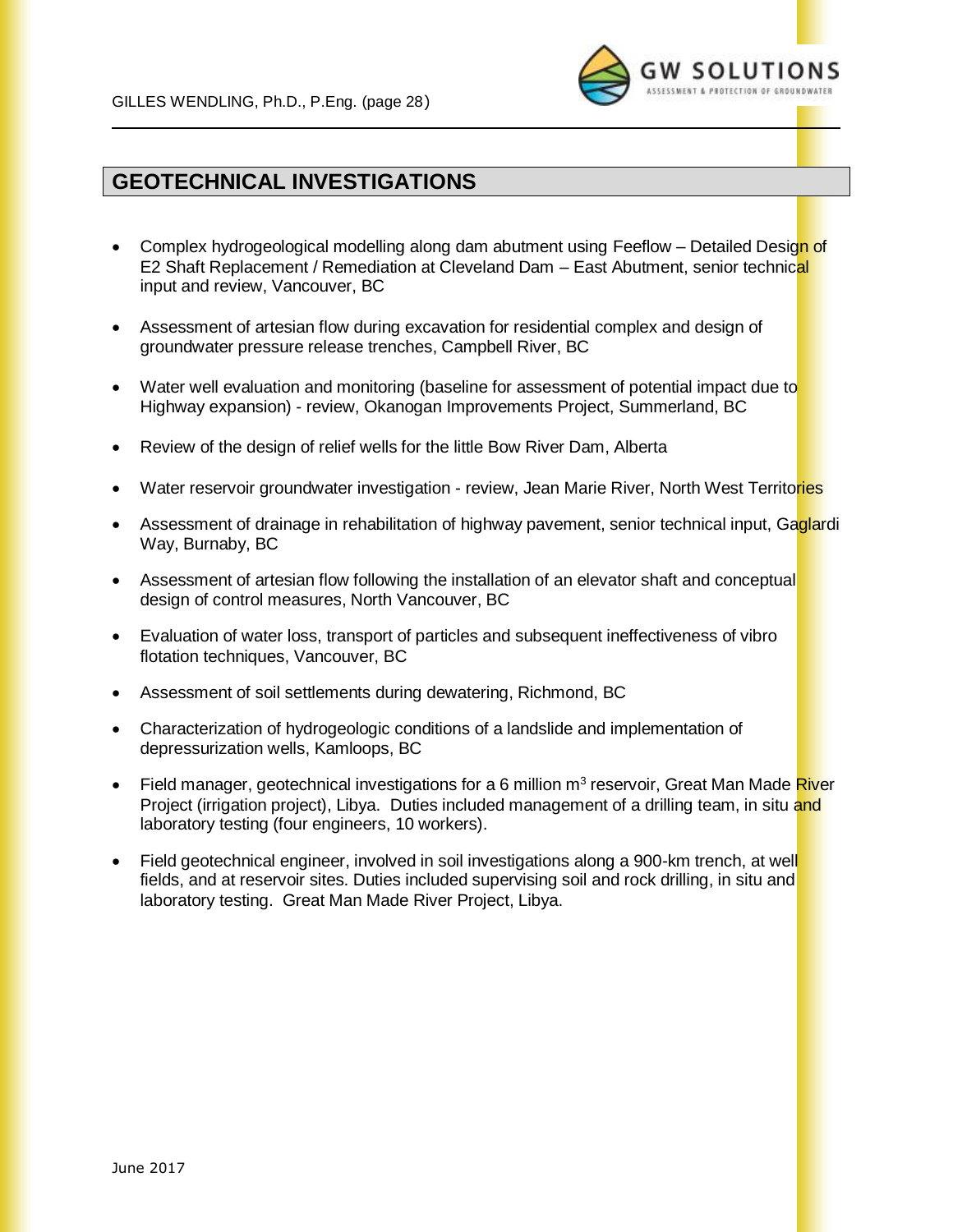

### **EXPERT WITNESS AND LITIGATION**

- Providing technical expertise in preparation for hearing for Fort McKay Metis Community Association, regarding the Application for Approval of the Prosper Petroleum Ltd. Rigel Oil Sands SAGD Project, Fort McKay, Alberta
- Providing technical expertise in preparation for hearing for the Athabasca Chipewyan First Nation (ACFN) - Industry Relations Corporation (IRC), regarding the Application for Approval of the Teck – Frontier Oil Sands Project, North Athabasca Valley, Alberta
- Providing technical expertise (expert witness) for a court case in the Matter of Certain Appeals under section 72 of the Oil and Gas Activities Act, Penalty Ranch Ltd. v. February 12, 2016 decision of OGC to issue a well permit to Crew Energy Inc., and a February 23, 2016 permit correction [2016-oga-001] and June 3, 2016 decisions of OGC to issue well permits to Crew Energy Inc. for Crew HZ Monias A15-09-082-20 [2016-OGA-002] and Crew NZ Monias B15-09-082-20 [2016-OGA-003] [OGAT File 2016-OGA-G01]
- Providing opinion about risks of hydraulic fracturing for unconventional gas extraction on watersheds to the Select Committee of the Yukon Legislative Assembly, Whitehorse, Yukon, 2014
- Hydrogeological Investigation of damages to residential property potentially associated with storm water disposal, Comox, BC
- Providing technical expertise for a supreme court case relating to the cause of icy conditions that created a car accident, Salt Spring Island, BC, 2013
- Provided technical support for small claim court case relating to the potential interaction between an artesian bedrock well and a spring, Salt Spring Island, BC, 2013
- Provided technical support in the *Halalt First Nation* vs *British Columbia (Minister of Environment),* BCCA No. CA039264; No. CA039263, BC Supreme Court case (2010)
- Retained as a technical expert by the Minnie Lake Conservation Society (MLCS) for an intervention with the Energy Resources Conservation Board (ERCB), regarding the potential impact of proposed CNRL bitumen extraction wells on the groundwater resources, Alberta (March 2011)
- Provision of expert report regarding probability of finding drinkable water in a dug well at plaintiff's property, Erickson, for BC Ministry of Attorney General, BC (2010)
- Technical input in the assessment of the impact of a landfill on both the groundwater regime and the groundwater quality, Powel River, BC (2009)
- Impact of operation of sewage lagoons on the modification of the groundwater regime and potential slope instability creating damage to cutslopes and embankments along a railway track, preparation of hearing for Environmental Assessment Board, expert witness, Cranbrook, BC (2008)
- Hydrogeological investigation to assess source of residence flooding in recently built subdivision, report completed in preparation for litigation, Whitehorse, Yukon (circa 2003)
- Private property damaged by flooding, expert witness, Shawnigan Lake, BC
- Impact of proposed discharge of liquid waste to the ground near water well used by private water utility, expert witness, Parksville BC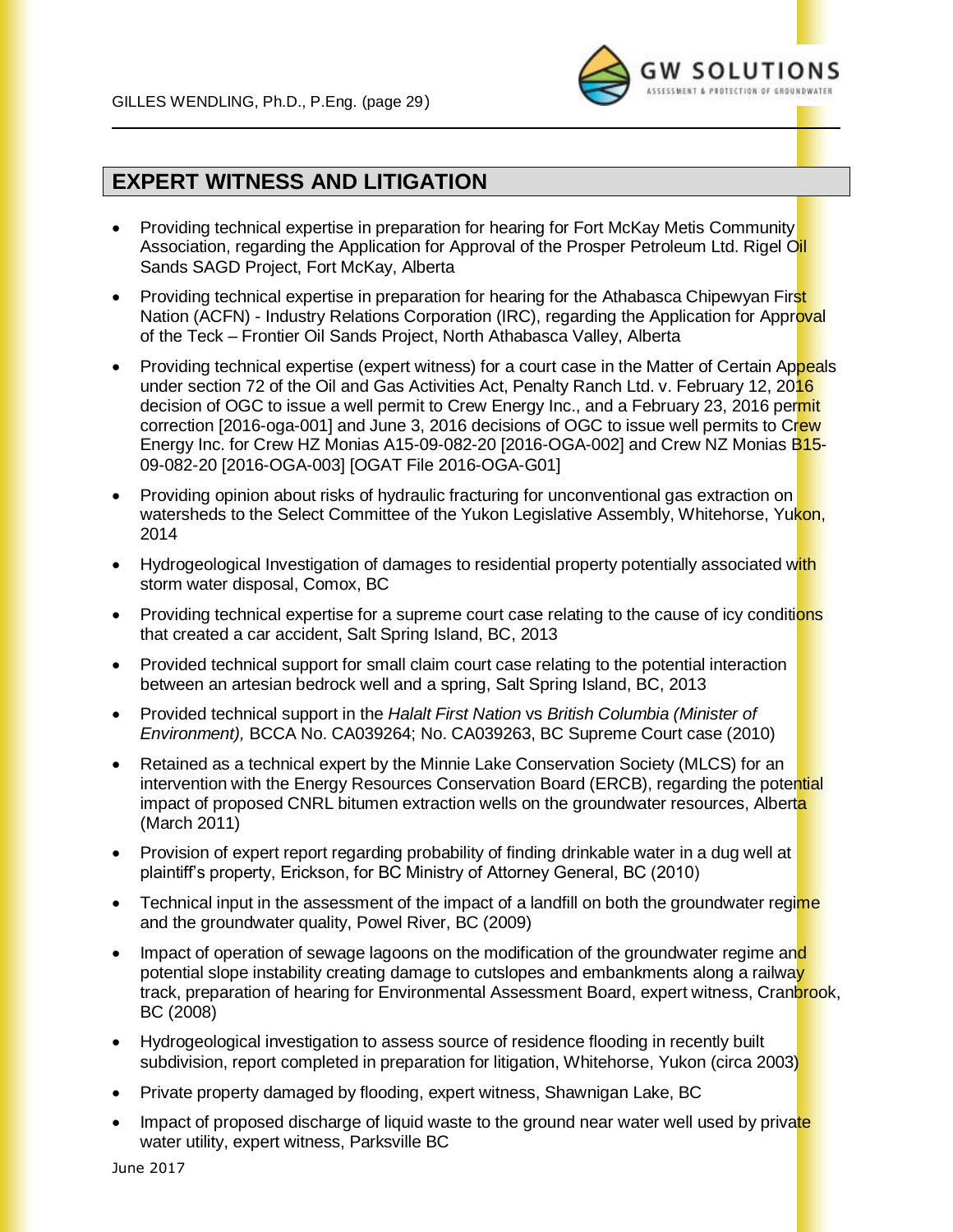

• Appeal to the Ministry of Health associated with the completion of a sewage disposal field, expert witness, Campbell River, BC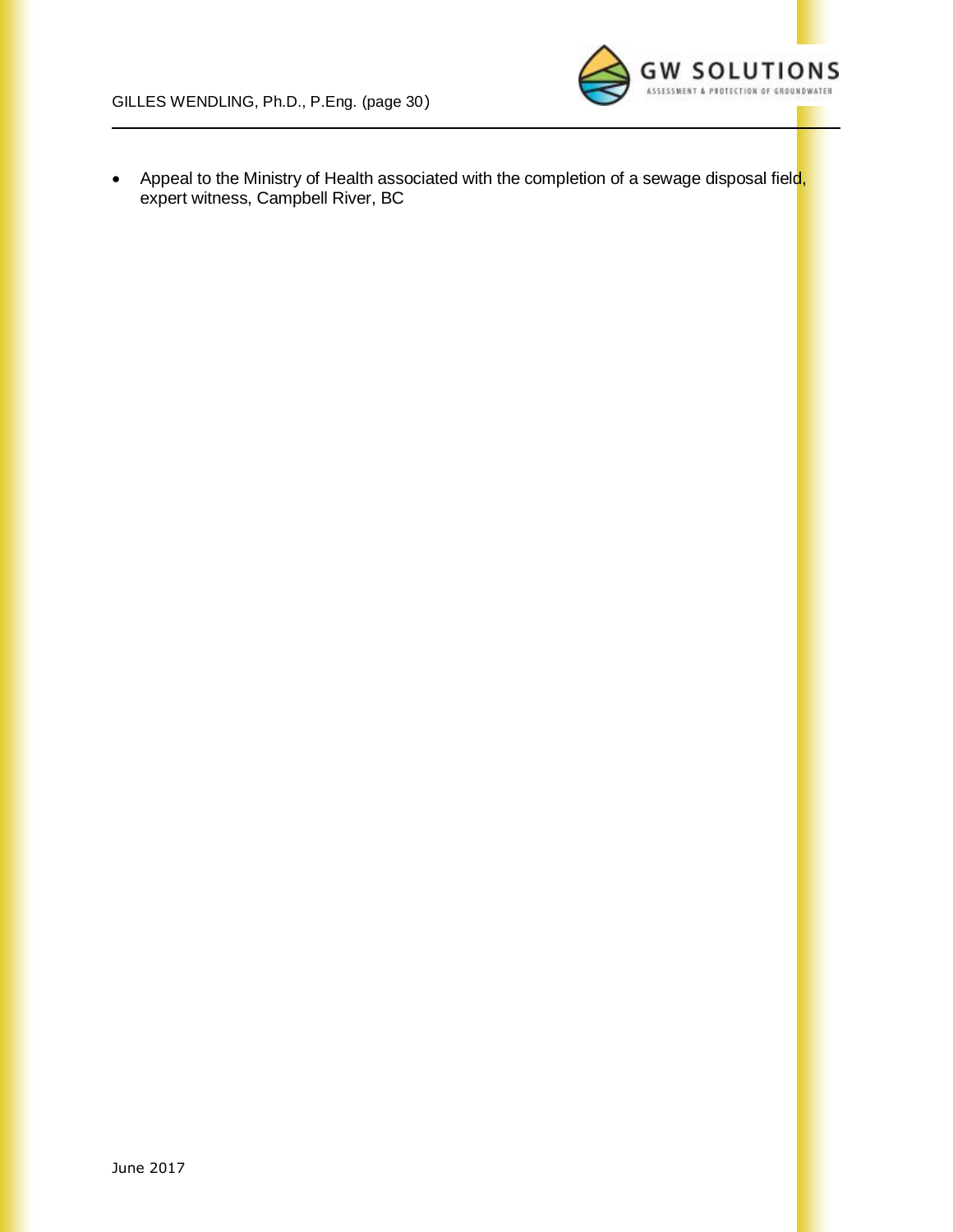

## **TECHNICAL PUBLICATIONS**

Gilles Wendling has published over two dozens technical publications in peer-reviewed (e.g., Groundwater) and other technical and professional magazines, and conference proceedinds.

- A PORTRAIT OF OIL AND GAS WELLBORE LEAKAGE IN NORTHEASTERN BRITISH COLUMBIA, CANADA, Joshua Wisen, Romain Chesnaux, John Werring, Gilles Wendling, Paul Baudron, & Florent Barbecot, GeoOttawa 2017
- ٠ CANADA's GROUNDWATER RESOURCES, Co-author with Rivera and al, ISBN 978-1- 55455-292-4, published by Fitzhenry and Whiteside Limited, 2013
- $\bullet$ MODELING THE IMPACTS OF SHALE GAS EXTRACTION ON GROUNDWATER AND SURFACE WATER RESOURCES, Romain Chesnaux, Lucie Dal Soglio, and Gilles Wendling, GeoMontreal 2013
- $\bullet$ INTEGRATING THE SITE WITH THE WATERSHED AND THE STREAM, with the Partnership for Water Sustainability in BC and Living Rivers – Georgia Basin, March 2012
- $\bullet$ SQUEEZING A FEW MORE DROPS FROM BEDROCK – USING DISPERSANT TO INCREASE THE YIELD OF HYDROFRACTURED WELLS, with Tom Gleeson and Thom Hanna, Water Well Journal, August 2005
- RISK-BASED WELLHEAD PROTECTION PLANNING, with H. S. Schillereff and T. Gleeson, 2005 – First Groundwater Forum, San Antonio and posted on the WATERBUCKET, a Stewardship Canada website.
- ٠ Reviewer for: EVALUATING LONG-TERM WELL CAPACITY FOR A CERTIFICATE OF PUBLIC CONVENIENCE AND NECESSITY, A guidance Document issued by the BC Ministry of Environment, 1999.
- ٠ QUANTIFYING THE EFFECTS OF WELL DEVELOPMENT IN UNCONSOLIDATED MATERIAL, with Robert P. Chapuis and Denis. E. Gill, Groundwater, May-June 1997, p.387-393.
- INVESTIGATION OF DISSOLVED PHASE ORGANIC CONTAMINATION USING A SONIC DRILL RIG AND A MOBILE LABORATORY, 1995, with Leslie Hardy, 5th Annual Symposium on Groundwater and Soil Remediation, 1995 10 2/6, Toronto, Ontario, October.
- $\bullet$ VARIATION DE PERMÉABILITÉ AU VOISINAGE D'UN PUITS DUE À UN DÉVELOPPEMENT PAR PISTONNAGE: REPRODUCTION EN LABORATOIRE, 1992 - with R.P. Chapuis and D.E. Gill. 45th Canadian Geotechnical Conference, Toronto.
- $\bullet$ VARIATION DE PERMÉABILITÉ AU VOISINAGE D'UN PUITS DUE À UN DÉVELOPPEMENT PAR PISTONNAGE, 1991 - Thèse de Doctorat, École Polytechnique de Montréal, 1991.
- $\bullet$ ÉSSAIS DE PERMÉABILITÉ À NIVEAU VARIABLE DANS DES PIÉZOMÈTRES, 1990 - with R.P. Chapuis. Rapport CDT, no. P904, École Polytechnique de Montréal, 48 pages, juin.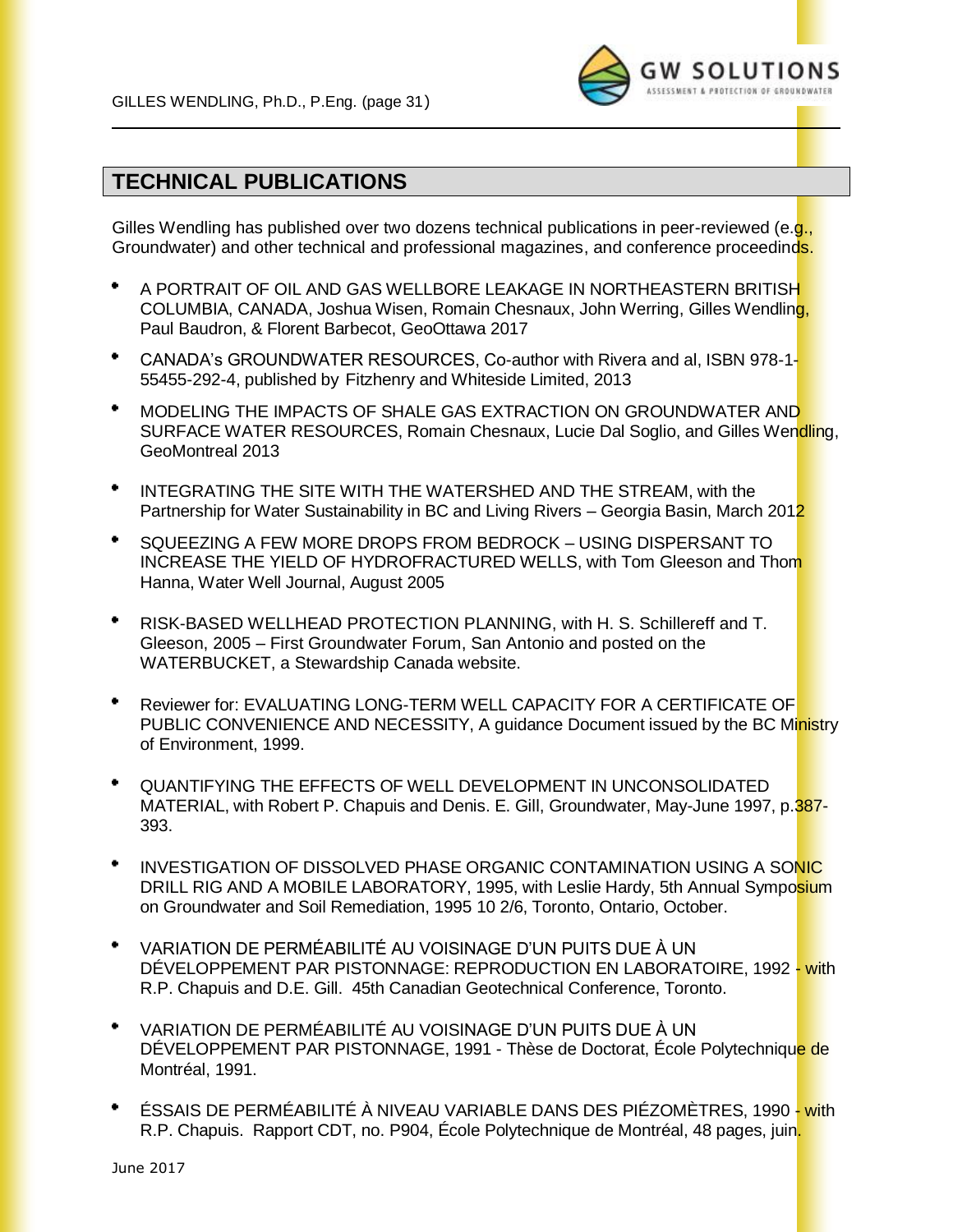

- $\bullet$ MONITORING WELLS: FIELD MEASUREMENT OF PERMEABILITY WITH MINIMAL MODIFICATION OF GROUNDWATER, 1990 - with R.P. Chapuis. Proceedings of the CSCE Annual Conference and 1st Biennial Environmental Specialty Conference, Hamilton, Ontario, Vol. 1-2, pp. 765-777.
- $\bullet$ VARIATION DE PERMÉABILITÉ AU VOISINAGE D'UN PUITS DUE À UN DÉVELOPPEMENT, 1989 - with R.P. Chapuis and D.E. Gill. Rapport technique, Édition de l'École Polytechnique de Montréal, EPM/RT 89/3, 93 pages, mai.
- $\bullet$ ESSAIS DE PERMÉABILITÉ À NIVEAU VARIABLE DANS DES PIÉZOMÈTRES, 1988 - with R.P. Chapuis. Rapport CDT, no. A284, École Polytechnique de Montréal, 158 pages, janvier.
- ESTIMATING THE MERITS OF PUMPING TESTS FOR DETERMINING HYDRAULIC CONDUCTIVITY, 1987 - with R.P. Chapuis and D.E. Gill. Proceedings of the 40th Canadian Geotechnical Conference, Regina, pp. 291-300.
- $\bullet$ FILTRATION OF BROADLY GRADED SOILS BY WOVEN GEOTEXTILES, 1986 - with J. Lafleur and M. Tetreault. Proceedings of the 3rd International Conference on Geotextiles, Vienna, Austria.
- ٠ ÉTUDE DE LA STABILISATION PAR AUTOFILTRATION DES SOLS MODÉLISÉS À GRANULOMÉTRIE ÉTALÉE, 1985 - Mémoire M.Sc.A., École Polytechnique de Montréal.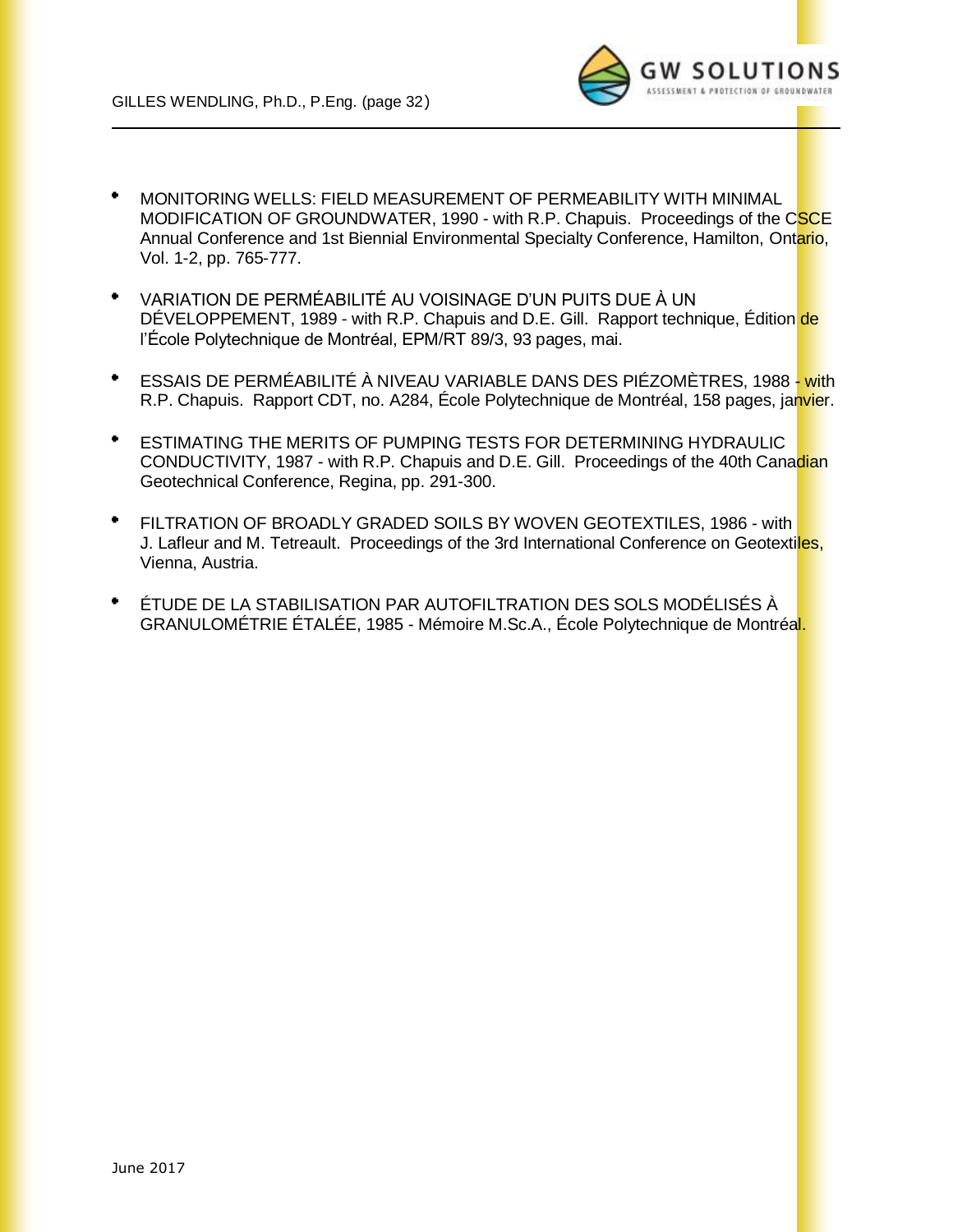

## **PRESENTATIONS AND WORKSHOPS (Given)**

Gilles Wendling has given over 100 presentations and workshops, to audiences including:

- elementary and secondary school students,
- university students,
- $\bullet$ regulators (Ministry of Environment, Health, Environment Canada)
- ٠ scientists; and
- the public.

Gilles Wendling has also presented a series on groundwater on Radio Canada.

- NEW TOOL (TABLEAU BASED) TO VISUALIZE WATER DATA (CHEMISTRY, WATER LEVEL, FLOW, ETC.), Webinar to Regional District Land/Water Managers, June 2017
- $\bullet$ THE ENGLISHMAN RIVER AND ITS AQUIFERS, Public Presentation, June 2017, Parksville, BC
- PEACE RIVER REGIONAL DISTRICT WATER QUALITY BASELINE, presented at BC Water and Waste (BCWWA) Annual convention, May 2017, Victoria, BC.
- $\bullet$  . PEACE RIVER REGIONAL DISTRICT – WATER QUALITY BASELINE, presented to BC Real Estate Foundation (Board of directors), April 2017, Vancouver, BC.
- $\bullet$ GROUNDWATER REGULATIONS UNDER THE WATER SUSTAINABILITY ACT – AQUIFERS AND GROUNDWATER, Presentation to Mandell Pinder Law Firm, April 2017, Vancouver, BC
- Upper Fraser Fisheries Conservation Alliance Watershed Management Workshop (presentations on: Watershed Functions and Values Water Sustainability Act and First Nations Dimension - Alteration of Watersheds – Cumulative Effects - Data and Data Management), March 2017, Prince George, BC
- $\bullet$  . GROUNDWATER REGULATIONS UNDER THE WATER SUSTAINABILITY ACT – AQUIFERS AND GROUNDWATER, Presentation to Naut'sa mawt Tribal Council, March 2107, Chemainus, BC
- ٠ GROUNDWATER REGULATIONS UNDER THE WATER SUSTAINABILITY ACT – AQUIFERS AND GROUNDWATER, Presentation to Woodward and Cie Law Firm, March 2017, Victoria, BC
- PEACE RIVER REGIONAL DISTRICT WATER QUALITY BASELINE, presented at BC Groundwater (BCGWA) Annual convention, March 2017, Kamloops, BC.
- GROUNDWATER REGULATIONS UNDER THE WATER SUSTAINABILITY ACT (WSA) LICENSING AND GROUNDWATER REGULATIONS UNDER THE WSA – TOP 5 THINGS TO CONSIDER, Webinar presented to the First Nation Fisheries Council of BC, recorded, and shared with over 200 BC First Nations, December 7, 2016, Nanaimo, BC
- DATA MANAGEMENT, COMMUNITY BASED MONITORING AND WATER STORY TELLING, Gathering of BC First Nations - Mackenzie Basin Water Workshop, November 26, 2016, Fort Saint John, BC.

June 2017 GROUNDWATER REGULATIONS UNDER THE WATER SUSTAINABILITY ACT (WSA) –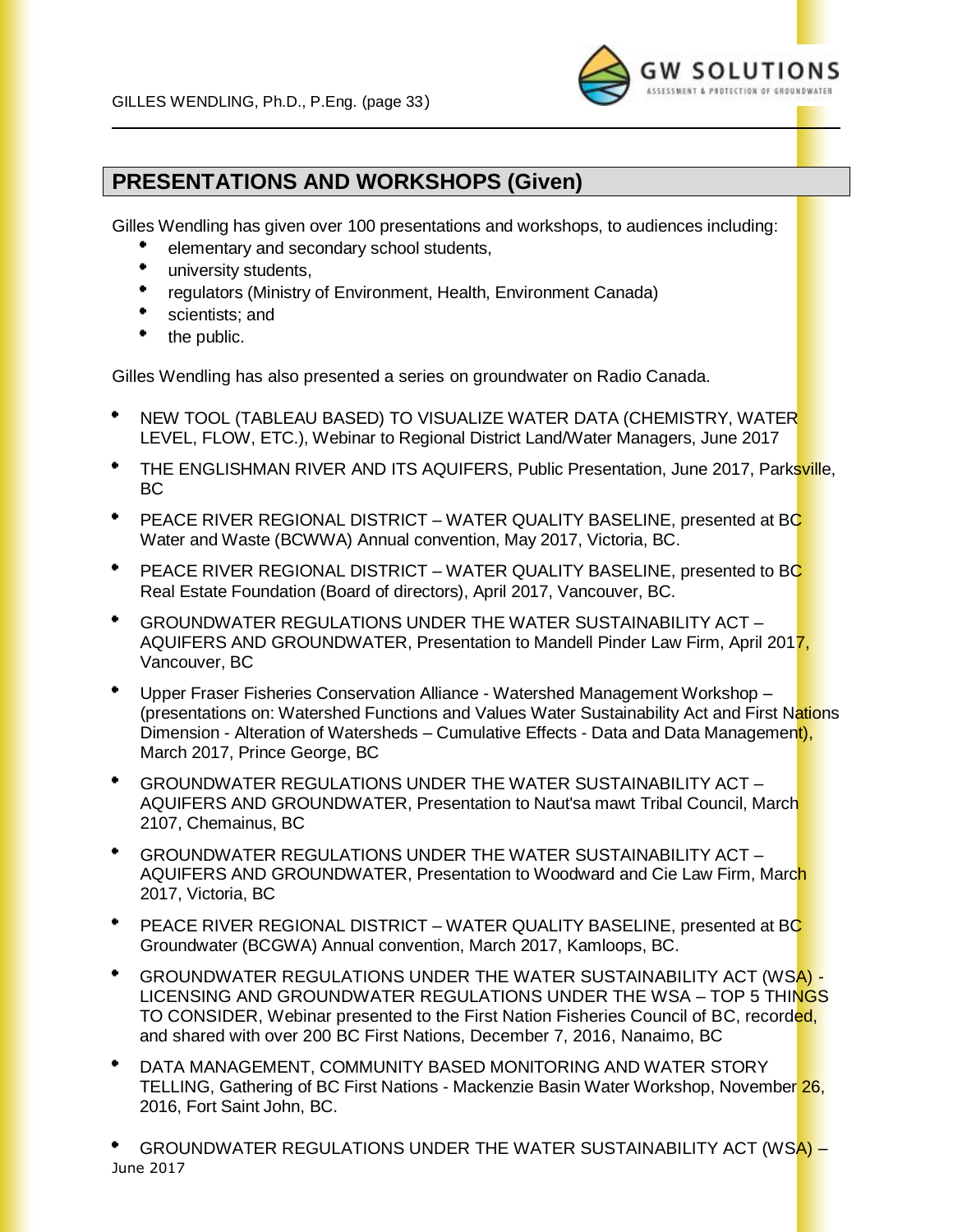

AQUIFERS AND GROUNDWATER – Part 1, BC Aboriginal Land Managers AGM, Octo<mark>ber</mark> 20, 2016, Osoyoos, BC

- GROUNDWATER REGULATIONS UNDER THE WATER SUSTAINABILITY ACT (WSA) AQUIFERS AND GROUNDWATER – Part 2, BC Aboriginal Land Managers AGM, October 21, 2016, Osoyoos, BC
- Convener of the session SHARING GROUNDWATER KNOWLEDGE at the 43<sup>rd</sup> International Hydrogeologist Association Congress, September 25-29, 2016, Montpellier, France
- SITE C DAM INADEQUATE HYDROGEOLOGICAL ASSESSMENT AND LACK OF ASSESSMENT OF CUMULATIVE EFFECTS, 43<sup>rd</sup> International Hydrogeologist Association Congress, September 25-29, 2016, Montpellier, France
- $\bullet$ INVESTIGATION OF POSSIBLE SURFACE CONTAMINATION FROM A DEEP WASTE DISPOSAL WELL IN NORTHEASTERN BRITISH COLUMBIA, CANADA, Wisen Joshua, Chesnaux Romain, Barbecot Florent, Baudron Paul, Wendling Gilles, and Werring John, David S, 43rd International Hydrogeologist Association Congress, September 25-29, 2016, Montpellier, France
- REGIONAL INTEGRATED SURFACE WATER AND GROUNDWATER QUALITY BASELINE IN NORTH EAST BC, CANADA, Kiene Antonio Barroso and Wendling Gilles, 43rd International Hydrogeologist Association Congress, September 25-29, 2016, Montpellier, France
- PEACE RIVER REGIONAL DISTRICT (PRRD) PHYSICAL HYDROGEOLOGY DATABASE & 3D MODEL + WATER QUALITY BASELINE, Public presentation, September 2016, Charlie Lake, BC
- $\bullet$ PRRD PHYSICAL HYDROGEOLOGY DATABASE & 3D MODEL + WATER QUALITY BASELINE, Public presentation, September 2016, Dawson Creek, BC
- PRRD PHYSICAL HYDROGEOLOGY DATABASE & 3D MODEL + WATER QUALITY BASELINE, Public presentation, September 2016, Hudson's Hope, BC
- $\bullet$ PRRD PHYSICAL HYDROGEOLOGY DATABASE & 3D MODEL + WATER QUALITY BASELINE, Public presentation, September 2016, Chetwynd, BC
- ٠ PRRD PHYSICAL HYDROGEOLOGY DATABASE & 3D MODEL + WATER QUALITY BASELINE, Presentation to PRRD Board of Directors, August 2016, Dawson Creek, BC
- $\bullet$ PRRD PHYSICAL HYDROGEOLOGY DATABASE & 3D MODEL + WATER QUALITY BASELINE, Presentation to PRRD Water Committee, August 2016, Fort Saint John, BC
- $\bullet$ GROUNDWATER - UNSEEN, COMPLEX, AND WORTH PROTECTING – Presentation to Master in Geography class, Vancouver Island University, March 2016, Nanaimo, BC
- SURFACE AND GROUNDWATER INTERACTION AND HOW IT WILL BE ADDRESSED VIA ENVIRONMENTAL FLOW NEEDS, 2015 Water Purveyor Working Group Workshop,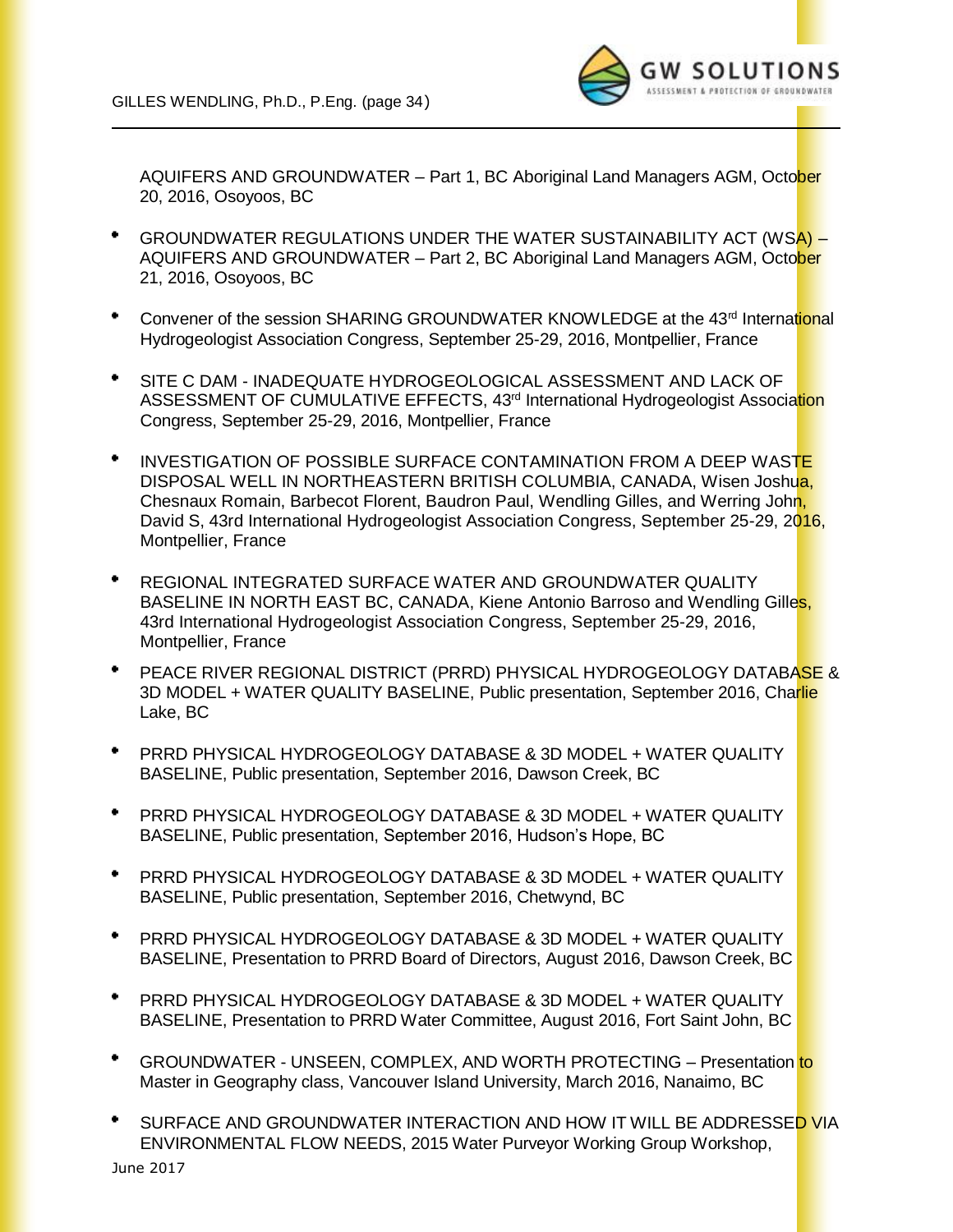

Organized by the Regional District of Nanaimo, December 1, 2015, Parksville, BC

- $\bullet$ KITSELAS FIRST NATION – WATERSHED AND GROUNDWATER MANAGEMENT, Presentation to KItselas FN Staff, Terrace, BC, November 24, 2015
- $\blacksquare$ SURFACE WATER, GROUNDWATER AND OIL&GAS, JFK Law Corporation, Groundwater Seminar, November 13, 2015, Victoria, BC
- $\bullet$ GROUNDWATER – A LIFELINE FOR PEOPLE AND FISH, JFK Law Corporation, Groundwater Seminar, November 12, 2015, Victoria, BC
- $\bullet$ GROUNDWATER REGULATIONS UNDER THE WATER SUSTAINABILITY ACT - AQUIFERS AND GROUNDWATER DEFINITIONS AND KEY PRINCIPLES, Canadian Bar Association - Aboriginal Law – Vancouver Island Section, Victoria, November 5, 2015
- GROUNDWATER CONTRIBUTIONS TO IN-STREAM FLOWS AND AQUATIC HABITATS, as part of the Groundwater Licensing and Regulation under the Water Sustainability Act Workshop, First Nations Fisheries Council, Kamloops, BC, October 2015 – Repeated during Webinar in November 2015
- CREATION OF A COMPREHENSIVE WATER QUALITY DATABASE FOR THE PEACE RIVER REGIONAL DISTRICT, International Association of Hydrogeologists (IAH), Waterloo, Canada, October 2015
- \* PARKER ROAD RDN WELL MONITORING PROGRAM, Public meeting, Nanoose, BC, September 24, 2015
- $\bullet$ GROUNDWATER SUPPLY TO THE FOOTHILLS, Public presentation at Open House, Lantzville, BC, September 2015
- $\bullet$  . VILLAGE OF SAYWARD GROUNDWATER SUPPLY, Presentation to Mayor and Council, Sayward, BC, August 10, 2015
- **PARKER ROAD RDN WELL MONITORING PROGRAM, Public meeting, Nanoose, BC, July** 6, 2015
- PEACE RIVER REGIONAL DISTRICT GROUNDWATER BASELINE AQUIFERS AND WATER CHEMISTRY, Presentation to the Real Estate Foundation of BC, Vancouver, BC, June 1, 2015
- PEACE RIVER REGIONAL DISTRICT GROUNDWATER BASELINE AQUIFERS AND WATER CHEMISTRY, Public Presentation, Fort Saint John, BC, May 7 2015
- PEACE RIVER REGIONAL DISTRICT GROUNDWATER BASELINE AQUIFERS AND WATER CHEMISTRY, Presentation to Treaty 8 Tribal Association, Fort Saint John, BC, May 7 2015
- $\bullet$ PEACE RIVER REGIONAL DISTRICT – GROUNDWATER BASELINE – AQUIFERS AND WATER CHEMISTRY, Public Presentation, Chetwynd, BC, May 6 2015
- June 2017 PEACE RIVER REGIONAL DISTRICT – GROUNDWATER BASELINE – AQUIFERS AND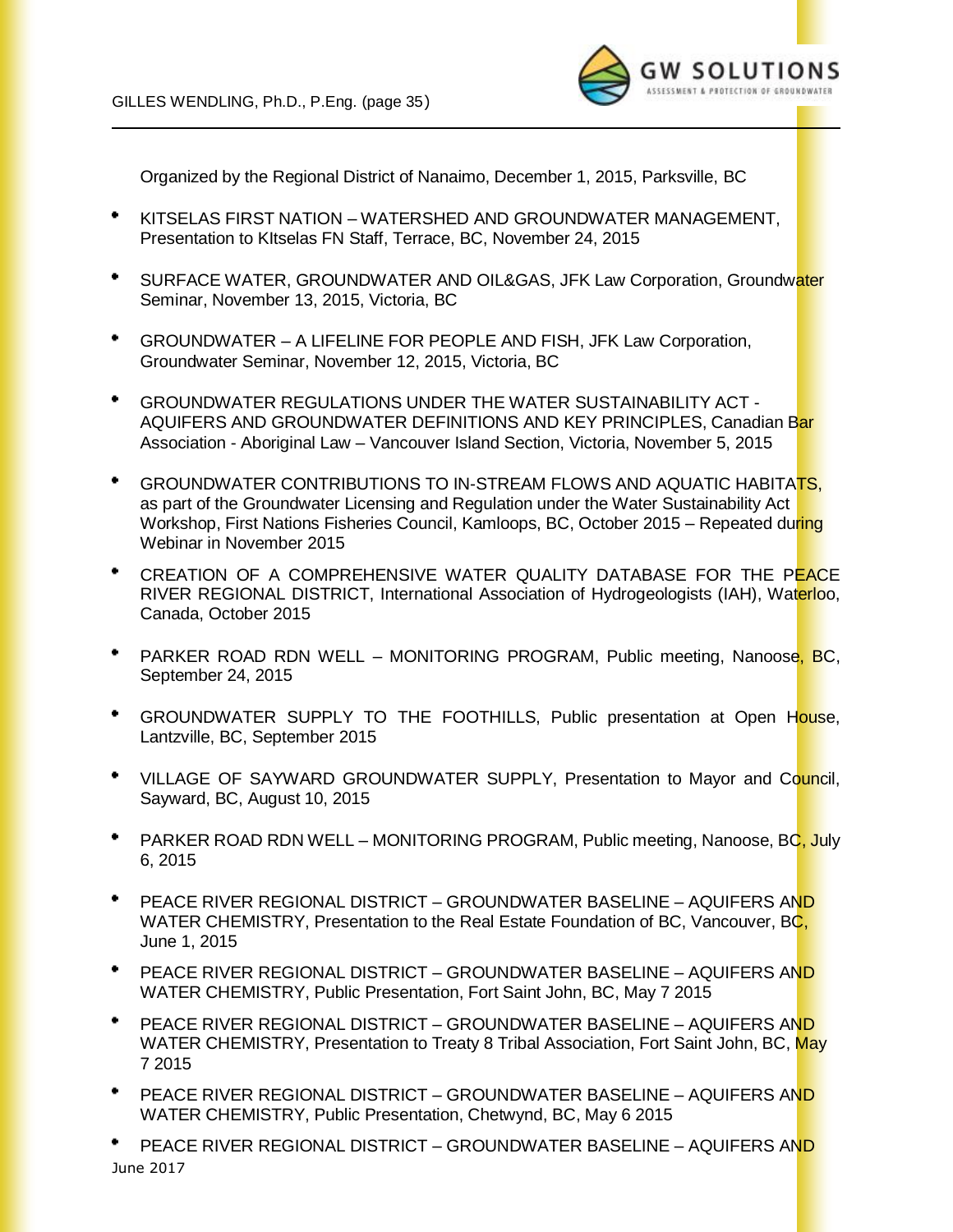

WATER CHEMISTRY, Public Presentation, Dawson Creek, BC, May 5 2015

- RIVER'S EDGE HYDROGEOLOGY, Public Presentation to River's Edge residents, Regional District of Nanaimo Water System, Parksville, BC, April 8, 2015
- $\bullet$ ATHABASCA CHIPEWYAN FIRST NATION – GROUNDWATER AND AQUIFERS – TECK FRONTIER PROJECT AND ACFN TERRITORY, Presentation to ACFN Elders and Community, Fort Chipewyan, Alberta, March 17, 2015
- ATHABASCA CHIPEWYAN FIRST NATION GROUNDWATER AND AQUIFERS TECK FRONTIER PROJECT AND ACFN TERRITORY, Presentation to Technical Working Group, Edmonton, Alberta, March 3, 2015
- PARKER ROAD RDN WELL HYDROGEOLOGICAL MODEL AND PROPOSED MONITORING PROGRAM, Public meeting, Nanoose, February 26, 2015
- ٠ COMOX – 3D HYDROGEOLOGICAL MODEL, presentation to Comox Valley Regional District, Water and Sewer Commission, February 3, 2015
- ٠ PEACE RIVER REGIONAL DISTRICT – GROUNDWATER BASELINE – PROGRESS REPORT, Presentation to PRRD Water Committee, Fort Saint John, BC, December 2014
- $\bullet$ PEACE RIVER REGIONAL DISTRICT – GROUNDWATER BASELINE – PROGRESS REPORT, Presentation to Treaty 8 Tribal Association, Fort Saint John, BC, December 2014
- $\bullet$ PEACE RIVER REGIONAL DISTRICT – GROUNDWATER BASELINE – PROGRESS REPORT, AND INFORMATION ON BRENOT AND LYNX CREEKS, Public Presentation, Hudson's Hope, BC, December 2014
- PEACE RIVER REGIONAL DISTRICT GROUNDWATER BASELINE PROGRESS REPORT, Presentation to Real Estate Foundation of BC, Vancouver, BC, December 2014
- $\bullet$ ENGLISHMAN RIVER WATERSHED, WATERSHED HEALTH AND YOU, Parksville, BC, Dec 2014
- SURFACE WATER, GROUNDWATER, AND OIL&GAS IN CENTRAL YUKON AND FIRST NATION TERRITORY, Remote presentation to Tetlit Gwichin First Nation, Fort McPherson, Yukon, November 2014
- $\bullet$ GROUNDWATER – NANOOSE AREA, Regional District of Nanaimo, Public Presentation, Nanoose, November 2014
- ٠ PEACE RIVER REGIONAL DISTRICT – GROUNDWATER BASELINE, Presentation to **BC** MOE, BC FLNRO, BC OGC, SFU, Victoria, BC, October 2014
- PEACE RIVER REGIONAL DISTRICT GROUNDWATER BASELINE INTRODUCTION, Presentation to PRRD Water Committee and REFBC team, Fort Saint John, BC, August 2014
- UNCONVENTIONAL GAS, HYDRAULIC FRACTURING AND WATERSHEDS, Presentation to Liard First Nation and Community, Watson Lake, Yukon, July 2014
- UNCONVENTIONAL GAS, HYDRAULIC FRACTURING AND WATERSHEDS, Presentation to CanWell 2014, Kelowna, BC, June 2014
- UNCONVENTIONAL GAS, HYDRAULIC FRACTURING AND WATERSHEDS, Presentation to Nacho Nyak Dun First Nation and Community, Mayo, Yukon, June 2014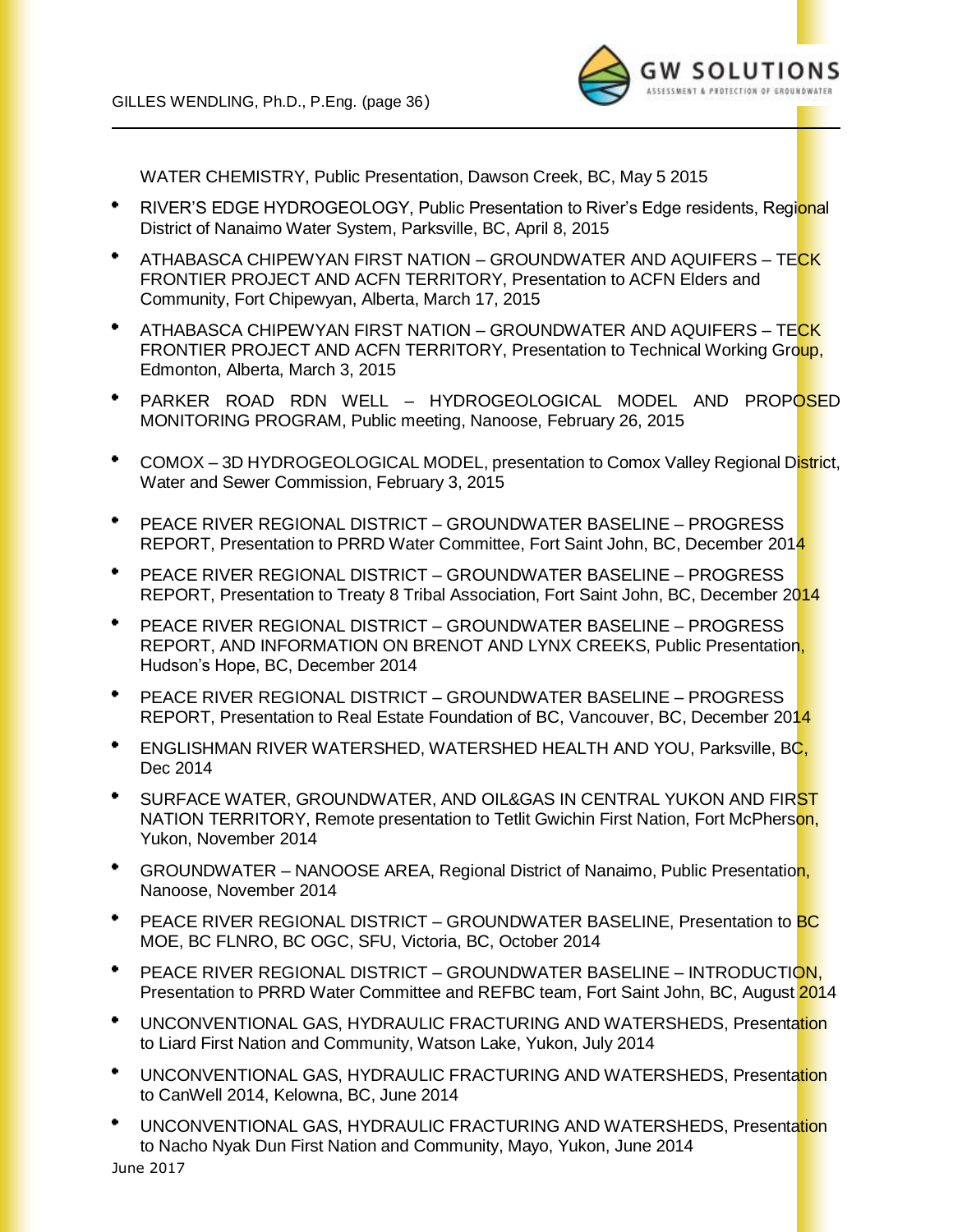

- WELL EFFICIECY AND SAVINGS, Presentation to Annual Coast Water Suppliers Association, Duncan, BC, April 2014
- \* UNCONVENTIONAL GAS, HYDRAULIC FRACTURING AND WATERSHEDS, Presentation to Vuntut Gwichin Community, Old Crow, Yukon, April 2014
- $\blacksquare$ UNCONVENTIONAL GAS, HYDRAULIC FRACTURING AND WATERSHEDS, Presentation to Mayor and Council, Tumbler Ridge, BC, February 2014
- $\bullet$  . UNCONVENTIONAL GAS, HYDRAULIC FRACTURING AND WATERSHEDS, Yukon Select Committee of the Legislative Assembly on Hydraulic Fracturing, Whitehorse, Yukon, January 2014
- UNCONVENTIONAL GAS, HYDRAULIC FRACTURING AND WATERSHEDS, Public Meeting, Whitehorse, Yukon, January 2014
- UNCONVENTIONAL GAS, HYDRAULIC FRACTURING AND WATERSHEDS, Yukon Conservation Society Workshop, Whitehorse, Yukon, January 2014
- $\bullet$ MAYCO – WALZ ROAD QUARRY, presentation at a public meeting as part of an aggregate extraction application process, Qualicum Beach, BC, October 2013
- $\bullet$ DEEP BAY VILLAGE – HYDROGEOLOGY AND WATER SUPPLY, Presentation to Regional District of Nanaimo - October 2013
- CLARK DRIVE AND RYELAND PROPERTIES HYDROGEOLOGY AND WATER SUPPLY, presentation to staff of District of Lantzville, BC, October 2013.
- PAYING FOR GROUNDWATER INVENTORIES, MAPPING AND MONITORING, CASE STUDY: FORT NELSON FIRST NATION, BRITISH COLUMBIA**,** Program on Water Issues, University of Toronto - Munk School of Global Affairs, June, 2013
- THE ENGLISHMAN RIVER AND ITS AQUIFERS, Real Estate Foundation of BC Presentation, June 2013, Parksville, BC
- BEDROCK WELLS LOSING 90% OF THEIR CAPACITY... THIS COULD HAPPEN TO YOU! Coastal Water Suppliers Association Annual Conference, May 2013, Parksville, BC
- GROUNDWATER AND WATERSHEDS, to BC Union Chief Council, Nanaimo, BC, May 2013
- CLARK DRIVE AND RYELAND PROPERTIES HYDROGEOLOGY AND WATER SUPPLY, presentation to Vancouver Island Health Authority, Nanaimo, BC, April 2013.
- BEDROCK WELLS LOSING 90% OF THEIR CAPACITY... THIS COULD HAPPEN TO YOU! BC Water and Waste Annual Conference, April 2013, Kelowna, BC
- $\bullet$ GROUNDWATER, WATER MANAGEMENT, AND HYDRAULIC FRACTURING, Peace River Regional District workshop, Dawson Creek, BC, April 2013
- $\bullet$ GROUNDWATER AND WATERSHEDS, to Association of Municipalities, Peace River Regional district, Fort Saint John, BC, April 2013
- $\bullet$ CASSIDY VILLAGE HYDROGEOLOGY, to RDN staff and regional directors, Nanaimo, BC, March 2013
- UNCONVENTIONAL GAS, HYDRAULIC FRACTURING AND WATERSHEDS, to BC real Estate Foundation, Vancouver BC, February 2013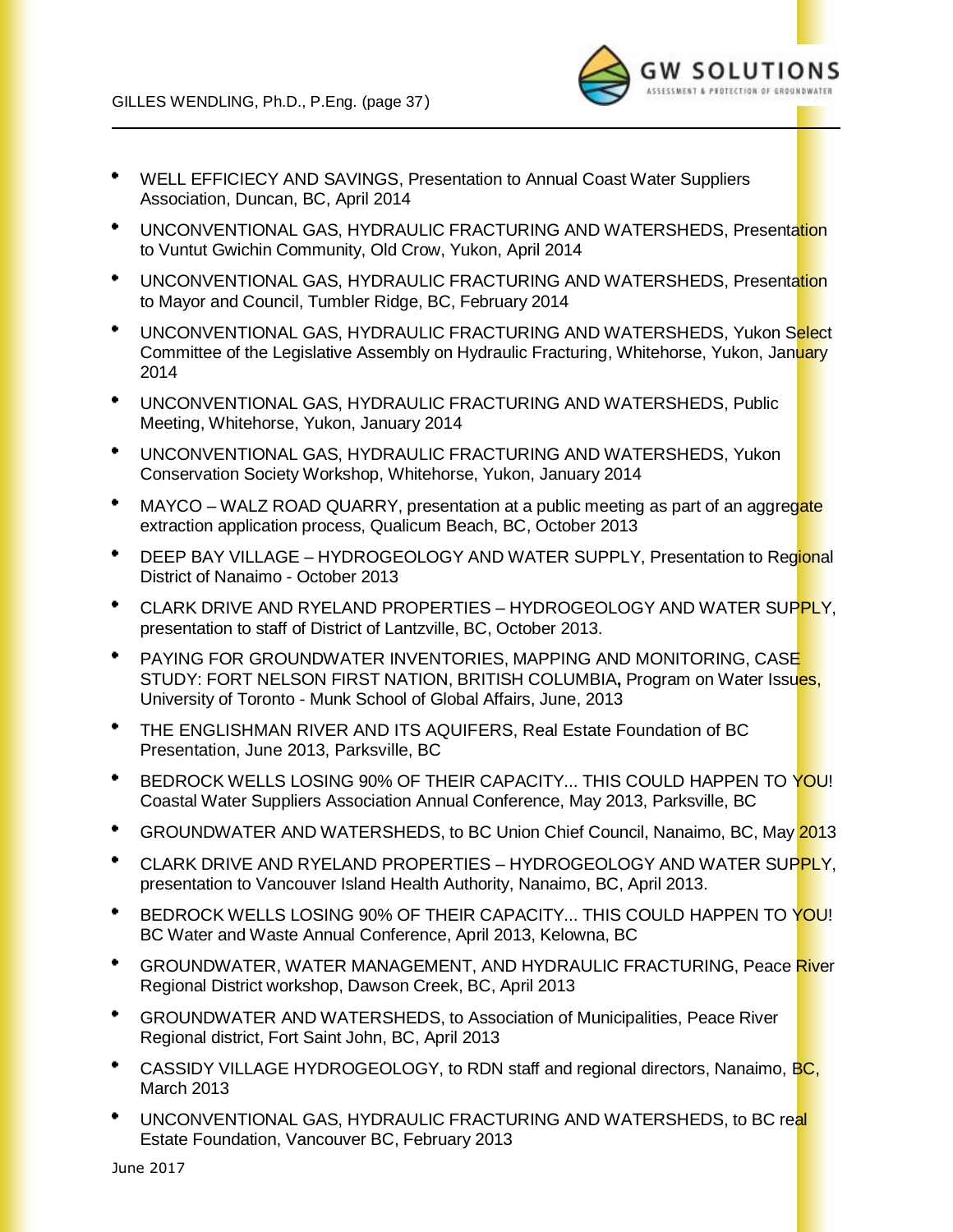

- GROUNDWATER AND WATERSHEDS, to Fraser Basin Council, Vancouver, BC, February 2013
- \* UNCONVENTIONAL GAS, HYDRAULIC FRACTURING AND WATERSHEDS, Science <mark>Tec</mark>h North, Fort St John, BC, January 2013
- UNCONVENTIONAL GAS, HYDRAULIC FRACTURING AND WATERSHEDS, Hudson's Hope Fort St John, BC, January 2013
- \* UNCONVENTIONAL GAS, HYDRAULIC FRACTURING AND WATERSHEDS, Peace River Regional District, Fort St John, BC, January 2013
- $\bullet$ GROUNDWATER, WATER MANAGEMENT AND OIL AND GAS ACTIVITIES, Fort Nelson – Townhall Meeting, BC, January 2013
- UNCONVENTIONAL GAS AND POTENTIAL IMPACTS OF HYDRAULIC FRACTURING ON AQUIFERS, Fort Nelson – Keepers of the Water VI, BC, September 2012
- UPPER KISKATINAW WATERSHED POTENTIAL IMPACTS OF HYDRAULIC FRACTURING ON AQUIFERS, City of Dawson Creek, BC, July 2012
- UNCONVENTIONAL GAS AND HYDRAULIC FRACTURING, Presentation to Elizabeth May (leader of Green Party of Canada), and Ms. Starck, (leader of BC Green Party), Victoria, **BC**, April 2012
- $\bullet$ UNCONVENTIONAL GAS AND HYDRAULIC FRACTURING, Presentation to Leonard Krohl Nanaimo MLA, Nanaimo, BC, April 2012
- UPPER KISKATINAW WATERSHED POTENTIAL IMPACTS OF HYDRAULIC FRACTURING ON AQUIFERS, City of Dawson Creek, BC, March 2012
- $\bullet$ INTEGRATING THE SITE WITH THE WATERSHED AND THE STREAM, with the Partnership for Water Sustainability in BC and Living Rivers – Georgia Basin, Parksville, **BC,** March 2012
- $\bullet$ THE ENGLISHMAN RIVER AND ITS AQUIFERS, Public Presentation, November 2011, Parksville, BC
- LONG BEACH AIRPORT HYDROGEOLOGY, presentation to the Alberni Clayoquot Regional District, Parks Canada, and First Nations, September 2011, Tofino, BC
- $\bullet$ WOODLEY RANGE HYDROGEOLOGY AND WATER SUPPLY - Update, Presentation given to BC MOE, September, 2011, Victoria, BC
- WOODLEY RANGE HYDROGEOLOGY AND WATER SUPPLY, Presentation given to BC  $\bullet$ MOE, August, 2011, Victoria, BC
- ٠ LIQUID WASTE AND SENSITIVE RECEPTORS, Public Presentation, May 2011, Mill Bay, BC
- WOODLEY RANGE HYDROGEOLOGY AND WATER SUPPLY, Presentation given to Woodley Range residents, May, 2011, Ladysmith, BC
- $\bullet$ ARBUTUS RIDGE – HYDROGEOLOGY AND WATER SUPPLY – Mill Bay, Cowichan Valley Regional District, April 2011, BC
- SOUTH SHAWNIGAN LAKE WATERSHED, WATER BALANCE, AND STREAM

June 2017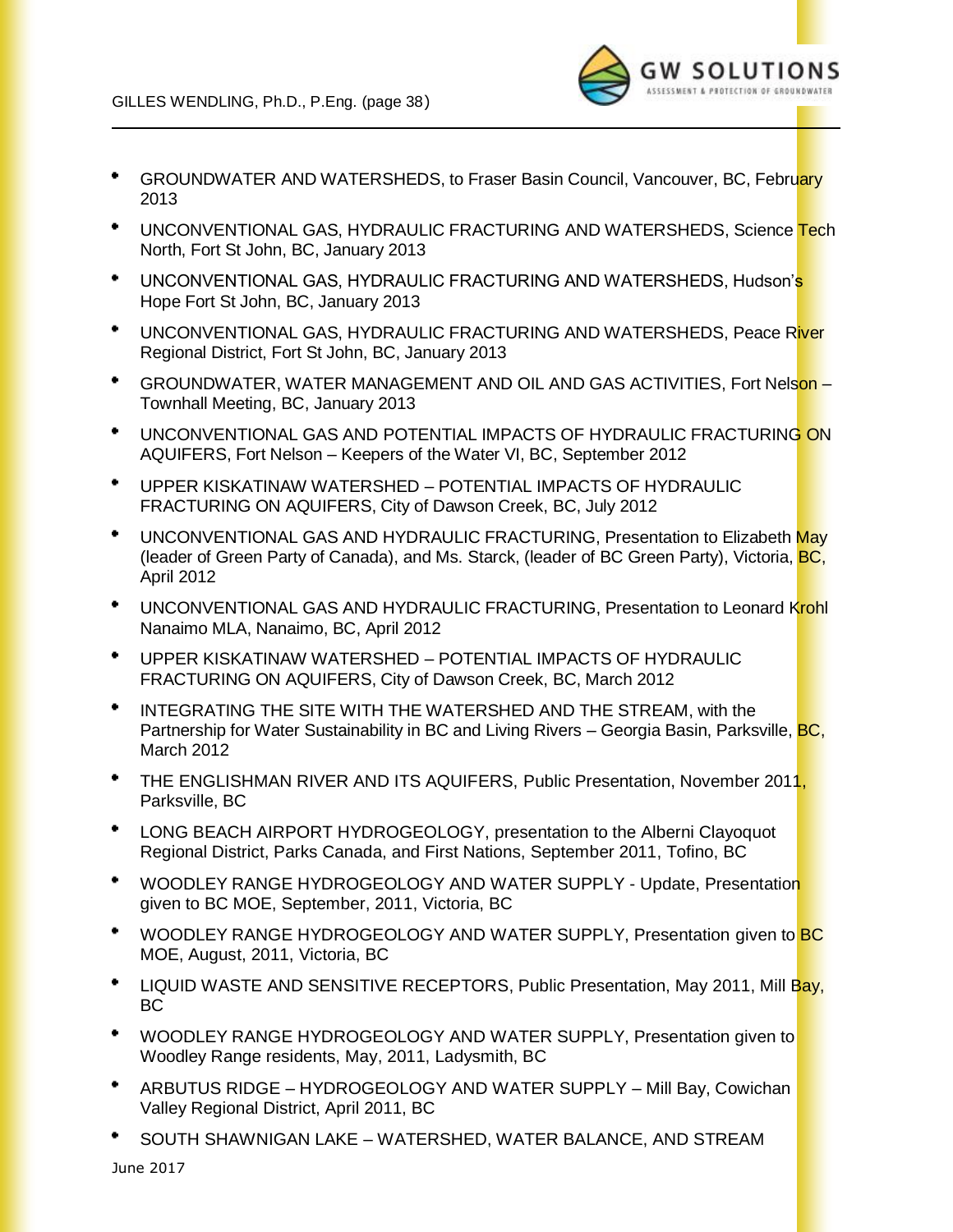

DYNAMIC STUDY, Presentation given to Shawnigan Lake Association, March 2011, Shawnigan Lake, BC

- $\bullet$ MINNIE LAKE HYDROGEOLOGY, Presentation given as part of an intervention with the Energy Resources Conservation Board (ERCB), regarding the potential impact of proposed CNRL bitumen extraction wells on the groundwater resources, March 2011, Glendon, Alberta
- PALDI WATER SOURCE, presentation given to Cowichan Tribes, October 2010, Duncan, BC
- GROUNDWATER, AQUIFERS, AND WATER MANAGEMENT, Bowser Waterworks District, September 2010, Bowser, BC
- GROUNDWATER, AQUIFERS, AND THE PROPOSED RAVEN COAL MINE, Public Presentation, September 2010, Fanny Bay, BC
- $\bullet$  . GROUNDWATER, AQUIFERS, AND WATERSHEDS, Public Presentation, August 2010, Gabriola Island, BC
- GROUNDWATER AND ALL ITS SECRETS, Public Presentation, August 2010, Lantzville,  $\blacksquare$ BC
- $\bullet$  . GROUNDWATER AND DEEP DRILLING, Department of Fisheries and Oceans Canada, July 2010, Vancouver, BC
- ENGLISHMAN RIVER WATERSHED COMMUNITY BASED GROUNDWATER STUDY, Public Presentation, May 2010, Parksville, BC
- $\bullet$ GROUNDWATER AND ALL ITS SECRETS, Public Presentation, April 2010, Rotary, Duncan, BC
- ٠ GROUNDWATER AND ALL ITS SECRETS, Public Presentation, March 2010, Cold Lake, Alberta
- GROUNDWATER AND ALL ITS SECRETS, Public Presentation, March 2010, Athabasca, Alberta
- $\bullet$  . GROUNDWATER AND ALL ITS SECRETS, Public Presentation, March 2010, Lake Labiche, Alberta
- GROUNDWATER AND ALL ITS SECRETS, Public Presentation, March 2010, Fort Assiniboine, Alberta
- ISLAND TIMBERLANDS CASSIDY VILLAGE HYDROGEOLOGY, Public Presentation, September 2009, Cassidy, Regional District of Nanaimo, BC
- \* "BEST WATER IN THE WORLD", presentation at Clearbrook Waterworks District AGM, July 2009, Abbotsford, BC
- $\bullet$  . ENGLISHMAN RIVER, WATERSHED DYNAMIC AND HYDROGEOLOGY, Public Presentation, June 2009, Errington, BC
- ٠ ENGLISHMAN RIVER, WATERSHED DYNAMIC AND HYDROGEOLOGY, Presentation to RDN working group, June 2009, Nanaimo, BC
- ENGLISHMAN RIVER, WATERSHED DYNAMIC AND HYDROGEOLOGY, Public Presentation at Parksville Summit, May 2009, Nanaimo, BC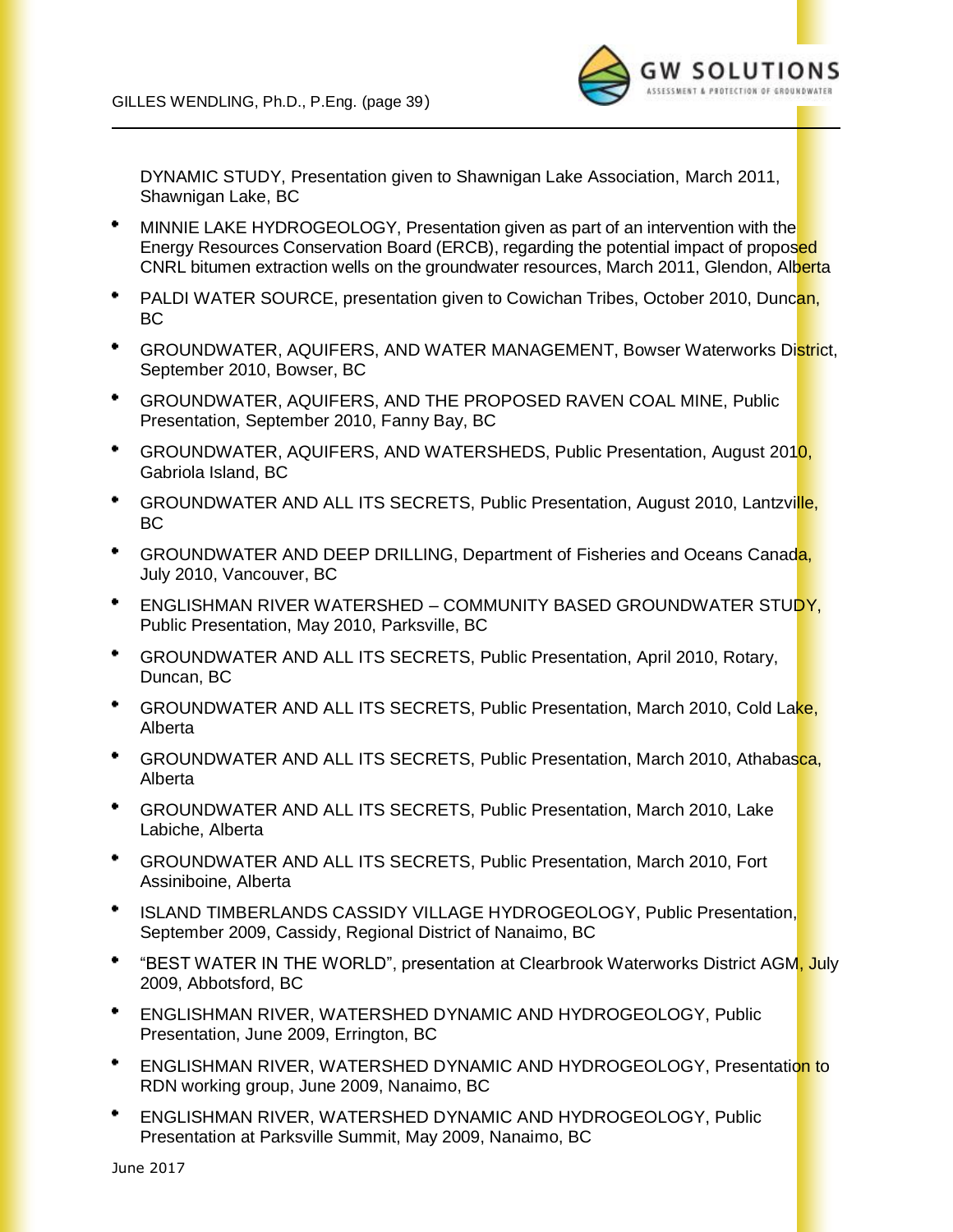

- RUN-ON-RIVER PROJECTS, Public Presentation, APRIL 2009, Lantzville, BC
- HYDROGEOLOGY 101, Drillers Training Workshop, 2009 BCGWA Convention and Trade Show, March 2009, Langley, BC
- AQUIFERS AND WATERSHEDS: THEIR VULNERABILITY AND SUSTAINABILITY, Public Presentation, October 2008, Bowser, BC
- AQUIFERS AND WATERSHEDS: THEIR VULNERABILITY AND SUSTAINABILITY, Public ٠ Presentation, October 2008, Nanoose, BC
- AQUIFERS AND WATERSHEDS: THEIR VULNERABILITY AND SUSTAINABILITY, Public Presentation, October 2008, Cedar, BC
- $\bullet$ AQUIFERS AND WATERSHEDS: THEIR VULNERABILITY AND SUSTAINABILITY, Public Presentation, May 2008, Keremeos, BC
- $\bullet$ AQUIFERS AND WATERSHEDS: THEIR VULNERABILITY AND SUSTAINABILITY, Public Presentation, May 2008, Princeton, BC
- AQUIFERS AND WATERSHEDS: THEIR VULNERABILITY AND SUSTAINABILITY, P<mark>ubli</mark>c  $\bullet$ Presentation, May 2008, Tumbler Ridge, BC
- AQUIFERS AND WATERSHEDS: THEIR VULNERABILITY AND SUSTAINABILITY, Public Presentation, May 2008, Hudson's Hope, BC
- $\bullet$ AQUIFERS AND WATERSHEDS: THEIR VULNERABILITY AND SUSTAINABILITY, Public Presentation, May 2008, Fort Saint John, BC
- $\bullet$ HYDROGEOLOGY 101, Drillers Training Workshop, 2008 BCGWA Convention and Trade Show, March 2008, Kelowna, BC
- $\bullet$ AQUIFERS AND WATERSHEDS IN A NORTHERN ENVIRONMENT: THEIR VULNERABILITY AND SUSTAINABILITY, Workshop and Public Presentation, Alberta Environment Network, December 2007, Edmonton, Alberta
- AQUIFERS AND WATERSHEDS: THEIR VULNERABILITY AND SUSTAINABILITY, Public Presentation, November 2007, Victoria, BC
- AQUIFERS AND WATERSHEDS IN THE KOOTENAYS: THEIR VULNERABILITY AND SUSTAINABILITY, Public Presentation, October 2007, Fernie, BC
- $\bullet$ AQUIFERS AND WATERSHEDS IN A NORTHERN ENVIRONMENT: THEIR VULNERABILITY AND SUSTAINABILITY, Keepers of the Water II, September 2007, Fort Saint John, BC
- DÉVELOPPEMENT DE PUITS ET RÉHABILITATION, seminar, May 2007, Bamako, Mali
- EXPLOITATION DURABLE DES AQUIFÈRES, seminar, May 2007, Bamako, Mali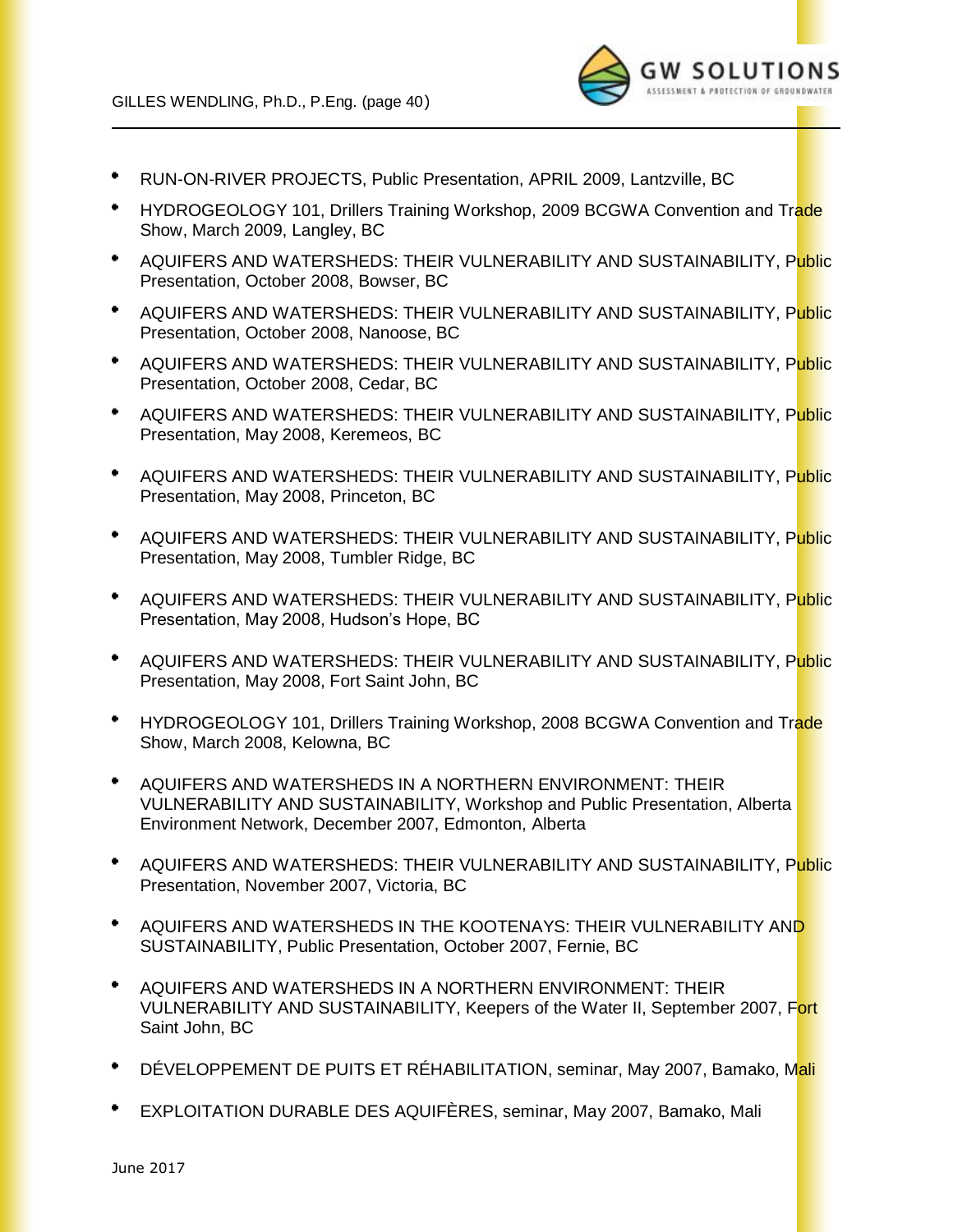

- LES PUITS SOUS L'EFFET DIRECT DES EAUX DE SURFACES, seminar, May 2007, Bamako, Mali
- AQUIFERS AND WATERSHEDS: THEIR VULNERABILITY AND SUSTAINABILITY, Public Presentation, April 2007, Malaspina University College (Vancouver Island University), Nanaimo, BC
- $\bullet$ LOCAL HYDROGEOLOGY AND CWD WELLS, April 2007, Clearbrook Waterworks District AGM, Abbotsford, BC
- PROVIDING SUPPORT TO A WATER PURVEYOR, 2007 BCGWA Convention and Trade Show, March 2007, Langley, BC
- AQUIFERS AND WATERSHEDS: THEIR VULNERABILITY AND SUSTAINABILITY, Public Presentation, March 2007, Lake Cowichan, BC
- AQUIFERS AND WATERSHEDS: THEIR VULNERABILITY AND SUSTAINABILITY, Public Presentation, January 2007, Parksville, BC
- GROUNDWATER MONITORING, Presentation to the board of the Drinking Water and Watershed Stewardship Program, Regional District of Nanaimo, November 2006, Nanaimo, BC
- $\bullet$ HYDROGEOLOGY AND WATER WELLS IN AN ISLAND SETTING, Sky to Earth Water Workshop, April 2006, Mayne Island, BC
- $\bullet$  . THE HYDROGEOLOGICAL SETTING NEAR CLEARBROOK, BC, April 2006, Clearbrook Waterworks District AGM, Abbotsford, BC
- <sup>+</sup> LIARD HOT SPRINGS HYDROGEOLOGY, April 2006, BC Ministry of Environment, Victoria, BC
- L'EAU, L'ENVIRONNEMENT, LES INTERVENANTS ET LE CADRE LÉGISLATIF EN COLOMBIE BRITANNIQUE, March 2006, presentation to the French Delegation attending Globe 2006, Vancouver, BC
- $\bullet$ GLOBAL AQUIFER DEVELOPMENT FOUNDATION, March 2006, BC Groundwater Association 2006 Convention, Langley, BC
- $\bullet$ HYDROLOGY – BASIC PRINCIPLES AND DEFINITIONS, February 2006, Clearbrook Waterworks District Board of Directors meeting, Abbotsford, BC
- $\bullet$  . HYDROLOGY – BASIC PRINCIPLES AND DEFINITIONS, November 2005, Public Workshop, Parksville BC
- $\bullet$ GROUNDWATER MODELING IN THE MOUNT ARROWSMITH WATERSHED, November 2005, Public Workshop, Parksville BC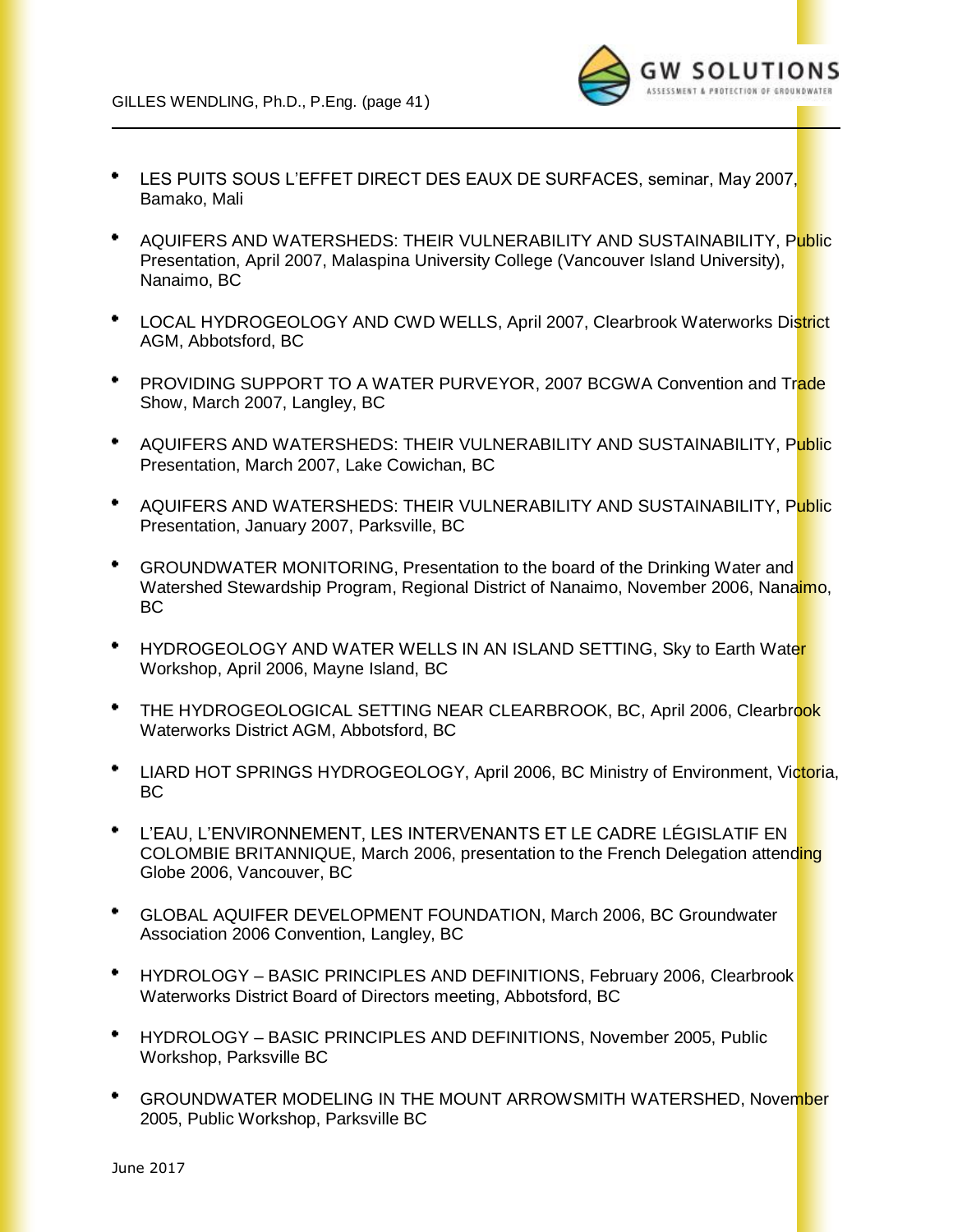

- HYDROLOGY BASIC PRINCIPLES AND DEFINITIONS, October 2005, BC Ministry of Health Workshop, Prince George, BC
- $\bullet$ WELL DEVELOPMENT – WHY IS IT IMPORTANT? October 2005, BC Ministry of Health Workshop, Prince George, BC
- $\bullet$ GROUNDWATER MANAGEMENT IN NORTHERN BC, October 2006, Public Presentation, University of Northern BC, Prince George, BC
- $\bullet$ GROUNDWATER, DRINKING WATER SUPPLY AND WATER CONSERVATION, June 2005, Lantzville, BC
- $\bullet$ GROUNDWATER, DRINKING WATER SUPPLY AND WATER CONSERVATION, APRIL 2005, Oceanview Improvement District, Mill Bay, BC
- $\bullet$ WATER MICROBIOLOGY, May 2005, Nanaimo, BC
- WATER MICROBIOLOGY, BCGWA annual convention, March 3-4, 2005, Pentincton, BC
- KISKATINAW WATERSHED PROTECTION, one-day workshop, March 15, 2005, Dawson Creek, BC
- CHEMAINUS AQUIFER WELL WATER PROJECT, January 10, 2005, District of North Cowichan, BC
- $\bullet$ BC GROUNDWATER PROTECTION REGULATIONS, BCGWA workshops, Parksville *(April* 2005), Kelowna (June, 2005), Cranbrook (June 2005)
- GROUNDWATER AND CHILDREN EDUCATION, First Groundwater Forum, March 2005, San Antonio, Texas
- $\bullet$ RISK-BASED WELLHEAD PROTECTION PLANNING, with H. S. Schillereff and T. Gleeson, presented by H. S. Schillereff 2005 – First Groundwater Forum, San Antonio, Texas
- DRINKING WATER PROTECTION ACT, EBA seminar, October, 2004, Vancouver, BC
- WATERSHED MANAGEMENT: INNOVATIONS AND CHALLENGES IN NORTHERN BC. keynote speaker, First Annual Conference, Planning Institute of Northern BC, September 17th, 2004, Fort St John, BC
- LIARD HOT SPRINGS HYDROGEOLOGY, March 2004, Fort St John, BC
- GROUNDWATER RESOURCE STUDY- NUMERICAL BLOCK MODEL -, January 2003, Parksville, BC
- HYDROGEOLOGY, Saving Small Towns: Low Impact Development Solutions June 19 and 20, 2003, Cumberland, BC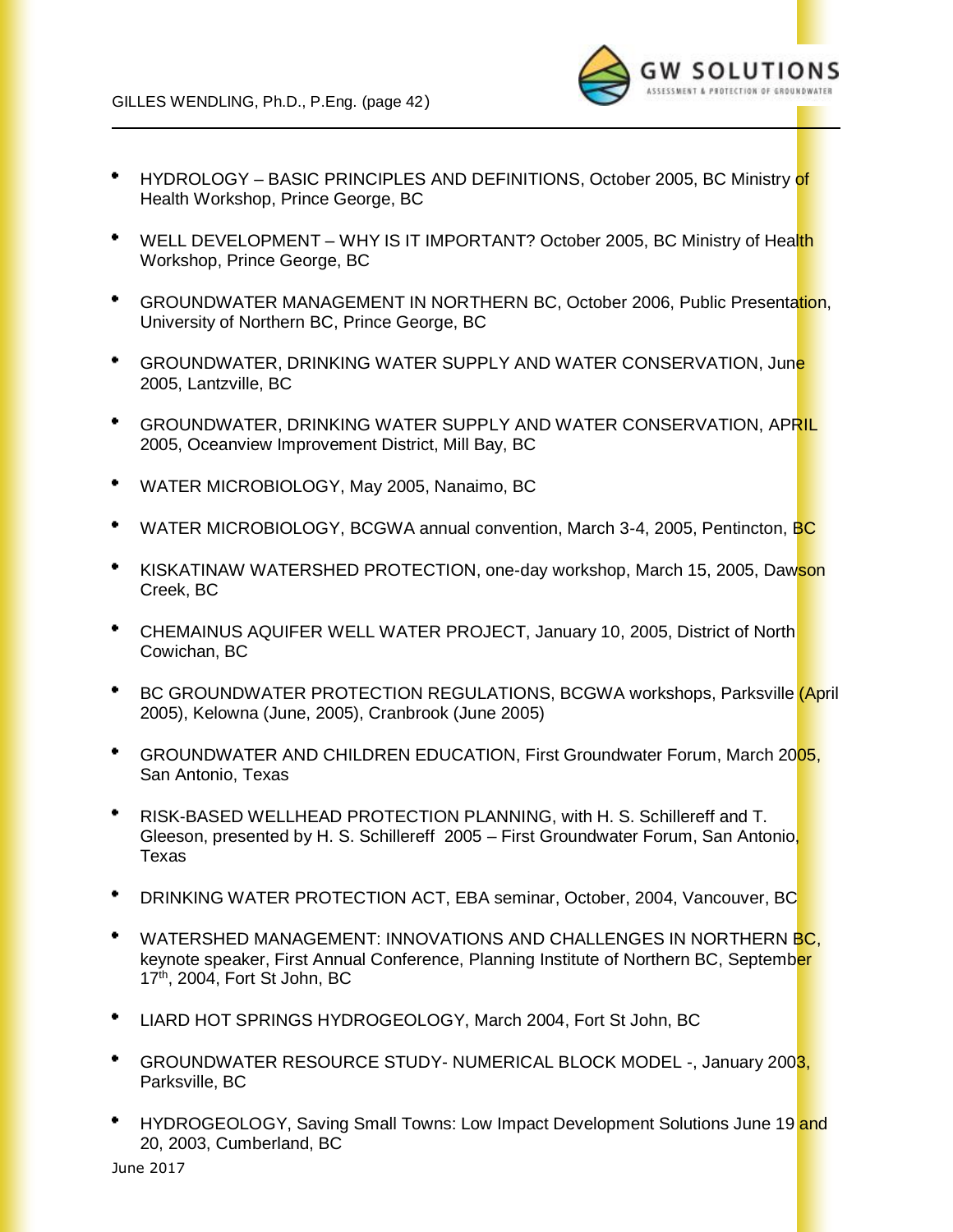

- $\bullet$ HYDROGEOLOGY AND AQUIFER PROTECTION, presentation to Wellness Partnership, March 2003, Courtenay, BC
- ٠ AQUIFER PROTECTION, Half-day workshop, March 2002, Red Deer, Alberta
- THE C5 APPROACH TO WELL PROTECTION, C5H2O Conference, October 14-15<sup>th</sup> 2001, Kelowna, BC
- ٠ AQUIFER CHARACTERIZATION ON VANCOUVER ISLAND, Sixth Canadian/American Conference on Hydrogeology, July 9-10, 2001, Banff, Alberta
- $\bullet$ WATER WELLS, WELL DEVELOPMENT AND WELL BIOFOULING, 1999, Vancouver Island Geotechnical Group, Victoria, BC, May.
- $\bullet$ GROUNDWATER AND ITS VULNERABILITY, 1998, Quarterway Primary and Secondary School, Nanaimo, BC, May.
- $\bullet$ CHARACTERIZATION OF SUBSURFACE CONDITIONS - PROPOSED APPROACH, 1997, Mount Waddington Regional District, Port McNeill, BC, May.
- $\bullet$  . GROUNDWATER AND ITS VULNERABILITY, 1996, Alpha Secondary School, Burnaby, BC, May.
- GROUNDWATER ASSESSMENT, 1996, Capilano College, North Vancouver, BC, May.
- $\bullet$ GROUNDWATER CONTAMINATION: ASSESSMENT AND REMEDIATION, 1995, University of Montréal, Ecole Polytechnique, Québec, October.
- $\bullet$ GROUNDWATER CONTAMINATION: ASSESSMENT AND REMEDIATION, 1995, University of Sherbrooke, Québec, October.
- ٠ VARIATION DE PERMÉABILITÉ AU VOISINAGE D'UN PUITS DUE À UN DÉVELOPPEMENT PAR PISTONNAGE, 1993, Université de Grenoble, France, Octobre.
- $\bullet$ INSTALLATION DE PUITS D'OBSERVATION, 1993, Université de Grenoble, France, Octobre.
- VARIATION DE PERMÉABILITÉ AU VOISINAGE D'UN PUITS DUE À UN DÉVELOPPEMENT PAR PISTONNAGE, 1991 - Présentation de Thèse de Doctorat, École Polytechnique de Montréal, Février.
- MIGRATION DES DÉCHETS DANGEREUX DANS LES SOLS ET RISQUES DE CONTAMINATION D'AQUIFÈRE, 1990 - Séminaire sur les déchets dangereux, École Polytechnique de Montréal, Février.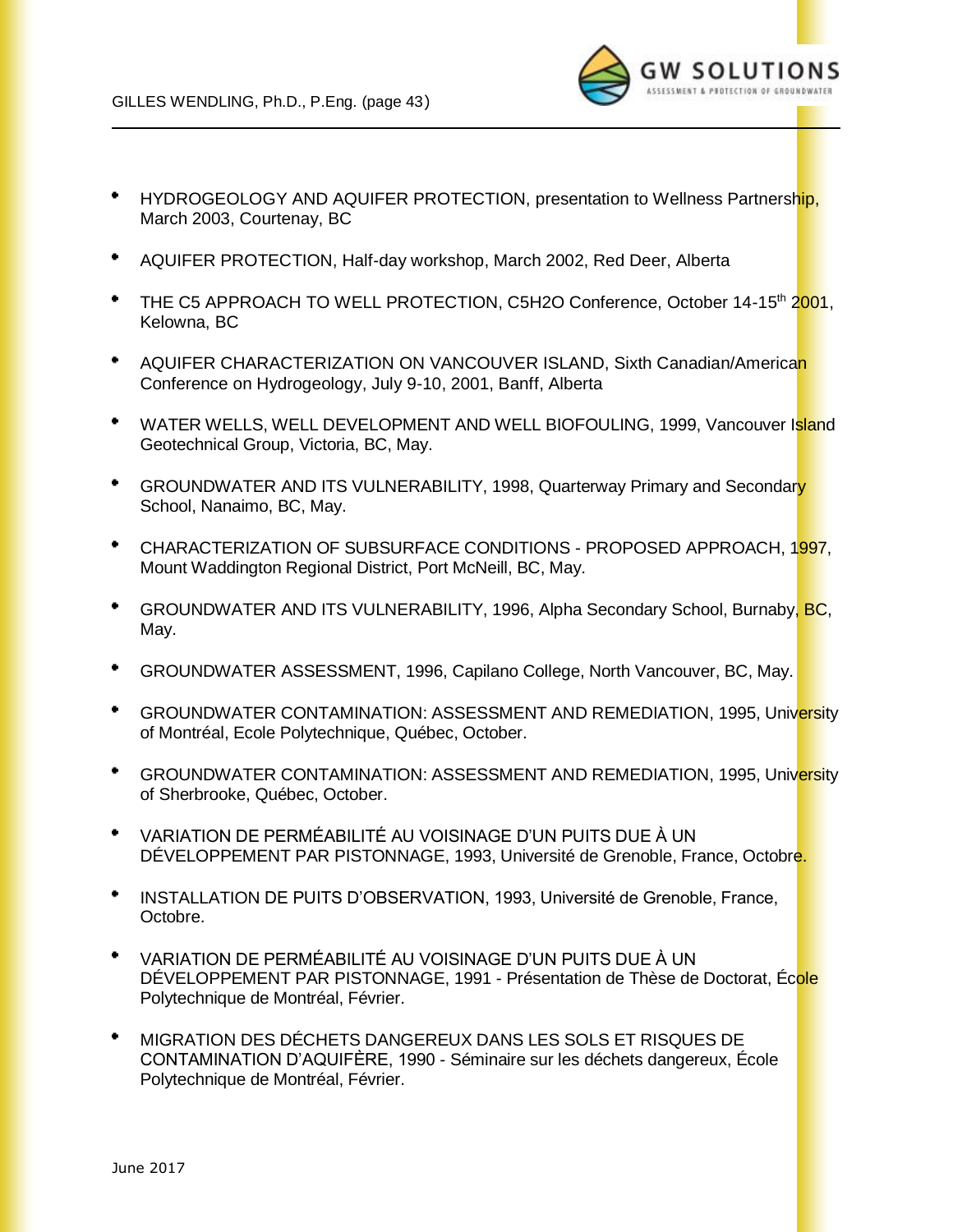

## **CONFERENCES AND WORKSHOPS (Attended)**

Gilles Wendling has attended or been involved with over 40 conferences in Europe and North America. He was responsible for the organization of the technical sessions of CanWell 2004 (over 500 delegates) and of the BC Groundwater Association conventions in 2003, 2005, 2006, 2007, and 2008.

- BC Water and Waste (BCWWA) Annual convention, May 2017, Victoria, BC.
- Gathering of BC First Nations Mackenzie Basin Water Workshop November 2016, Ft Saint John, BC,
- BC Aboriginal Land Managers, October 2016, Ossoyos, BC
- BC Groundwater (BCGWA) Annual convention, March 2017, Kamloops, BC.
- 43<sup>rd</sup> International Hydrogeologist Association Congress, September 25-29, 2016, Montpellier, France
- Water scarcity: A new reality on BC's "Wet Coast"?, BCWWA workshop, December 3, 2015, Nanaimo, BC
- $\bullet$ 2015 Water Purveyor Working Group Workshop, Organized by the Regional District of Nanaimo, December 1, 2015, Parksville, BC
- ٠ 2015 International Association of Hydrogeologists (IAH) Canadian Convention, Waterloo, Canada, October 2015
- $\bullet$ 2015 Canadian Water Summit, June 25, 2015, Vancouver, BC
- Forum on Advancing Watershed Governance and Management in First Nations Communities, January 13 and 14, 2015, Vancouver Wosk Centre for Dialogue, BC
- Northeast B.C. Enhanced water monitoring system draft risk based approach, workshop organized by BC Ministry of Forest, Lands, Natural Resources and Operations (FLNRO), Fort St John, BC, December 2014
- $\bullet$  . Workshop on water governance and hydraulic fracturing, Water, Innovation, and Global Governance Lab of the University of Victoria, Victoria, BC, October 2014
- Inter-Regional Collaboration for Watershed Sustainability Towards a Watershed Health Legacy in the Georgia Basin, Regional District of Nanaimo, September 2014
- Regional Surface and Groundwater Management and Governance Study, Duncan, BC, July 2014
- CanWell 2014, Canadian Groundwater Association bi-annual convention, Kelowna, BC, June 2014
- NGWA Deep Aquifer 1-day workshop, Denver, Colorado, May, 2014, USA
- NGWA Groundwater Summit, Denver, Colorado, May 2014, USA

June 2017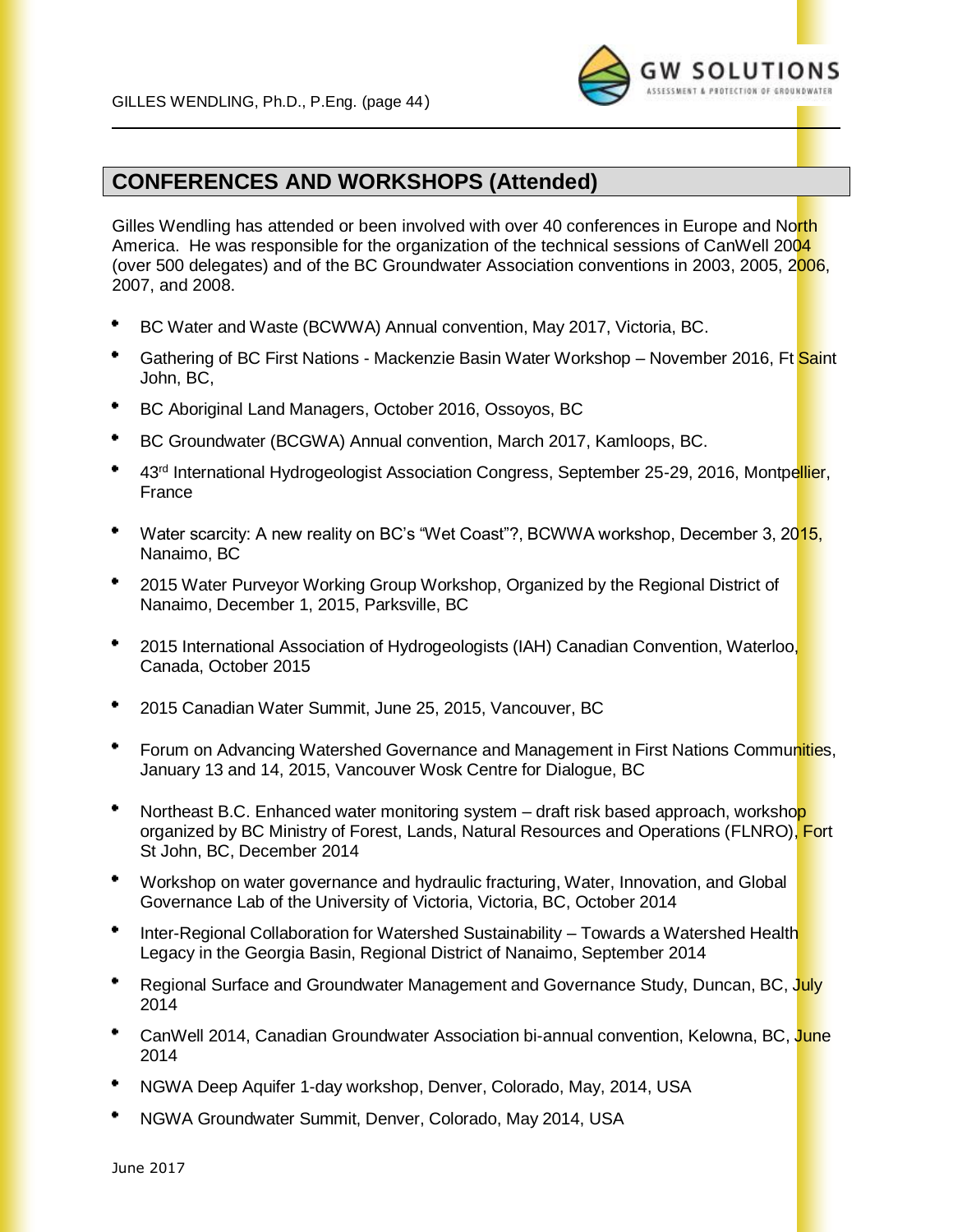

- Watershed 2014, Duncan, BC, January 2014
- *A Natural Gas Research Agenda for BC*, workshop organized by the Pacific Institute of Climate Solutions (PICS), Vancouver, BC, November 2013
- BC Water and Waste Annual convention, April 2013, Kelowna BC
- Managing Groundwater Beneath the Agricultural Landscape, Dr. David Rudolph 2013 NGWREF Darcy Lecture presentation, UBC Webinar, February 2013.
- Beyond Pipelines: Managing the Cumulative Effects of Resource Development in BC, West Coast Environmental Law Webinar, Vancouver, February 2013
- Keepers of the Water VI, Fort Nelson, September 2012
- Kaskatinaw Watershed Tour and Research Forum, Dawson Creek, July 2012
- Transport of Viruses in Partially Saturated Soil and Groundwater, Darcy Lecture, UBC, April 2012
- 6 th BC Unconventional Gas Technical Forum, Victoria, April 2012
- BCWWA Hydraulic Fracturing Focus on Water, Fort St. John, BC, March 2012
- Partnership for Water Sustainability in BC On The Ground Changes Convening For Action Forum, Cowichan Valley Water Balance Model Forum, Duncan, March 2012
- "Securing Our Water Future" National Discussion Series, University of Victoria, November 9<sup>th</sup>, 2011
- "The Public Infrastructure Dilemma: How will we sustain our water, our streets, and ourselves?", "Forum within the State of the Island Economic Summit", , Vancouver Island Conference Centre, Nanaimo, October 18, 2011
- Worried about current market conditions? Ensure your portfolio is prepared, Barometer Capital, Vancouver Island Conference Centre, Nanaimo, September 30, 2011
- Pharmaceuticals, Personal Care Products, Illicit Drugs and Their metabolites in Screened Municipal Waters, AWMA Technical Luncheon, February 22, 2011
- Conservation Orientated Water Pricing, September 9, 2010, Parksville, BC
- BCGWA Annual Convention and Trade Show, organizer, March 2008, Kelowna, BC
- Keepers of the Water II, provided technical input, September 2007, Fort Saint John, BC
- Source Water Protection: Making it Work in BC, APEGBC, CWRA and ACRH Seminar, September 2007, Richmond, BC
- ٠ BCGWA Annual Convention and Trade Show, organizer, March 2007, Langley, BC
- BCGWA Annual Convention and Trade Show, organizer, March 2006, Langley, BC
- Groundwater Management, BC Ministry of Health Workshop, October 2005, Prince George, BC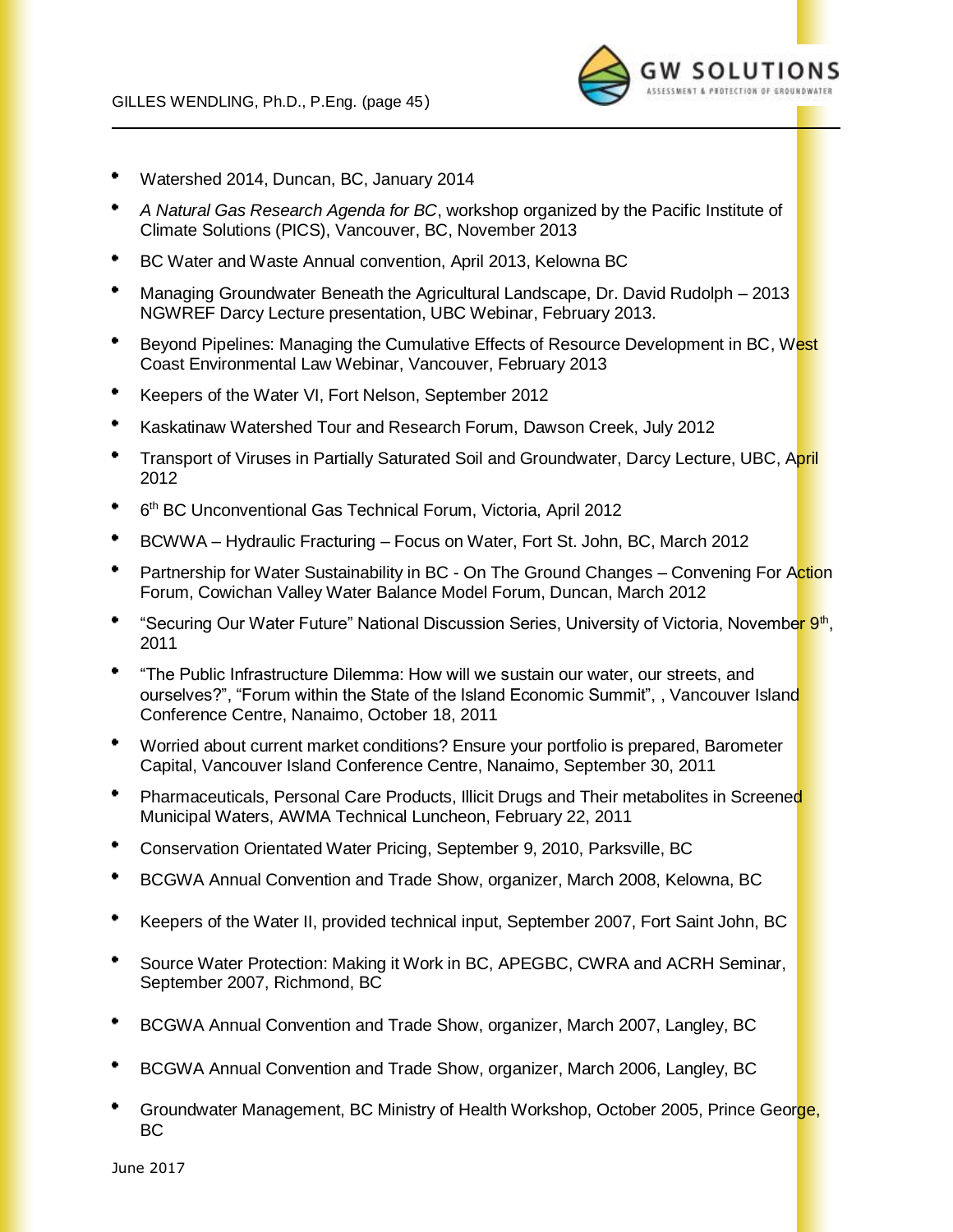

- The New Groundwater Protection Regulations, BC Ministries of Health and of the Environment internal seminar, October 2005, Sun Peaks, BC
- ٠ Groundwater Forum, National Groundwater Association (US), April 17-20, 2005, San Antonio, Texas
- $\bullet$ BC Groundwater Association Conference and Trade Show, organizer, March 2005, Penticton, BC
- $\bullet$ Environmental Best Management Practices for Urban and Rural Land Development in BC, BC WLAP workshop, March 2005, Nanaimo, BC
- $\bullet$  . "Water - Our Limiting Resource", Canadian Water Resource Association BC Convention, February 23-25, 2005 Kelowna, BC
- $\bullet$ Pollutec 2004, Dec 4-7, 2004, Lyon, France
- Application of Climate Models to Water Resources Management, C-CIARN Water Resources, November 18 and 19, 2004, Victoria, BC
- $\bullet$ 2004 Drinking Water Conference for BC Drinking Water System Regulators, November 3-4, 2004, BC Ministry of Health, Vancouver, BC
- $\bullet$ Tenth Annual General Meeting, Conference and Trade Show, the Water Supply Association of BC, October 27- 28, 2004, Sun Peaks, BC
- $\bullet$  . Watershed Management: Innovations And Challenges In Northern BC, First Annual Conference, Planning Institute of Northern BC, September 17th, 2004, Fort St John, BC
- $\bullet$  . Rural Water Supply in the Peace: How well are we doing to protect them? Peace River Water Council, September 18, 2004, Fort St John, BC
- ٠ Saving Small Town, June 2004, Cumberland BC
- CanWell 2004, Canadian Groundwater Association Conference and Trade Show, conference organizer (450 delegates, including an international delegation), March 2004, Penticton
- Adapting to Climate Change in the Coastal Pacific Northwest, BC Air & Waste Management Association, Canadian Climate Impact and Adaptation Research Network (C-CIARN), BC Ministry of Water Land and Air Protection and Capital Regional District, May 23, 2003, Victoria, BC
- $\bullet$ Groundwater and Geostatistics, Course and Conference, Geological Survey of Canada, , Spring 2003, Ottawa, ONT
- ٠ CanWell 2002, Canadian Groundwater Association Conference and Trade Show, June 13, 2002, Toronto, ONT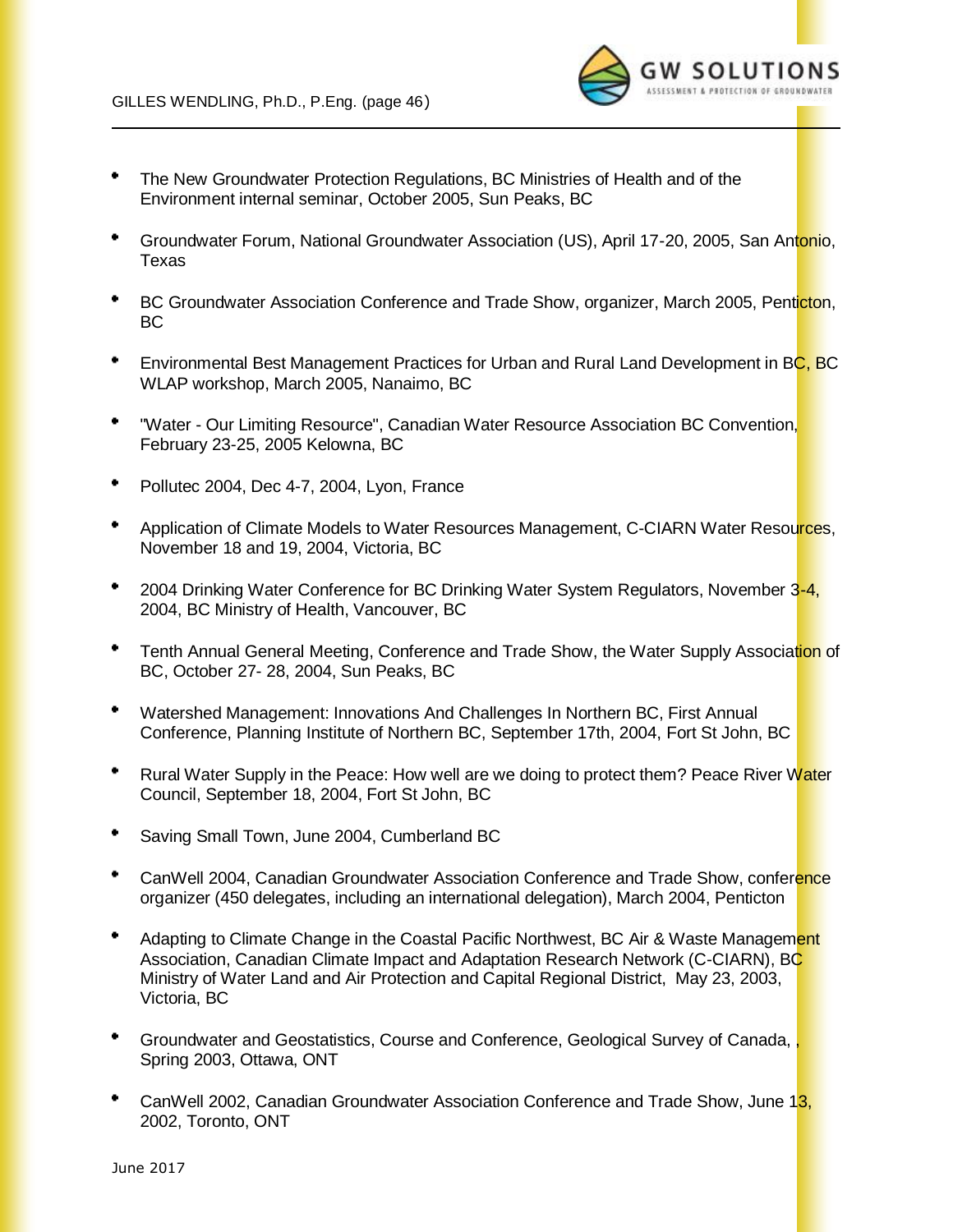

- Coalbed Methane A New Energy Source for BC and Related Developmental Issues, BC Air ٠ and Waste Management Association, November 27, 2001, Victoria, BC
- $\bullet$ BC's Municipal Sewage Regulation - Implementation Workshop, BC Ministry of Environment Lands and Parks, June 1999, Nanaimo, BC
- $\bullet$ 1999 Groundwater Protection Workshop Vancouver Island, BCWWA, May 13, 1999, Duncan, BC.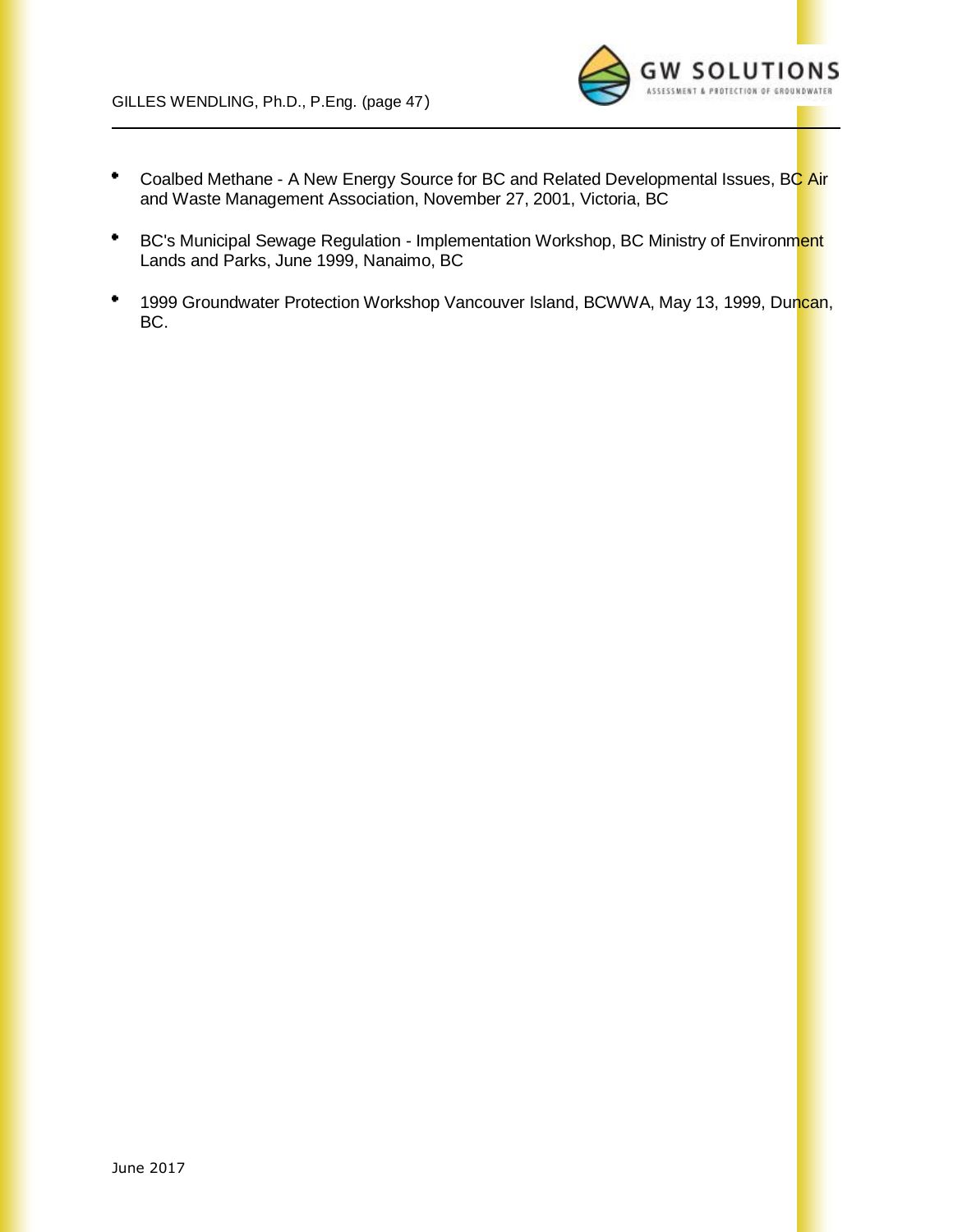

## **LEGISLATION**

- ٠ Design of a Handbook to illustrate the BC Water Sustainability Act and Groundwater Regulations –– 2017
- **Drafting of water well construction specification for water wells in the Yukon Territories,** Government of Canada, 2004
- Design of material and delivery of workshops to educate the water industry and water purveyors on the Groundwater Protection Regulations, part of the Drinking Water Protection Act, BC, 2005
- ٠ Design of a Handbook to illustrate the BC Groundwater Protection Regulations - Phase 1 - 2005 – 2006